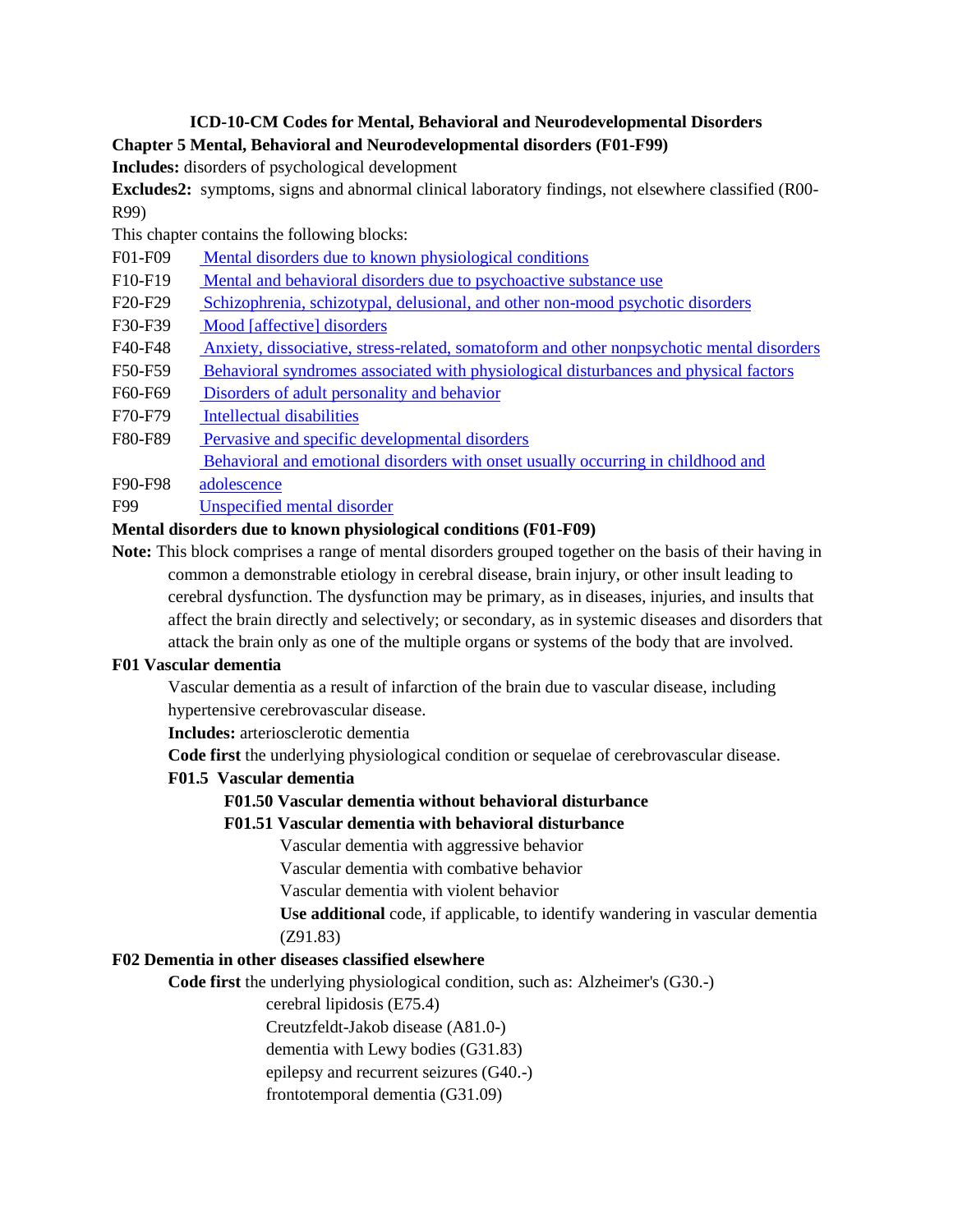hepatolenticular degeneration (E83.0) human immunodeficiency virus [HIV] disease (B20) hypercalcemia (E83.52) hypothyroidism, acquired (E00-E03.-) intoxications (T36-T65) Jakob-Creutzfeldt disease (A81.0-) multiple sclerosis (G35)

neurosyphilis (A52.17)

niacin deficiency [pellagra] (E52)

Parkinson's disease (G20)

Pick's disease (G31.01) polyarteritis nodosa (M30.0)

systemic lupus erythematosus (M32.-)

trypanosomiasis (B56.-, B57.-)

vitamin B deficiency (E53.8)

**Excludes1:** dementia with Parkinsonism (G31.83)

**Excludes2:** dementia in alcohol and psychoactive substance disorders (F10-F19, with .17, .27, .97) vascular dementia (F01.5-)

# **F02.8 Dementia in other diseases classified elsewhere**

# **F02.80 Dementia in other diseases classified elsewhere without behavioral disturbance**

Dementia in other diseases classified elsewhere NOS

**F02.81 Dementia in other diseases classified elsewhere with behavioral disturbance** Dementia in other diseases classified elsewhere with aggressive behavior Dementia in other diseases classified elsewhere with combative behavior Dementia in other diseases classified elsewhere with violent behavior **Use additional** code, if applicable, to identify wandering in dementia in conditions classified elsewhere (Z91.83)

# **F03 Unspecified dementia**

Presenile dementia NOS Presenile psychosis NOS

Primary degenerative dementia NOS Senile dementia NOS

Senile dementia depressed or paranoid type Senile psychosis NOS

# **Excludes1:** senility NOS (R41.81)

**Excludes2:** mild memory disturbance due to known physiological condition (F06.8) senile dementia with delirium or acute confusional state (F05)

# **F03.9 Unspecified dementia**

# **F03.90 Unspecified dementia without behavioral disturbance** Dementia NOS

# **F03.91 Unspecified dementia with behavioral disturbance**

Unspecified dementia with aggressive behavior

Unspecified dementia with combative behavior

Unspecified dementia with violent behavior

**Use additional** code, if applicable, to identify wandering in unspecified dementia (Z91.83)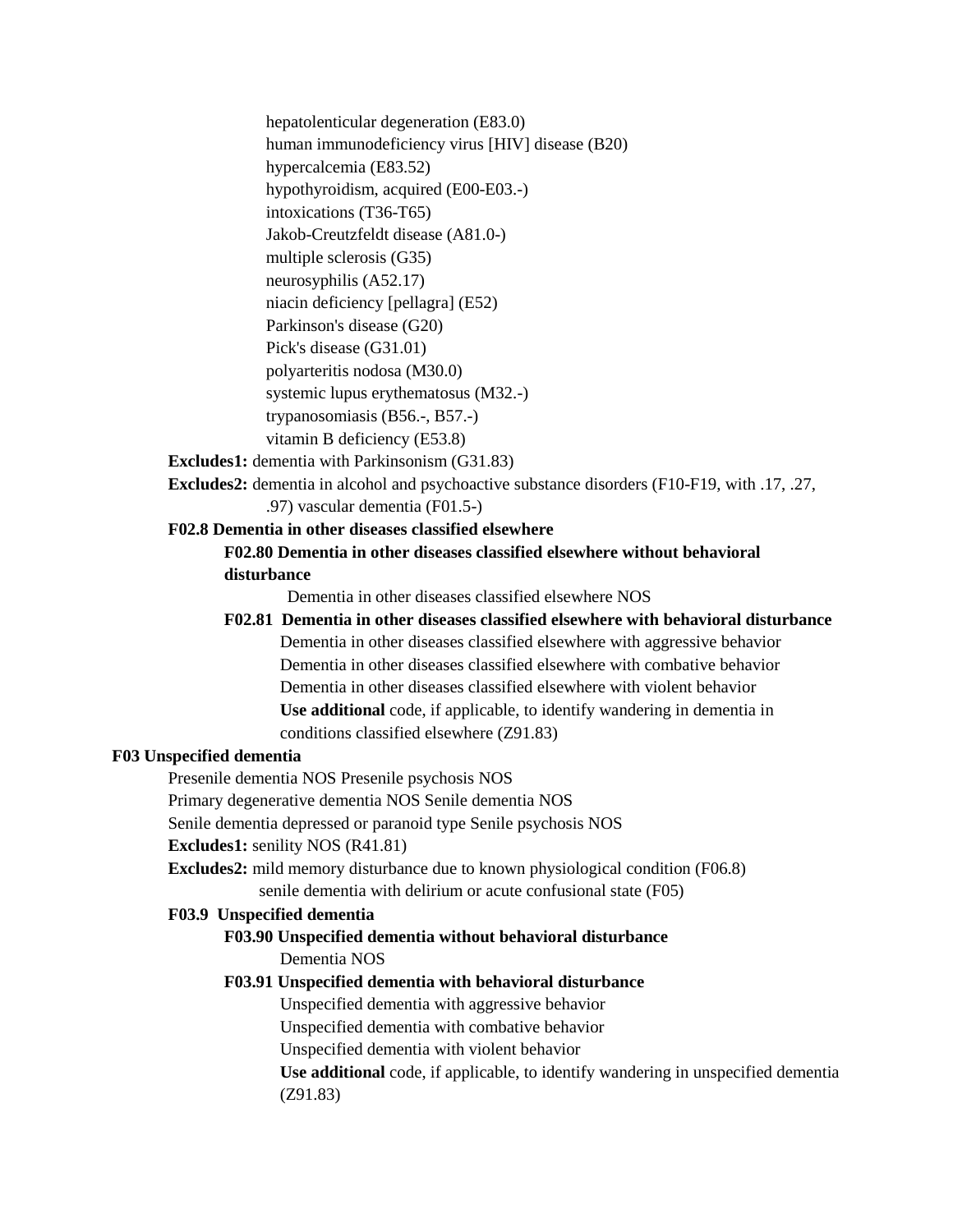#### **F04 Amnestic disorder due to known physiological condition**

Korsakov's psychosis or syndrome, nonalcoholic

**Code first** the underlying physiological condition

**Excludes1:** amnesia NOS (R41.3)

anterograde amnesia (R41.1)

dissociative amnesia (F44.0)

retrograde amnesia (R41.2)

**Excludes2:** alcohol-induced or unspecified Korsakov's syndrome (F10.26, F10.96)

Korsakov's syndrome induced by other psychoactive substances (F13.26, F13.96, F19.16, F19.26, F19.96)

#### **F05 Delirium due to known physiological condition**

Acute or subacute brain syndrome

Acute or subacute confusional state (nonalcoholic) Acute or subacute infective psychosis

Acute or subacute organic reaction

Acute or subacute psycho-organic syndrome Delirium of mixed etiology

Delirium superimposed on dementia Sundowning

**Code first** the underlying physiological condition

**Excludes1:** delirium NOS (R41.0)

**Excludes2:** delirium tremens alcohol-induced or unspecified (F10.231, F10.921)

#### **F06 Other mental disorders due to known physiological condition**

**Includes:** mental disorders due to endocrine disorder

mental disorders due to exogenous hormone

mental disorders due to exogenous toxic substance

mental disorders due to primary cerebral disease

mental disorders due to somatic illness

mental disorders due to systemic disease affecting the brain

**Code first** the underlying physiological condition

**Excludes1:** unspecified dementia (F03)

**Excludes2:** delirium due to known physiological condition (F05)

dementia as classified in F01-F02

other mental disorders associated with alcohol and other psychoactive substances (F10-F19)

# **F06.0 Psychotic disorder with hallucinations due to known physiological condition** Organic hallucinatory state (nonalcoholic)

**Excludes2:** hallucinations and perceptual disturbance induced by alcohol and other psychoactive substances (F10-F19 with .151, .251, .951)

schizophrenia (F20.-)

#### **F06.1 Catatonic disorder due to known physiological condition**

**Excludes1:** catatonic stupor (R40.1)

#### stupor NOS (R40.1)

**Excludes2:** catatonic schizophrenia (F20.2)

dissociative stupor (F44.2)

# **F06.2 Psychotic disorder with delusions due to known physiological condition**

Paranoid and paranoid-hallucinatory organic states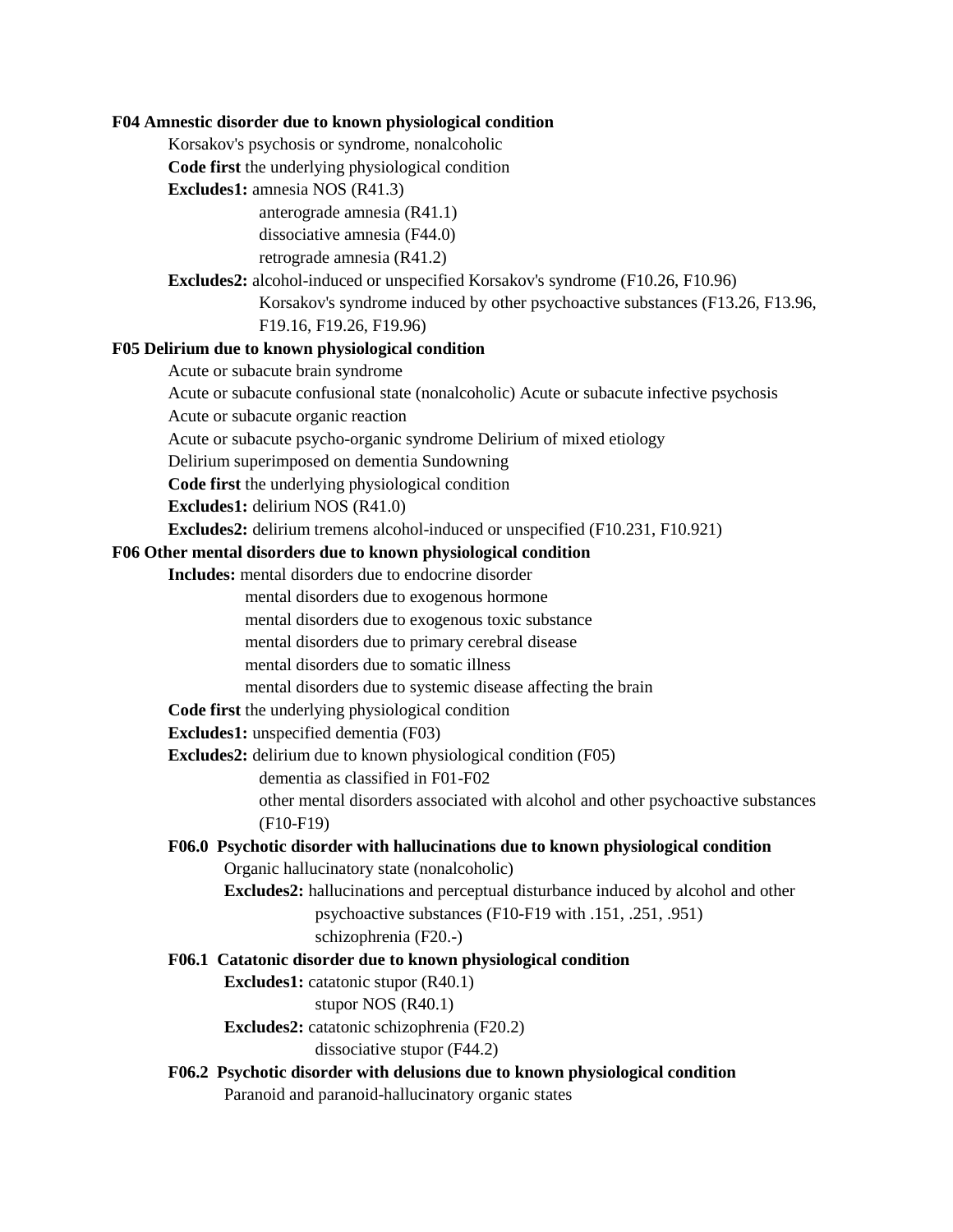Schizophrenia-like psychosis in epilepsy

**Excludes2:** alcohol and drug-induced psychotic disorder (F10-F19 with .150, .250, .950)

brief psychotic disorder (F23)

delusional disorder (F22)

schizophrenia (F20.-)

# **F06.3 Mood disorder due to known physiological condition**

**Excludes2:** mood disorders due to alcohol and other psychoactive substances (F10-F19 with .14, .24, .94)

> mood disorders, not due to known physiological condition or unspecified (F30-F39)

- **F06.30 Mood disorder due to known physiological condition, unspecified**
- **F06.31 Mood disorder due to known physiological condition with depressive features**
- **F06.32 Mood disorder due to known physiological condition with major depressivelike episode**
- **F06.33 Mood disorder due to known physiological condition with manic features F06.34 Mood disorder due to known physiological condition with mixed features**

# <span id="page-3-0"></span>**F06.4 Anxiety disorder due to known physiological condition**

**Excludes2:** anxiety disorders due to alcohol and other psychoactive substances (F10-F19 with .180, .280, .980)

> anxiety disorders, not due to known physiological condition or unspecified (F40.-, F41.-)

# **F06.8 Other specified mental disorders due to known physiological condition**

Epileptic psychosis NOS

Organic dissociative disorder

Organic emotionally labile [asthenic] disorder

# **F07 Personality and behavioral disorders due to known physiological condition**

**Code first** the underlying physiological condition

# **F07.0 Personality change due to known physiological condition**

Frontal lobe syndrome

Limbic epilepsy personality syndrome

Lobotomy syndrome

Organic personality disorder

Organic pseudopsychopathic personality

Organic pseudoretarded personality

Postleucotomy syndrome

**Code first** underlying physiological condition

**Excludes1:** mild cognitive impairment (G31.84)

postconcussional syndrome (F07.81)

postencephalitic syndrome (F07.89)

signs and symptoms involving emotional state (R45.-)

**Excludes2:** specific personality disorder (F60.-)

**F07.8 Other personality and behavioral disorders due to known physiological condition**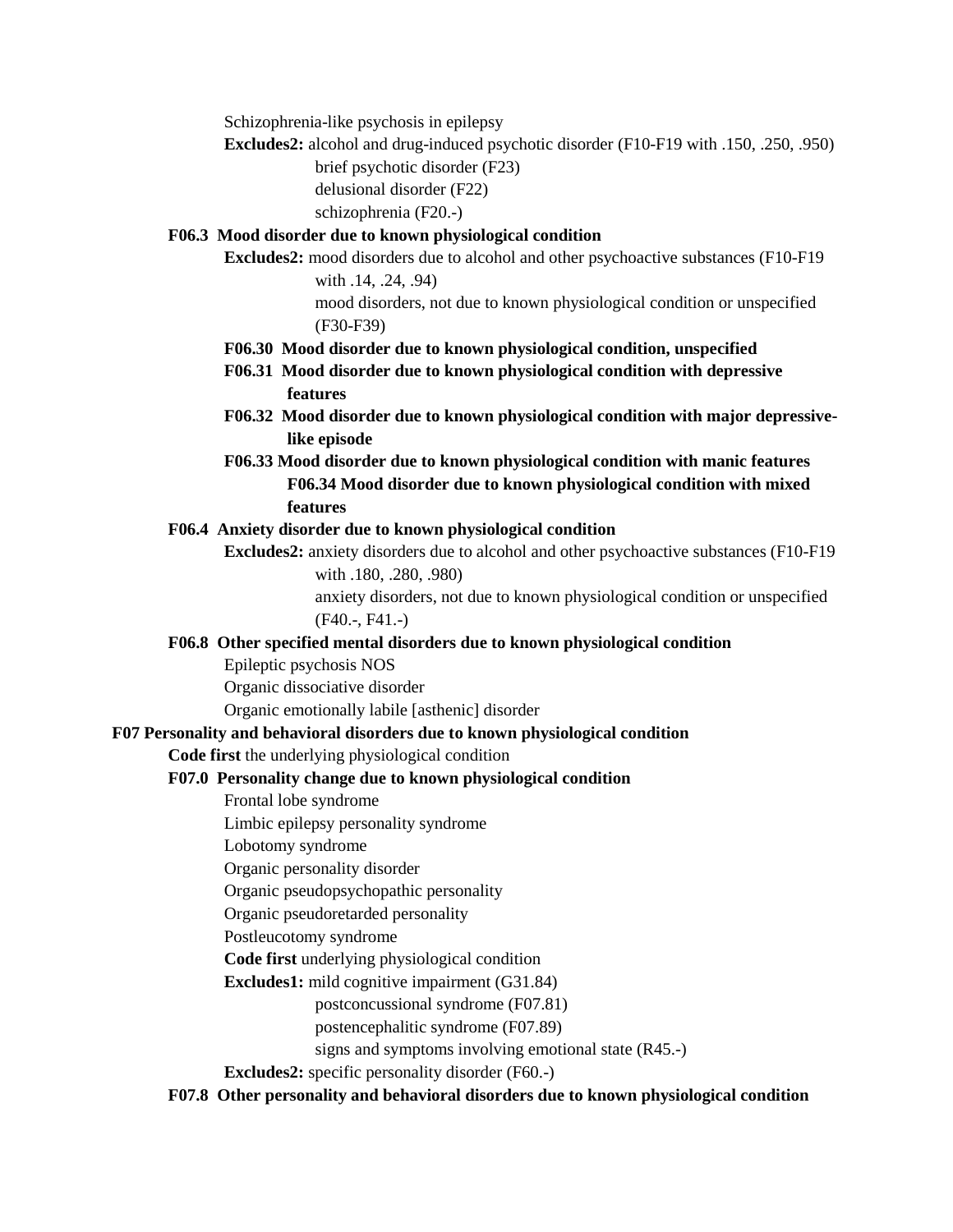#### **F07.81 Postconcussional syndrome**

Postcontusional syndrome (encephalopathy)

Post-traumatic brain syndrome, nonpsychotic

**Use additional** code to identify associated post-traumatic headache, if applicable (G44.3-)

**Excludes1:** current concussion (brain) (S06.0-)

postencephalitic syndrome (F07.89)

# **F07.89 Other personality and behavioral disorders due to known physiological**

**condition**

Postencephalitic syndrome Right hemispheric organic affective disorder

## **F07.9 Unspecified personality and behavioral disorder due to known physiological condition**

Organic psychosyndrome

#### **F09 Unspecified mental disorder due to known physiological condition**

Mental disorder NOS due to known physiological condition

Organic brain syndrome NOS

Organic mental disorder NOS

Organic psychosis NOS

Symptomatic psychosis NOS

**Code first** the underlying physiological condition

**Excludes1:** psychosis NOS (F29)

#### **Mental and behavioral disorders due to psychoactive substance use (F10-F19)**

#### **F10 Alcohol related disorders**

**Use additional** code for blood alcohol level, if applicable (Y90.-)

### **F10.1 Alcohol abuse**

**Excludes1:** alcohol dependence (F10.2-)

alcohol use, unspecified (F10.9-)

### **F10.10 Alcohol abuse, uncomplicated**

**F10.12 Alcohol abuse with intoxication**

**F10.120 Alcohol abuse with intoxication, uncomplicated**

**F10.121 Alcohol abuse with intoxication delirium**

**F10.129 Alcohol abuse with intoxication, unspecified**

**F10.14 Alcohol abuse with alcohol-induced mood disorder**

**F10.15 Alcohol abuse with alcohol-induced psychotic disorder**

- **F10.150 Alcohol abuse with alcohol-induced psychotic disorder with delusions**
- **F10.151 Alcohol abuse with alcohol-induced psychotic disorder with hallucinations**

**F10.159 Alcohol abuse with alcohol-induced psychotic disorder, unspecified**

**F10.18 Alcohol abuse with other alcohol-induced disorders**

**F10.180 Alcohol abuse with alcohol-induced anxiety disorder**

- **F10.181 Alcohol abuse with alcohol-induced sexual dysfunction**
- **F10.182 Alcohol abuse with alcohol-induced sleep disorder**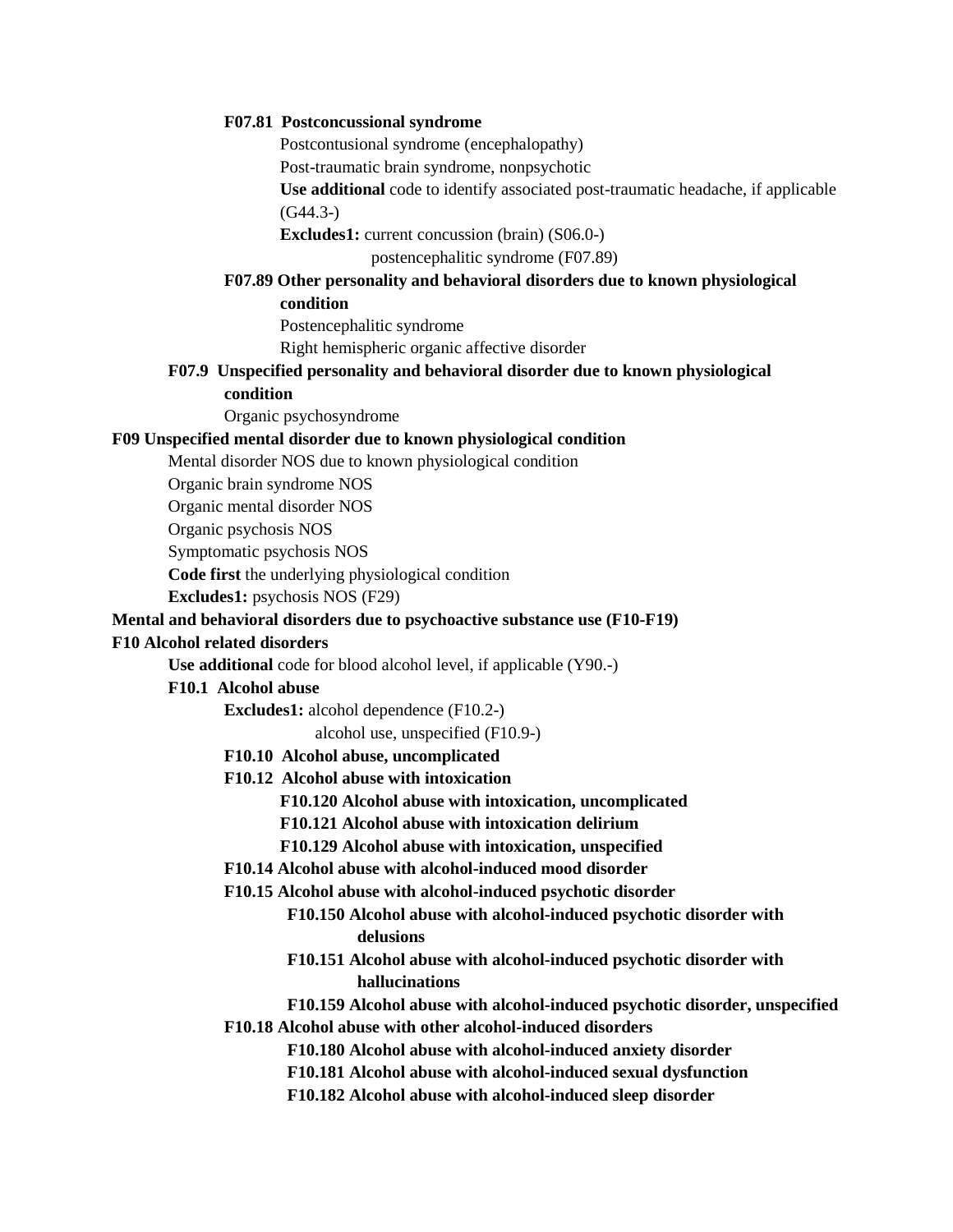**F10.188 Alcohol abuse with other alcohol-induced disorder**

**F10.19 Alcohol abuse with unspecified alcohol-induced disorder**

**F10.2 Alcohol dependence**

**Excludes1:** alcohol abuse (F10.1-)

alcohol use, unspecified (F10.9-)

**Excludes2:** toxic effect of alcohol (T51.0-)

**F10.20 Alcohol dependence, uncomplicated**

**F10.21 Alcohol dependence, in remission**

**F10.22 Alcohol dependence with intoxication** Acute drunkenness (in alcoholism) **Excludes1:** alcohol dependence with withdrawal (F10.23-) **F10.220 Alcohol dependence with intoxication, uncomplicated F10.221 Alcohol dependence with intoxication delirium**

**F10.229 Alcohol dependence with intoxication, unspecified**

**F10.23 Alcohol dependence with withdrawal**

**Excludes1:** Alcohol dependence with intoxication (F10.22-) **F10.230 Alcohol dependence with withdrawal, uncomplicated F10.231 Alcohol dependence with withdrawal delirium F10.232 Alcohol dependence with withdrawal with perceptual disturbance F10.239 Alcohol dependence with withdrawal, unspecified**

**F10.24 Alcohol dependence with alcohol-induced mood disorder**

**F10.25 Alcohol dependence with alcohol-induced psychotic disorder**

**F10.250 Alcohol dependence with alcohol-induced psychotic disorder with delusions**

- **F10.251 Alcohol dependence with alcohol-induced psychotic disorder with hallucinations**
- **F10.259 Alcohol dependence with alcohol-induced psychotic disorder, unspecified**

**F10.26 Alcohol dependence with alcohol-induced persisting amnestic disorder**

- **F10.27 Alcohol dependence with alcohol-induced persisting dementia**
- **F10.28 Alcohol dependence with other alcohol-induced disorders F10.280 Alcohol dependence with alcohol-induced anxiety disorder F10.281 Alcohol dependence with alcohol-induced sexual dysfunction F10.282 Alcohol dependence with alcohol-induced sleep disorder F10.288 Alcohol dependence with other alcohol-induced disorder**
- **F10.29 Alcohol dependence with unspecified alcohol-induced disorder**

### **F10.9 Alcohol use, unspecified**

**Excludes1:** alcohol abuse (F10.1-)

alcohol dependence (F10.2-)

**F10.92 Alcohol use, unspecified with intoxication**

**F10.920 Alcohol use, unspecified with intoxication, uncomplicated**

**F10.921 Alcohol use, unspecified with intoxication delirium**

**F10.929 Alcohol use, unspecified with intoxication, unspecified**

**F10.94 Alcohol use, unspecified with alcohol-induced mood disorder**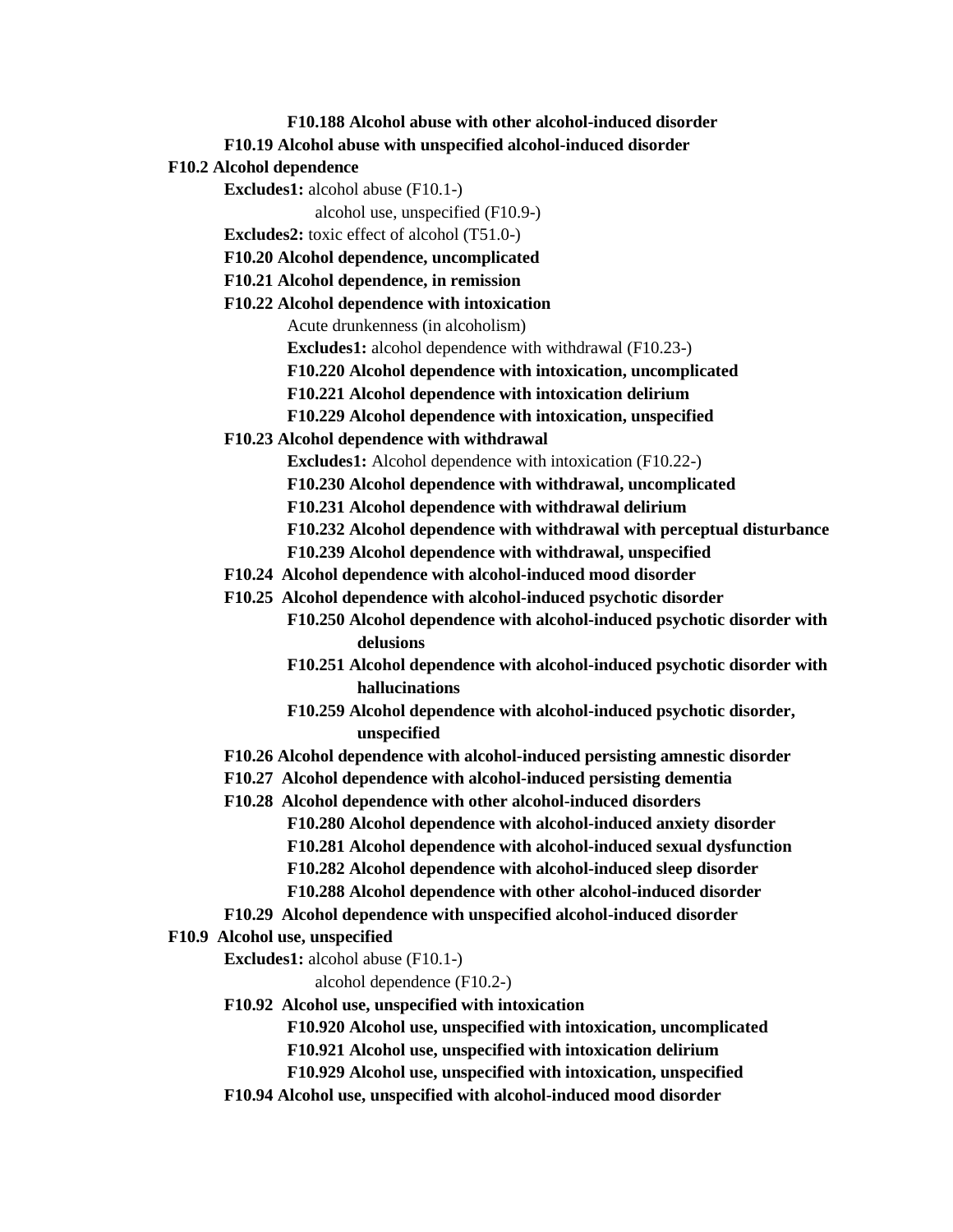**F10.95 Alcohol use, unspecified with alcohol-induced psychotic disorder**

- **F10.950 Alcohol use, unspecified with alcohol-induced psychotic disorder with delusions**
- **F10.951 Alcohol use, unspecified with alcohol-induced psychotic disorder with hallucinations**
- **F10.959 Alcohol use, unspecified with alcohol-induced psychotic disorder, unspecified**

**F10.96 Alcohol use, unspecified with alcohol-induced persisting amnestic disorder**

**F10.97 Alcohol use, unspecified with alcohol-induced persisting dementia**

**F10.98 Alcohol use, unspecified with other alcohol-induced disorders**

**F10.980 Alcohol use, unspecified with alcohol-induced anxiety disorder F10.981 Alcohol use, unspecified with alcohol-induced sexual dysfunction**

- **F10.982 Alcohol use, unspecified with alcohol-induced sleep disorder**
- **F10.988 Alcohol use, unspecified with other alcohol-induced disorder**
- **F10.99 Alcohol use, unspecified with unspecified alcohol-induced disorder**

**F11 Opioid related disorders**

**F11.1 Opioid abuse**

**Excludes1:** opioid dependence (F11.2-)

opioid use, unspecified (F11.9-)

- **F11.10 Opioid abuse, uncomplicated**
- **F11.12 Opioid abuse with intoxication**

**F11.120 Opioid abuse with intoxication, uncomplicated**

**F11.121 Opioid abuse with intoxication delirium**

- **F11.122 Opioid abuse with intoxication with perceptual disturbance**
- **F11.129 Opioid abuse with intoxication, unspecified**
- **F11.14 Opioid abuse with opioid-induced mood disorder**
- **F11.15 Opioid abuse with opioid-induced psychotic disorder**
	- **F11.150 Opioid abuse with opioid-induced psychotic disorder with delusions**
	- **F11.151 Opioid abuse with opioid-induced psychotic disorder with hallucinations**

**F11.159 Opioid abuse with opioid-induced psychotic disorder, unspecified F11.18 Opioid abuse with other opioid-induced disorder**

**F11.181 Opioid abuse with opioid-induced sexual dysfunction**

- **F11.182 Opioid abuse with opioid-induced sleep disorder**
- **F11.188 Opioid abuse with other opioid-induced disorder**
- **F11.19 Opioid abuse with unspecified opioid-induced disorder**

#### **F11.2 Opioid dependence**

**Excludes1:** opioid abuse (F11.1-)

opioid use, unspecified (F11.9-)

**Excludes2:** opioid poisoning (T40.0-T40.2-)

**F11.20 Opioid dependence, uncomplicated**

**F11.21 Opioid dependence, in remission**

**F11.22 Opioid dependence with intoxication**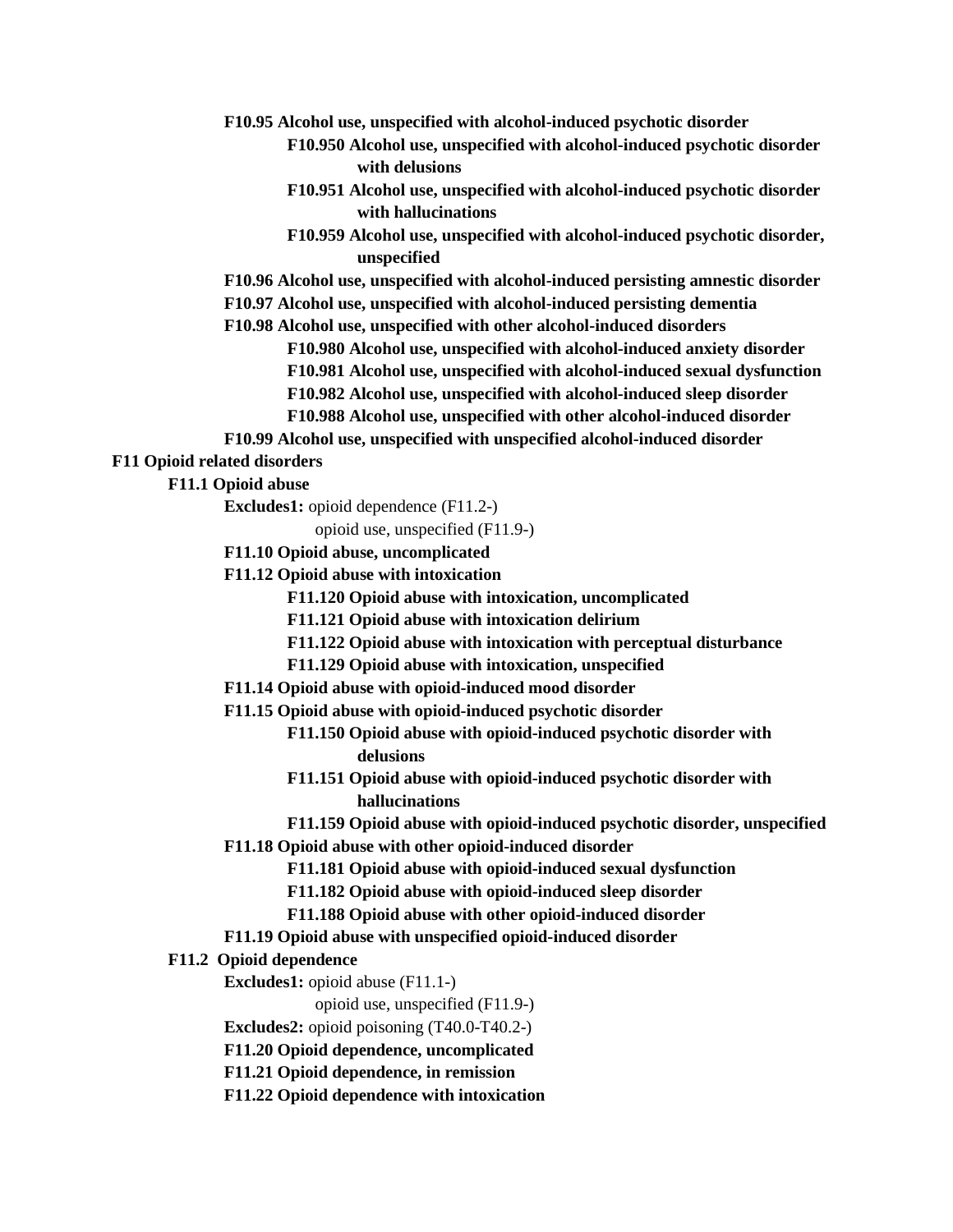**Excludes1:** opioid dependence with withdrawal (F11.23)

- **F11.220 Opioid dependence with intoxication, uncomplicated**
- **F11.221 Opioid dependence with intoxication delirium**
- **F11.222 Opioid dependence with intoxication with perceptual disturbance**
- **F11.229 Opioid dependence with intoxication, unspecified**
- **F11.23 Opioid dependence with withdrawal**

**Excludes1:** opioid dependence with intoxication (F11.22-)

- **F11.24 Opioid dependence with opioid-induced mood disorder**
- **F11.25 Opioid dependence with opioid-induced psychotic disorder**
	- **F11.250 Opioid dependence with opioid-induced psychotic disorder with delusions**
	- **F11.251 Opioid dependence with opioid-induced psychotic disorder with hallucinations**
	- **F11.259 Opioid dependence with opioid-induced psychotic disorder, unspecified**
- **F11.28 Opioid dependence with other opioid-induced disorder**
	- **F11.281 Opioid dependence with opioid-induced sexual dysfunction**
	- **F11.282 Opioid dependence with opioid-induced sleep disorder**
	- **F11.288 Opioid dependence with other opioid-induced disorder**

#### **F11.29 Opioid dependence with unspecified opioid-induced disorder**

#### **F11.9 Opioid use, unspecified**

**Excludes1:** opioid abuse (F11.1-)

opioid dependence (F11.2-)

**F11.90 Opioid use, unspecified, uncomplicated**

### **F11.92 Opioid use, unspecified with intoxication**

**Excludes1:** opioid use, unspecified with withdrawal (F11.93)

- **F11.920 Opioid use, unspecified with intoxication, uncomplicated**
- **F11.921 Opioid use, unspecified with intoxication delirium**
- **F11.922 Opioid use, unspecified with intoxication with perceptual disturbance**
- **F11.929 Opioid use, unspecified with intoxication, unspecified**
- **F11.93 Opioid use, unspecified with withdrawal**
	- **Excludes1:** opioid use, unspecified with intoxication (F11.92-)
- **F11.94 Opioid use, unspecified with opioid-induced mood disorder**
- **F11.95 Opioid use, unspecified with opioid-induced psychotic disorder**
	- **F11.950 Opioid use, unspecified with opioid-induced psychotic disorder with delusions**
	- **F11.951 Opioid use, unspecified with opioid-induced psychotic disorder with hallucinations**
	- **F11.959 Opioid use, unspecified with opioid-induced psychotic disorder, unspecified**
- **F11.98 Opioid use, unspecified with other specified opioid-induced disorder**
	- **F11.981 Opioid use, unspecified with opioid-induced sexual dysfunction**
	- **F11.982 Opioid use, unspecified with opioid-induced sleep disorder**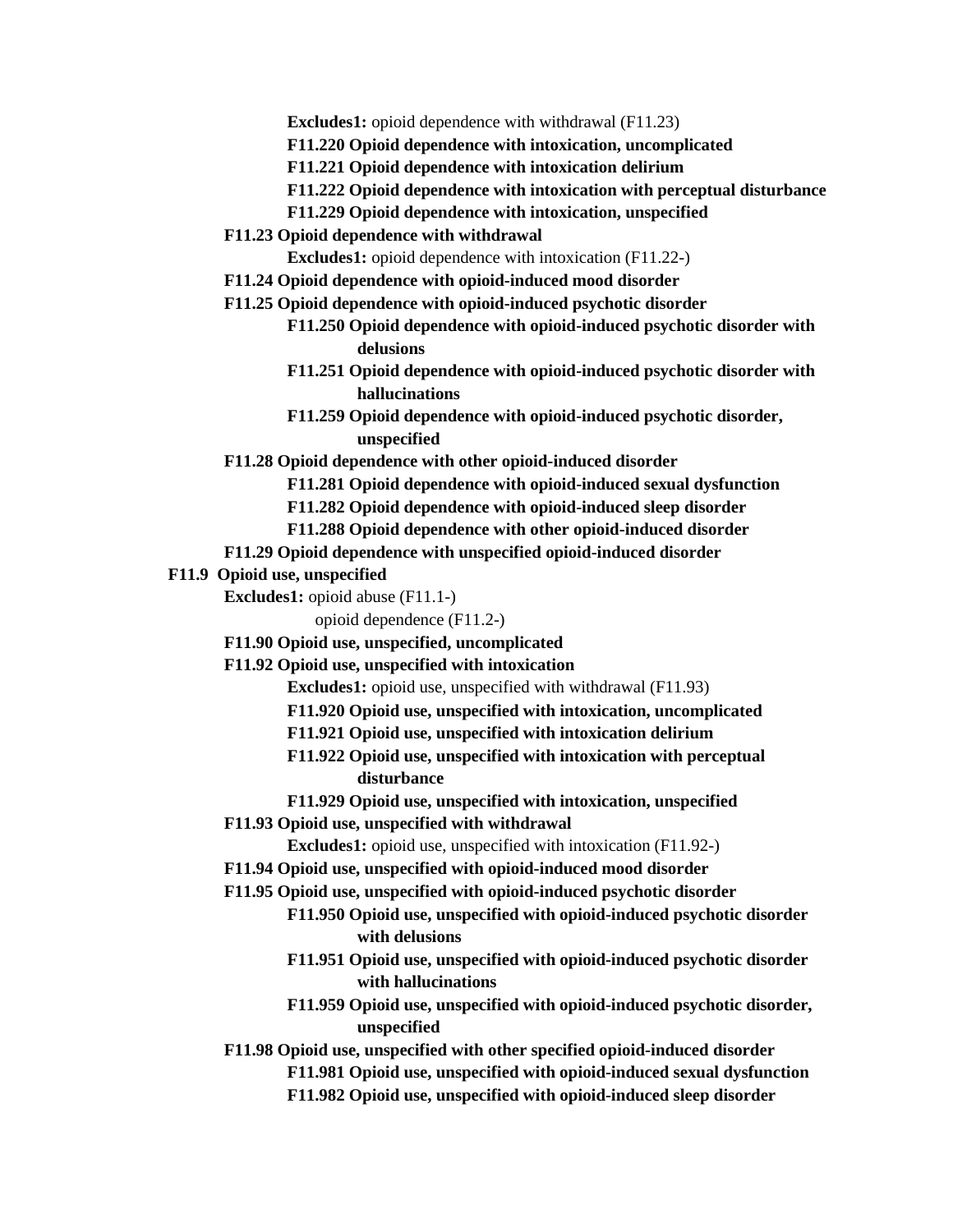**F11.988 Opioid use, unspecified with other opioid-induced disorder**

# **F11.99 Opioid use, unspecified with unspecified opioid-induced disorder**

# **F12 Cannabis related disorders**

**Includes:** marijuana

**F12.1 Cannabis abuse**

**Excludes1:** cannabis dependence (F12.2-)

cannabis use, unspecified (F12.9-)

- **F12.10 Cannabis abuse, uncomplicated**
- **F12.12 Cannabis abuse with intoxication**

**F12.120 Cannabis abuse with intoxication, uncomplicated**

- **F12.121 Cannabis abuse with intoxication delirium**
- **F12.122 Cannabis abuse with intoxication with perceptual disturbance**
- **F12.129 Cannabis abuse with intoxication, unspecified**
- **F12.15 Cannabis abuse with psychotic disorder**
	- **F12.150 Cannabis abuse with psychotic disorder with delusions**
	- **F12.151 Cannabis abuse with psychotic disorder with hallucinations**
	- **F12.159 Cannabis abuse with psychotic disorder, unspecified**
- **F12.18 Cannabis abuse with other cannabis-induced disorder**

**F12.180 Cannabis abuse with cannabis-induced anxiety disorder**

- **F12.188 Cannabis abuse with other cannabis-induced disorder**
- **F12.19 Cannabis abuse with unspecified cannabis-induced disorder**

# **F12.2 Cannabis dependence**

**Excludes1:** cannabis abuse (F12.1-) cannabis use, unspecified (F12.9-) **Excludes2:** cannabis poisoning (T40.7-)

- **F12.20 Cannabis dependence, uncomplicated**
- **F12.21 Cannabis dependence, in remission**
- **F12.22 Cannabis dependence with intoxication**
	- **F12.220 Cannabis dependence with intoxication, uncomplicated**
	- **F12.221 Cannabis dependence with intoxication delirium**
	- **F12.222 Cannabis dependence with intoxication with perceptual disturbance**
	- **F12.229 Cannabis dependence with intoxication, unspecified**
- **F12.25 Cannabis dependence with psychotic disorder**
	- **F12.250 Cannabis dependence with psychotic disorder with delusions**
	- **F12.251 Cannabis dependence with psychotic disorder with hallucinations**
	- **F12.259 Cannabis dependence with psychotic disorder, unspecified**
- **F12.28 Cannabis dependence with other cannabis-induced disorder**
	- **F12.280 Cannabis dependence with cannabis-induced anxiety disorder**
	- **F12.288 Cannabis dependence with other cannabis-induced disorder**
- **F12.29 Cannabis dependence with unspecified cannabis-induced disorder**
- **F12.9 Cannabis use, unspecified**
	- **Excludes1:** cannabis abuse (F12.1-)

cannabis dependence (F12.2-)

**F12.90 Cannabis use, unspecified, uncomplicated**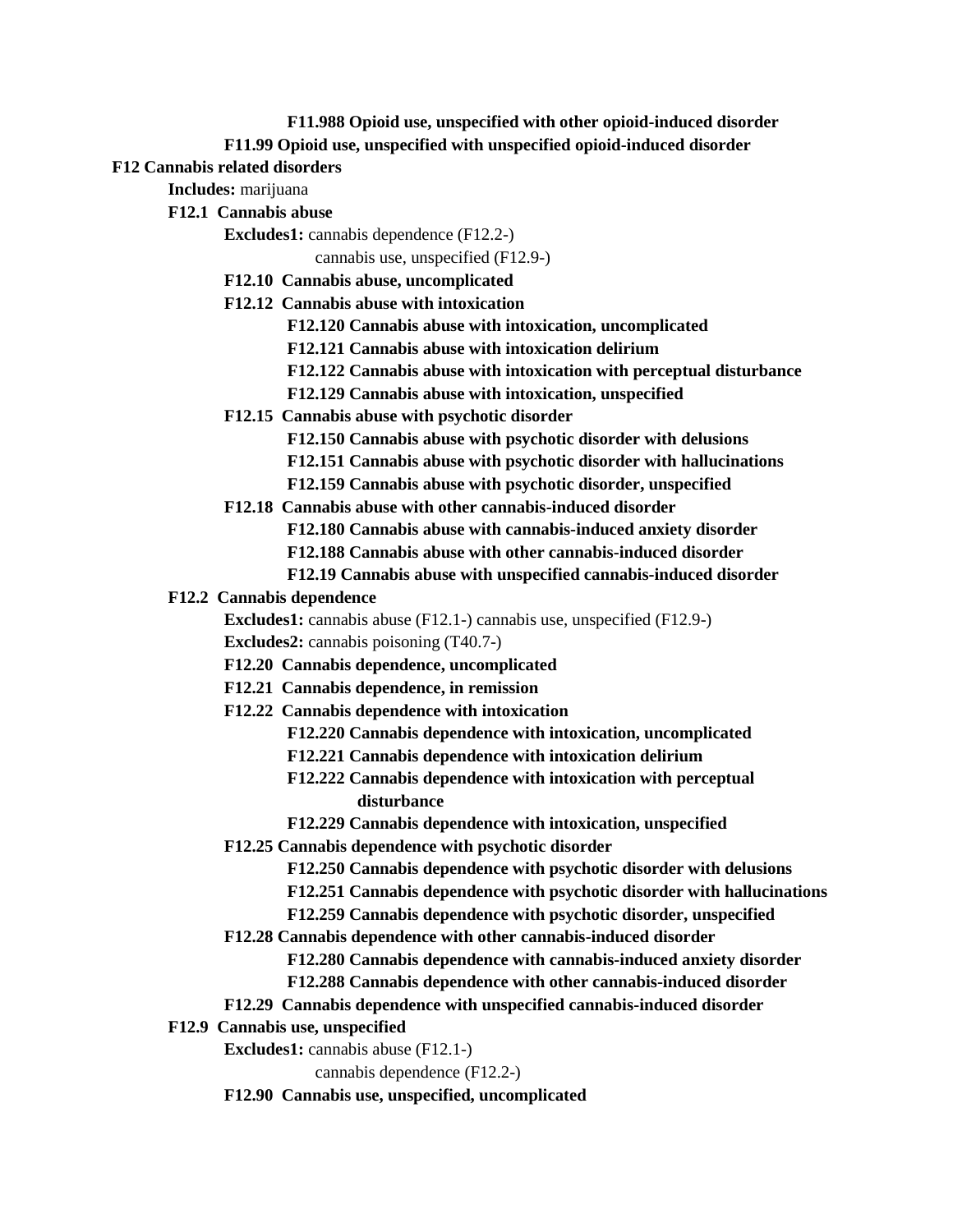- **F12.92 Cannabis use, unspecified with intoxication**
	- **F12.920 Cannabis use, unspecified with intoxication, uncomplicated**
	- **F12.921 Cannabis use, unspecified with intoxication delirium**
	- **F12.922 Cannabis use, unspecified with intoxication with perceptual disturbance**
	- **F12.929 Cannabis use, unspecified with intoxication, unspecified**
- **F12.95 Cannabis use, unspecified with psychotic disorder**
	- **F12.950 Cannabis use, unspecified with psychotic disorder with delusions**
	- **F12.951 Cannabis use, unspecified with psychotic disorder with hallucinations**
	- **F12.959 Cannabis use, unspecified with psychotic disorder, unspecified**
- **F12.98 Cannabis use, unspecified with other cannabis-induced disorder**
	- **F12.980 Cannabis use, unspecified with anxiety disorder**
	- **F12.988 Cannabis use, unspecified with other cannabis-induced disorder**
- **F12.99 Cannabis use, unspecified with unspecified cannabis-induced disorder**

## **F13 Sedative, hypnotic, or anxiolytic related disorders**

- **F13.1 Sedative, hypnotic or anxiolytic-related abuse**
	- **Excludes1:** sedative, hypnotic or anxiolytic-related dependence (F13.2-)
		- sedative, hypnotic, or anxiolytic use, unspecified (F13.9-)
	- **F13.10 Sedative, hypnotic or anxiolytic abuse, uncomplicated**
	- **F13.12 Sedative, hypnotic or anxiolytic abuse with intoxication**
		- **F13.120 Sedative, hypnotic or anxiolytic abuse with intoxication, uncomplicated**
		- **F13.121 Sedative, hypnotic or anxiolytic abuse with intoxication delirium**
		- **F13.129 Sedative, hypnotic or anxiolytic abuse with intoxication, unspecified**
	- **F13.14 Sedative, hypnotic or anxiolytic abuse with sedative, hypnotic or anxiolyticinduced mood disorder**
	- **F13.15 Sedative, hypnotic or anxiolytic abuse with sedative, hypnotic or anxiolyticinduced psychotic disorder**
		- **F13.150 Sedative, hypnotic or anxiolytic abuse with sedative, hypnotic or anxiolytic-induced psychotic disorder with delusions**
		- **F13.151 Sedative, hypnotic or anxiolytic abuse with sedative, hypnotic or anxiolytic-induced psychotic disorder with hallucinations**
		- **F13.159 Sedative, hypnotic or anxiolytic abuse with sedative, hypnotic or anxiolytic-induced psychotic disorder, unspecified**
	- **F13.18 Sedative, hypnotic or anxiolytic abuse with other sedative, hypnotic or anxiolytic-induced disorders**
		- **F13.180 Sedative, hypnotic or anxiolytic abuse with sedative, hypnotic or anxiolytic-induced anxiety disorder**
		- **F13.181 Sedative, hypnotic or anxiolytic abuse with sedative, hypnotic or anxiolytic-induced sexual dysfunction**
		- **F13.182 Sedative, hypnotic or anxiolytic abuse with sedative, hypnotic or anxiolytic-induced sleep disorder**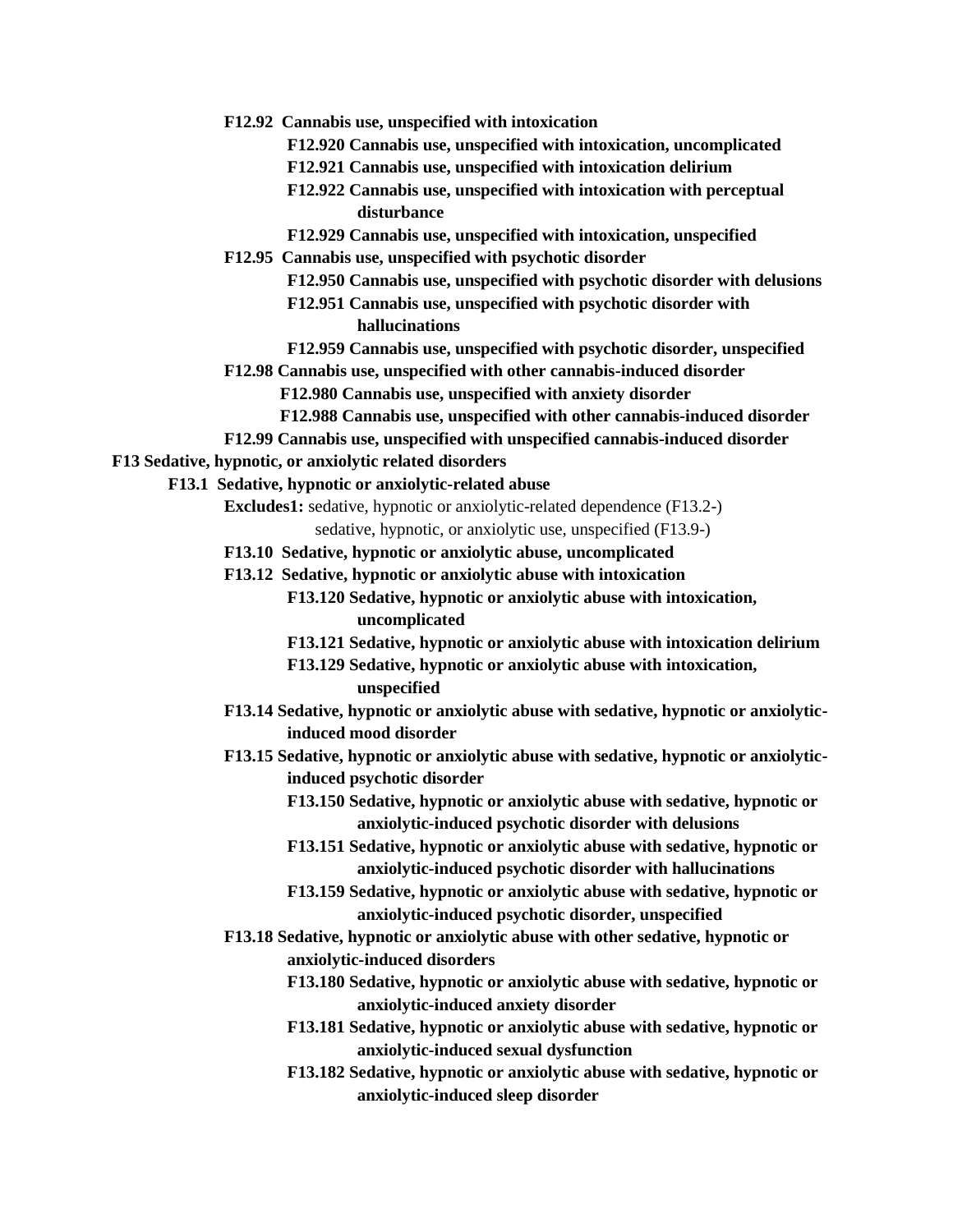- **F13.188 Sedative, hypnotic or anxiolytic abuse with other sedative, hypnotic or anxiolytic-induced disorder**
- **F13.19 Sedative, hypnotic or anxiolytic abuse with unspecified sedative, hypnotic or anxiolytic-induced disorder**

#### **F13.2 Sedative, hypnotic or anxiolytic-related dependence**

**Excludes1:** sedative, hypnotic or anxiolytic-related abuse (F13.1-)

sedative, hypnotic, or anxiolytic use, unspecified (F13.9-)

**Excludes2:** sedative, hypnotic, or anxiolytic poisoning (T42.-)

- **F13.20 Sedative, hypnotic or anxiolytic dependence, uncomplicated**
- **F13.21 Sedative, hypnotic or anxiolytic dependence, in remission**

# **F13.22 Sedative, hypnotic or anxiolytic dependence with intoxication**

**Excludes1:** sedative, hypnotic or anxiolytic dependence with withdrawal (F13.23-)

- **F13.220 Sedative, hypnotic or anxiolytic dependence with intoxication, uncomplicated**
- **F13.221 Sedative, hypnotic or anxiolytic dependence with intoxication delirium**
- **F13.229 Sedative, hypnotic or anxiolytic dependence with intoxication, unspecified**

#### **F13.23 Sedative, hypnotic or anxiolytic dependence with withdrawal**

**Excludes1:** sedative, hypnotic or anxiolytic dependence with intoxication (F13.22-)

**F13.230 Sedative, hypnotic or anxiolytic dependence with withdrawal, uncomplicated**

**F13.231 Sedative, hypnotic or anxiolytic dependence with withdrawal delirium**

**F13.232 Sedative, hypnotic or anxiolytic dependence with withdrawal with perceptual disturbance**

**F13.239 Sedative, hypnotic or anxiolytic dependence with withdrawal, unspecified**

- **F13.24 Sedative, hypnotic or anxiolytic dependence with sedative, hypnotic or anxiolytic-induced mood disorder**
- **F13.25 Sedative, hypnotic or anxiolytic dependence with sedative, hypnotic or anxiolytic-induced psychotic disorder**

**F13.250 Sedative, hypnotic or anxiolytic dependence with sedative,** 

**hypnotic or anxiolytic-induced psychotic disorder with delusions**

**F13.251 Sedative, hypnotic or anxiolytic dependence with sedative, hypnotic or anxiolytic-induced psychotic disorder with hallucinations**

**F13.259 Sedative, hypnotic or anxiolytic dependence with sedative, hypnotic or anxiolytic-induced psychotic disorder, unspecified**

- **F13.26 Sedative, hypnotic or anxiolytic dependence with sedative, hypnotic or anxiolytic-induced persisting amnestic disorder**
- **F13.27 Sedative, hypnotic or anxiolytic dependence with sedative, hypnotic or**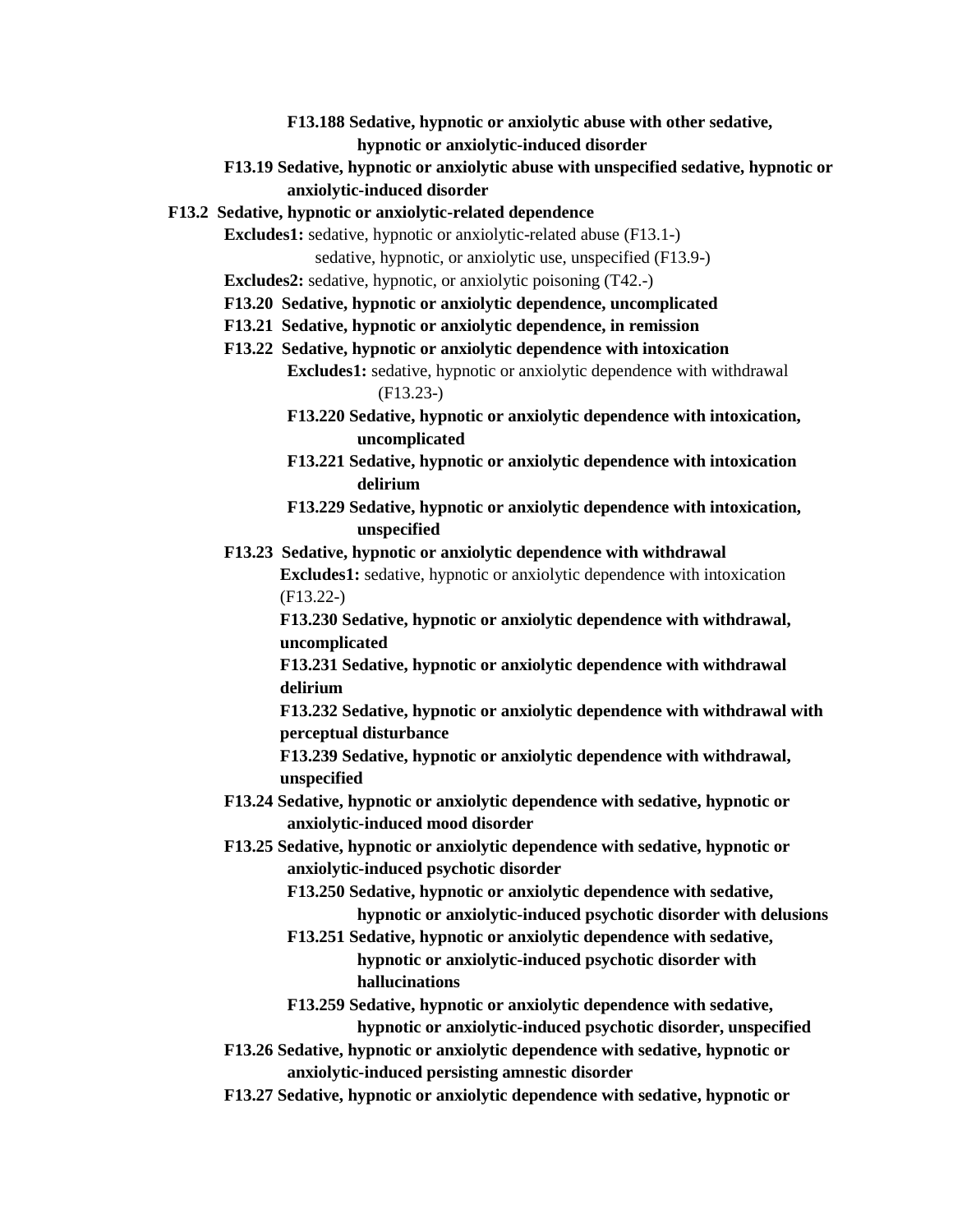**anxiolytic-induced persisting dementia**

- **F13.28 Sedative, hypnotic or anxiolytic dependence with other sedative, hypnotic or anxiolytic-induced disorders**
	- **F13.280 Sedative, hypnotic or anxiolytic dependence with sedative, hypnotic or anxiolytic-induced anxiety disorder**
	- **F13.281 Sedative, hypnotic or anxiolytic dependence with sedative, hypnotic or anxiolytic-induced sexual dysfunction**
	- **F13.282 Sedative, hypnotic or anxiolytic dependence with sedative, hypnotic or anxiolytic-induced sleep disorder**
	- **F13.288 Sedative, hypnotic or anxiolytic dependence with other sedative, hypnotic or anxiolytic-induced disorder**
- **F13.29 Sedative, hypnotic or anxiolytic dependence with unspecified sedative, hypnotic or anxiolytic-induced disorder**
- **F13.9 Sedative, hypnotic or anxiolytic-related use, unspecified**

**Excludes1:** sedative, hypnotic or anxiolytic-related abuse (F13.1-)

sedative, hypnotic or anxiolytic-related dependence (F13.2-)

- **F13.90 Sedative, hypnotic, or anxiolytic use, unspecified, uncomplicated**
- **F13.92 Sedative, hypnotic or anxiolytic use, unspecified with intoxication Excludes1:** sedative, hypnotic or anxiolytic use, unspecified with withdrawal (F13.93-)
	- **F13.920 Sedative, hypnotic or anxiolytic use, unspecified with intoxication, uncomplicated**
	- **F13.921 Sedative, hypnotic or anxiolytic use, unspecified with intoxication delirium**
	- **F13.929 Sedative, hypnotic or anxiolytic use, unspecified with intoxication, unspecified**
- **F13.93 Sedative, hypnotic or anxiolytic use, unspecified with withdrawal**
	- **Excludes1:** sedative, hypnotic or anxiolytic use, unspecified with intoxication (F13.92-)
		- **F13.930 Sedative, hypnotic or anxiolytic use, unspecified with withdrawal, uncomplicated**
		- **F13.931 Sedative, hypnotic or anxiolytic use, unspecified with withdrawal delirium**
		- **F13.932 Sedative, hypnotic or anxiolytic use, unspecified with withdrawal with perceptual disturbances**
		- **F13.939 Sedative, hypnotic or anxiolytic use, unspecified with withdrawal, unspecified**
- **F13.94 Sedative, hypnotic or anxiolytic use, unspecified with sedative, hypnotic or anxiolytic-induced mood disorder**
- **F13.95 Sedative, hypnotic or anxiolytic use, unspecified with sedative, hypnotic or anxiolytic-induced psychotic disorder**
	- **F13.950 Sedative, hypnotic or anxiolytic use, unspecified with sedative, hypnotic or anxiolytic-induced psychotic disorder with delusions**
	- **F13.951 Sedative, hypnotic or anxiolytic use, unspecified with sedative,**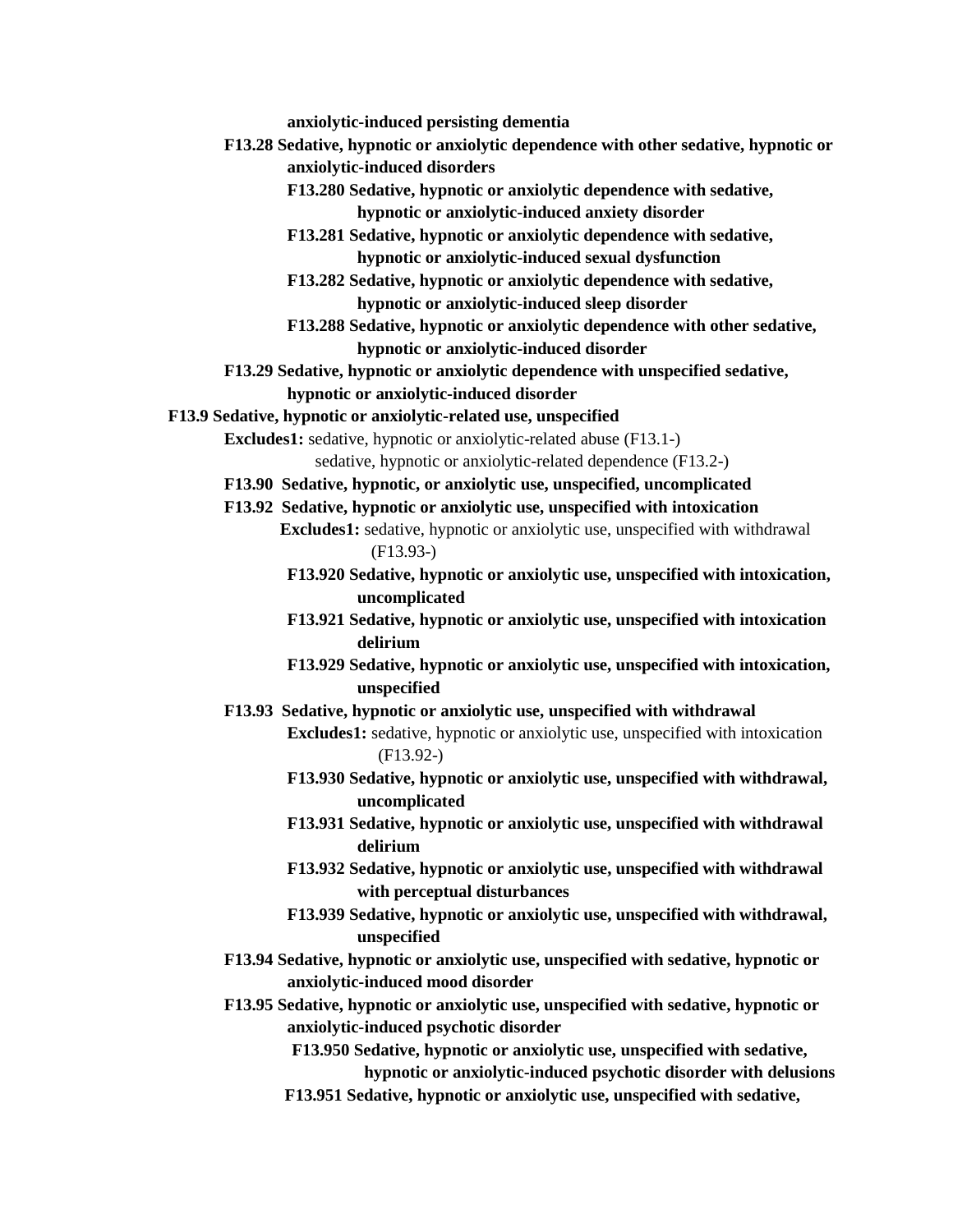**hypnotic or anxiolytic-induced psychotic disorder with hallucinations**

- **F13.959 Sedative, hypnotic or anxiolytic use, unspecified with sedative,** 
	- **hypnotic or anxiolytic-induced psychotic disorder, unspecified**
- **F13.96 Sedative, hypnotic or anxiolytic use, unspecified with sedative, hypnotic or anxiolytic-induced persisting amnestic disorder**
- **F13.97 Sedative, hypnotic or anxiolytic use, unspecified with sedative, hypnotic or anxiolytic-induced persisting dementia**
- **F13.98 Sedative, hypnotic or anxiolytic use, unspecified with other sedative, hypnotic or anxiolytic-induced disorders**
	- **F13.980 Sedative, hypnotic or anxiolytic use, unspecified with sedative, hypnotic or anxiolytic-induced anxiety disorder**
	- **F13.981 Sedative, hypnotic or anxiolytic use, unspecified with sedative, hypnotic or anxiolytic-induced sexual dysfunction**
	- **F13.982 Sedative, hypnotic or anxiolytic use, unspecified with sedative, hypnotic or anxiolytic-induced sleep disorder**
	- **F13.988 Sedative, hypnotic or anxiolytic use, unspecified with other sedative, hypnotic or anxiolytic-induced disorder**
- **F13.99 Sedative, hypnotic or anxiolytic use, unspecified with unspecified sedative, hypnotic or anxiolytic-induced disorder**

#### **F14 Cocaine related disorders**

**Excludes2:** other stimulant-related disorders (F15.-)

**F14.1 Cocaine abuse**

**Excludes1:** cocaine dependence (F14.2-) cocaine use, unspecified (F14.9-)

- **F14.10 Cocaine abuse, uncomplicated**
- **F14.12 Cocaine abuse with intoxication**
	- **F14.120 Cocaine abuse with intoxication, uncomplicated**
	- **F14.121 Cocaine abuse with intoxication with delirium**
	- **F14.122 Cocaine abuse with intoxication with perceptual disturbance**
	- **F14.129 Cocaine abuse with intoxication, unspecified**
- **F14.14 Cocaine abuse with cocaine-induced mood disorder**
- **F14.15 Cocaine abuse with cocaine-induced psychotic disorder**
	- **F14.150 Cocaine abuse with cocaine-induced psychotic disorder with delusions**
	- **F14.151 Cocaine abuse with cocaine-induced psychotic disorder with hallucinations**
	- **F14.159 Cocaine abuse with cocaine-induced psychotic disorder, unspecified**
- **F14.18 Cocaine abuse with other cocaine-induced disorder**
	- **F14.180 Cocaine abuse with cocaine-induced anxiety disorder**
	- **F14.181 Cocaine abuse with cocaine-induced sexual dysfunction**
	- **F14.182 Cocaine abuse with cocaine-induced sleep disorder**
	- **F14.188 Cocaine abuse with other cocaine-induced disorder**
- **F14.19 Cocaine abuse with unspecified cocaine-induced disorder**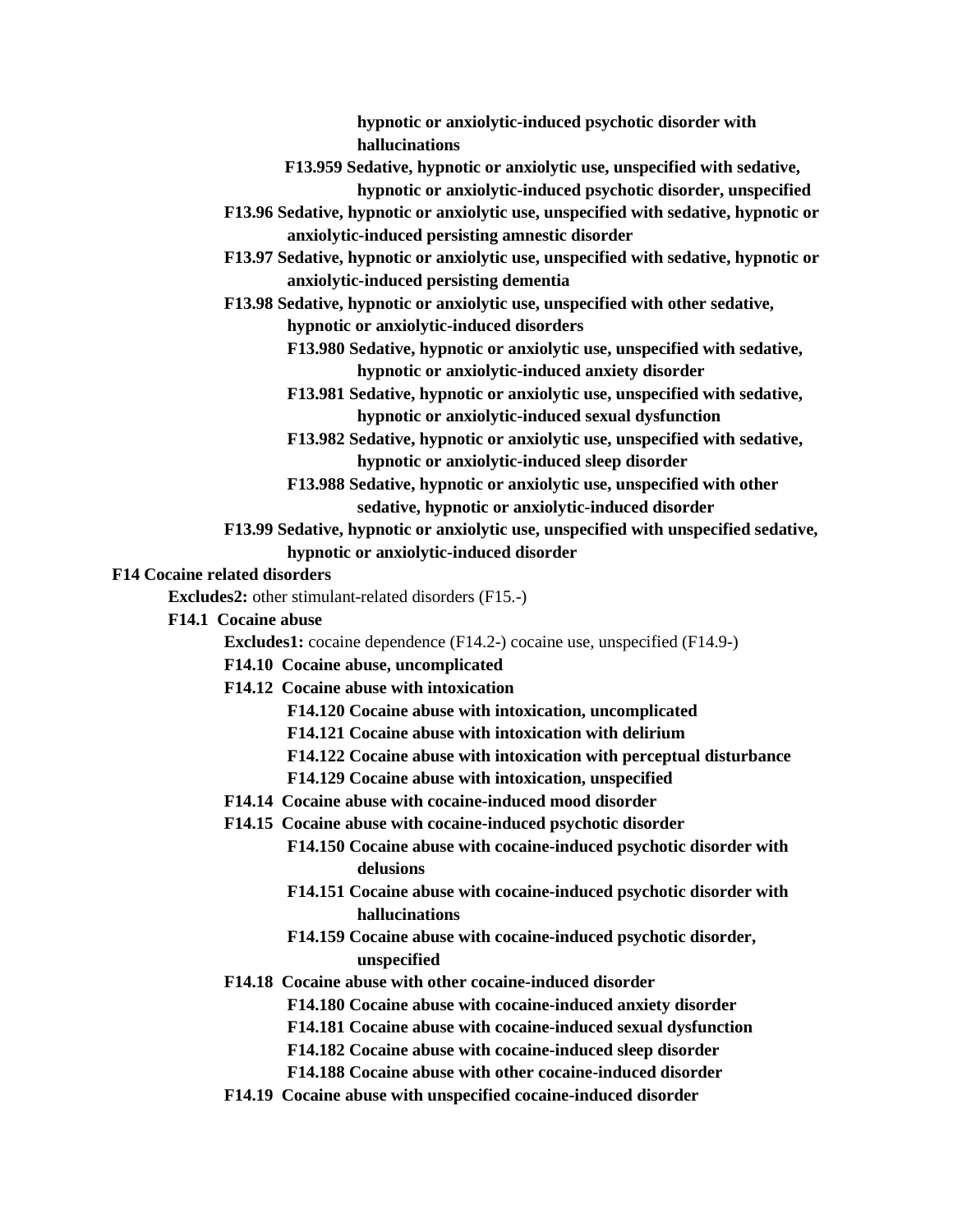#### **F14.2 Cocaine dependence**

**Excludes1:** cocaine abuse (F14.1-)

cocaine use, unspecified (F14.9-)

**Excludes2:** cocaine poisoning (T40.5-)

- **F14.20 Cocaine dependence, uncomplicated**
- **F14.21 Cocaine dependence, in remission**
- **F14.22 Cocaine dependence with intoxication**

**Excludes1:** cocaine dependence with withdrawal (F14.23)

- **F14.220 Cocaine dependence with intoxication, uncomplicated**
- **F14.221 Cocaine dependence with intoxication delirium**
- **F14.222 Cocaine dependence with intoxication with perceptual disturbance**
- **F14.229 Cocaine dependence with intoxication, unspecified**
- **F14.23 Cocaine dependence with withdrawal Excludes1:** cocaine dependence with intoxication (F14.22-)
- **F14.24 Cocaine dependence with cocaine-induced mood disorder**
- **F14.25 Cocaine dependence with cocaine-induced psychotic disorder**
	- **F14.250 Cocaine dependence with cocaine-induced psychotic disorder with delusions**
		- **F14.251 Cocaine dependence with cocaine-induced psychotic disorder with hallucinations**
		- **F14.259 Cocaine dependence with cocaine-induced psychotic disorder, unspecified**
- **F14.28 Cocaine dependence with other cocaine-induced disorder**
	- **F14.280 Cocaine dependence with cocaine-induced anxiety disorder**
	- **F14.281 Cocaine dependence with cocaine-induced sexual dysfunction**
	- **F14.282 Cocaine dependence with cocaine-induced sleep disorder**
	- **F14.288 Cocaine dependence with other cocaine-induced disorder**
- **F14.29 Cocaine dependence with unspecified cocaine-induced disorder**
- **F14.9 Cocaine use, unspecified**
	- **Excludes1:** cocaine abuse (F14.1-)

cocaine dependence (F14.2-)

- **F14.90 Cocaine use, unspecified, uncomplicated**
- **F14.92 Cocaine use, unspecified with intoxication**
	- **F14.920 Cocaine use, unspecified with intoxication, uncomplicated**
	- **F14.921 Cocaine use, unspecified with intoxication delirium**
	- **F14.922 Cocaine use, unspecified with intoxication with perceptual disturbance**
	- **F14.929 Cocaine use, unspecified with intoxication, unspecified**
- **F14.94 Cocaine use, unspecified with cocaine-induced mood disorder**
- **F14.95 Cocaine use, unspecified with cocaine-induced psychotic disorder**
	- **F14.950 Cocaine use, unspecified with cocaine-induced psychotic disorder with delusions**
	- **F14.951 Cocaine use, unspecified with cocaine-induced psychotic disorder with hallucinations**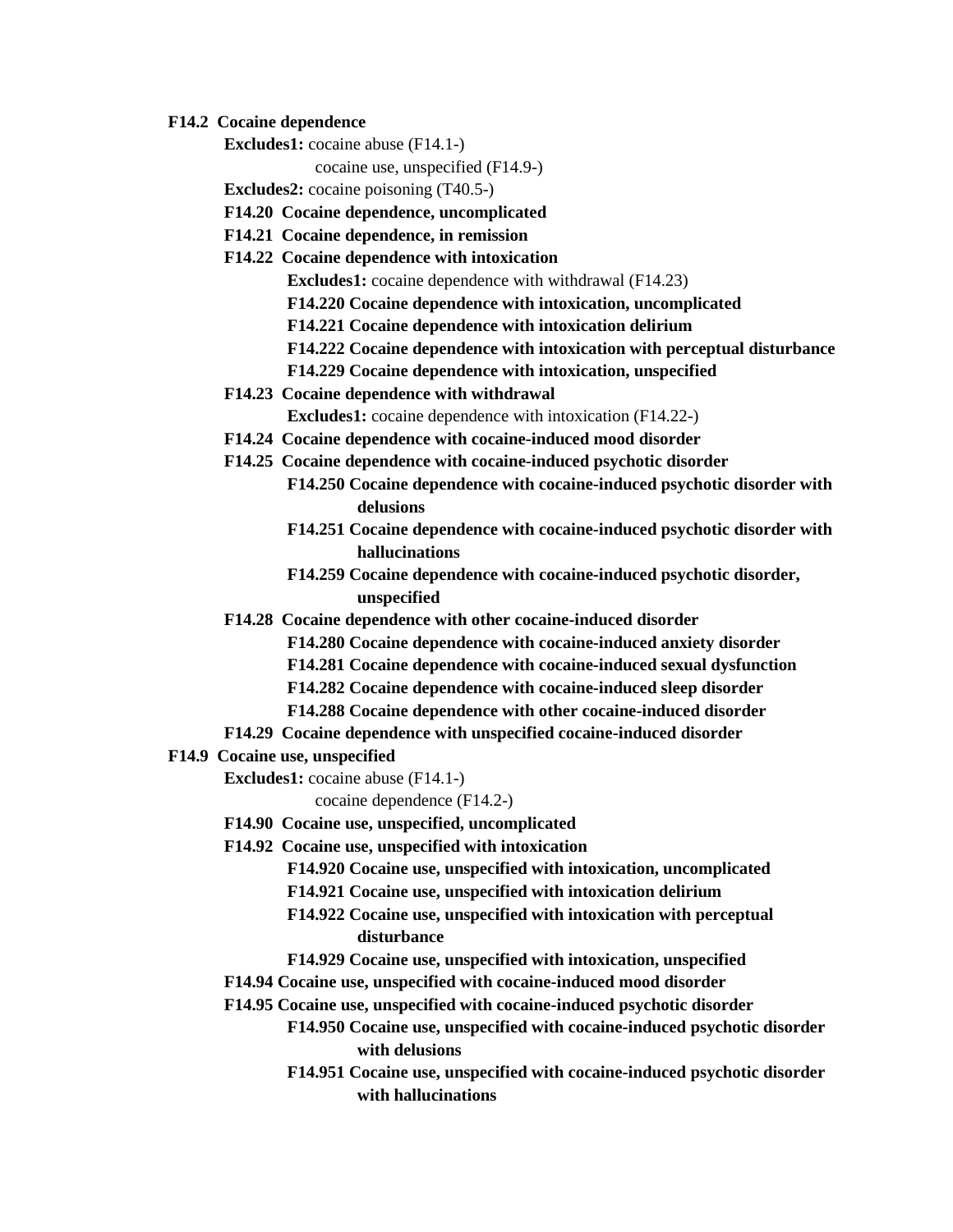- **F14.959 Cocaine use, unspecified with cocaine-induced psychotic disorder, unspecified**
- **F14.98 Cocaine use, unspecified with other specified cocaine-induced disorder**
	- **F14.980 Cocaine use, unspecified with cocaine-induced anxiety disorder**
	- **F14.981 Cocaine use, unspecified with cocaine-induced sexual dysfunction**
	- **F14.982 Cocaine use, unspecified with cocaine-induced sleep disorder**
	- **F14.988 Cocaine use, unspecified with other cocaine-induced disorder**
- **F14.99 Cocaine use, unspecified with unspecified cocaine-induced disorder**

#### **F15 Other stimulant related disorders**

**Includes:** amphetamine-related disorders

Caffeine

**Excludes2:** cocaine-related disorders (F14.-)

- **F15.1 Other stimulant abuse**
	- **Excludes1:** other stimulant dependence (F15.2-)

other stimulant use, unspecified (F15.9-)

- **F15.10 Other stimulant abuse, uncomplicated**
- **F15.12 Other stimulant abuse with intoxication**
	- **F15.120 Other stimulant abuse with intoxication, uncomplicated**
	- **F15.121 Other stimulant abuse with intoxication delirium**
	- **F15.122 Other stimulant abuse with intoxication with perceptual disturbance**
	- **F15.129 Other stimulant abuse with intoxication, unspecified**
- **F15.14 Other stimulant abuse with stimulant-induced mood disorder**
- **F15.15 Other stimulant abuse with stimulant-induced psychotic disorder**
	- **F15.150 Other stimulant abuse with stimulant-induced psychotic disorder with delusions**
		- **F15.151 Other stimulant abuse with stimulant-induced psychotic disorder with hallucinations**
		- **F15.159 Other stimulant abuse with stimulant-induced psychotic disorder, unspecified**
- **F15.18 Other stimulant abuse with other stimulant-induced disorder**
	- **F15.180 Other stimulant abuse with stimulant-induced anxiety disorder**
	- **F15.181 Other stimulant abuse with stimulant-induced sexual dysfunction**
	- **F15.182 Other stimulant abuse with stimulant-induced sleep disorder**
	- **F15.188 Other stimulant abuse with other stimulant-induced disorder**
- **F15.19 Other stimulant abuse with unspecified stimulant-induced disorder**

#### **F15.2 Other stimulant dependence**

**Excludes1:** other stimulant abuse (F15.1-)

other stimulant use, unspecified (F15.9-)

- **F15.20 Other stimulant dependence, uncomplicated**
- **F15.21 Other stimulant dependence, in remission**
- **F15.22 Other stimulant dependence with intoxication**

**Excludes1:** other stimulant dependence with withdrawal (F15.23)

**F15.220 Other stimulant dependence with intoxication, uncomplicated**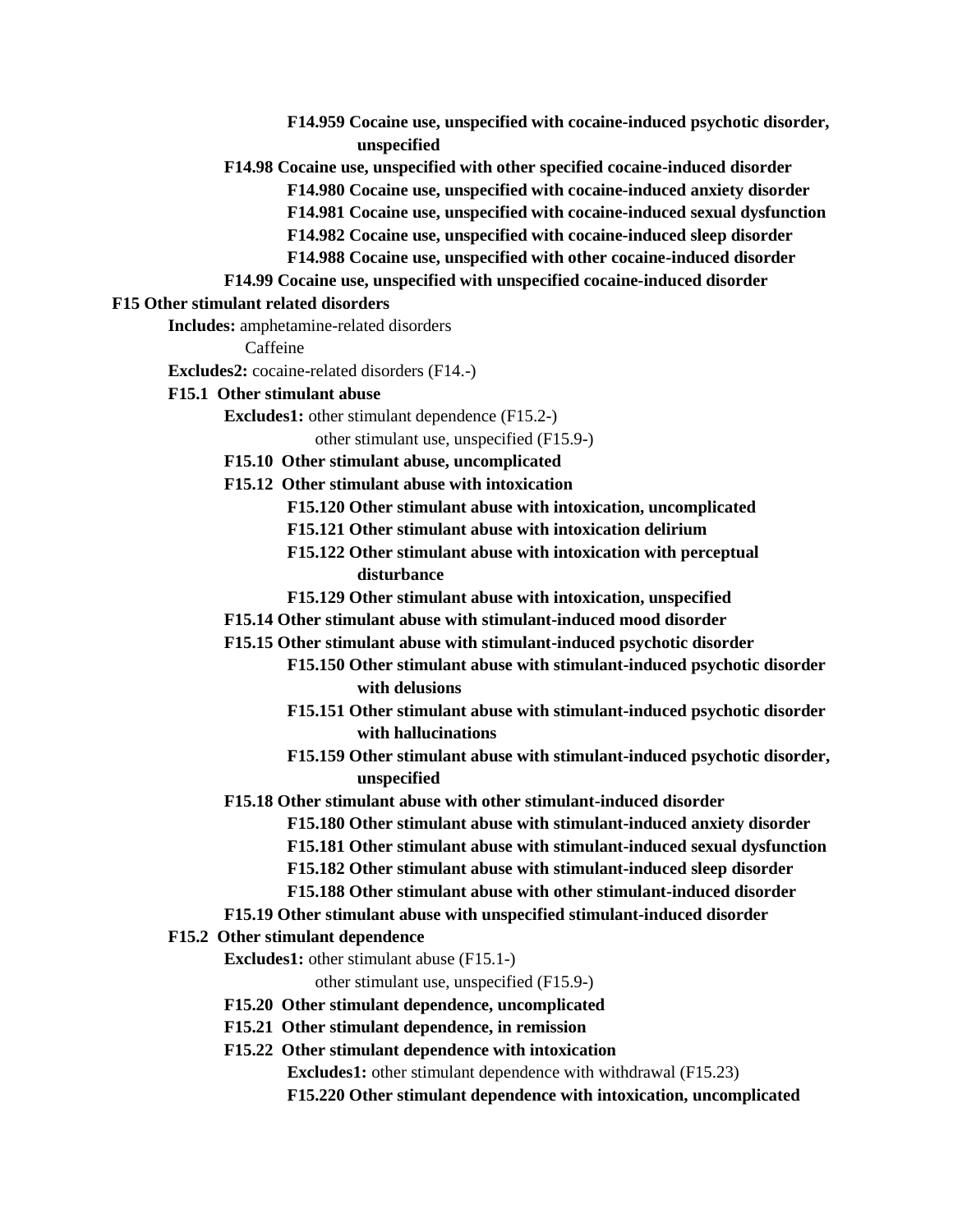- **F15.221 Other stimulant dependence with intoxication delirium**
- **F15.222 Other stimulant dependence with intoxication with perceptual disturbance**
- **F15.229 Other stimulant dependence with intoxication, unspecified**
- **F15.23 Other stimulant dependence with withdrawal**

**Excludes1:** other stimulant dependence with intoxication (F15.22-)

- **F15.24 Other stimulant dependence with stimulant-induced mood disorder**
- **F15.25 Other stimulant dependence with stimulant-induced psychotic disorder**
	- **F15.250 Other stimulant dependence with stimulant-induced psychotic disorder with delusions**
	- **F15.251 Other stimulant dependence with stimulant-induced psychotic disorder with hallucinations**
	- **F15.259 Other stimulant dependence with stimulant-induced psychotic disorder, unspecified**
- **F15.28 Other stimulant dependence with other stimulant-induced disorder**
	- **F15.280 Other stimulant dependence with stimulant-induced anxiety disorder**
	- **F15.281 Other stimulant dependence with stimulant-induced sexual dysfunction**
	- **F15.282 Other stimulant dependence with stimulant-induced sleep disorder**
	- **F15.288 Other stimulant dependence with other stimulant-induced disorder**

#### **F15.29 Other stimulant dependence with unspecified stimulant-induced disorder**

- **F15.9 Other stimulant use, unspecified**
	- **Excludes1:** other stimulant abuse (F15.1-)
		- other stimulant dependence (F15.2-)
	- **F15.90 Other stimulant use, unspecified, uncomplicated**
	- **F15.92 Other stimulant use, unspecified with intoxication**
		- **Excludes1:** other stimulant use, unspecified with withdrawal (F15.93)
		- **F15.920 Other stimulant use, unspecified with intoxication, uncomplicated**
		- **F15.921 Other stimulant use, unspecified with intoxication delirium**
		- **F15.922 Other stimulant use, unspecified with intoxication with perceptual disturbance**
		- **F15.929 Other stimulant use, unspecified with intoxication, unspecified**
	- **F15.93 Other stimulant use, unspecified with withdrawal**
		- **Excludes1:** other stimulant use, unspecified with intoxication (F15.92-)
	- **F15.94 Other stimulant use, unspecified with stimulant-induced mood disorder**
	- **F15.95 Other stimulant use, unspecified with stimulant-induced psychotic disorder**
		- **F15.950 Other stimulant use, unspecified with stimulant-induced psychotic disorder with delusions**
		- **F15.951 Other stimulant use, unspecified with stimulant-induced psychotic disorder with hallucinations**
		- **F15.959 Other stimulant use, unspecified with stimulant-induced psychotic disorder, unspecified**
	- **F15.98 Other stimulant use, unspecified with other stimulant-induced disorder**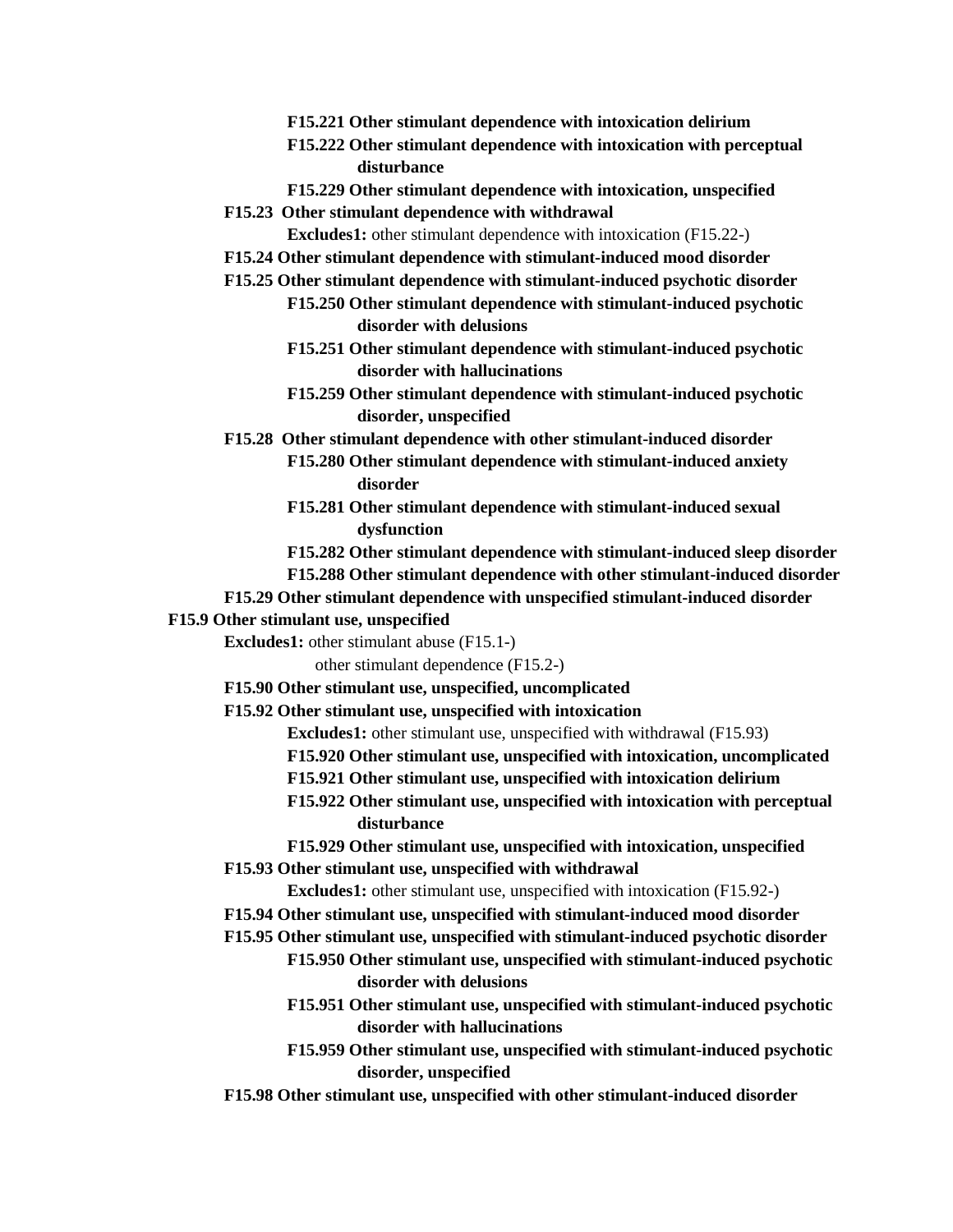- **F15.980 Other stimulant use, unspecified with stimulant-induced anxiety disorder**
- **F15.981 Other stimulant use, unspecified with stimulant-induced sexual dysfunction**
- **F15.982 Other stimulant use, unspecified with stimulant-induced sleep disorder**
- **F15.988 Other stimulant use, unspecified with other stimulant-induced disorder**
- **F15.99 Other stimulant use, unspecified with unspecified stimulant-induced disorder**

#### **F16 Hallucinogen related disorders**

**Includes:** ecstasy PCP

phencyclidine

#### **F16.1 Hallucinogen abuse**

**Excludes1:** hallucinogen dependence (F16.2-)

hallucinogen use, unspecified (F16.9-)

- **F16.10 Hallucinogen abuse, uncomplicated**
- **F16.12 Hallucinogen abuse with intoxication**
	- **F16.120 Hallucinogen abuse with intoxication, uncomplicated**
	- **F16.121 Hallucinogen abuse with intoxication with delirium**
	- **F16.122 Hallucinogen abuse with intoxication with perceptual disturbance**
	- **F16.129 Hallucinogen abuse with intoxication, unspecified**
- **F16.14 Hallucinogen abuse with hallucinogen-induced mood disorder**
- **F16.15 Hallucinogen abuse with hallucinogen-induced psychotic disorder**
	- **F16.150 Hallucinogen abuse with hallucinogen-induced psychotic disorder with delusions**
		- **F16.151 Hallucinogen abuse with hallucinogen-induced psychotic disorder with hallucinations**
		- **F16.159 Hallucinogen abuse with hallucinogen-induced psychotic disorder, unspecified**
- **F16.18 Hallucinogen abuse with other hallucinogen-induced disorder**
	- **F16.180 Hallucinogen abuse with hallucinogen-induced anxiety disorder**
	- **F16.183 Hallucinogen abuse with hallucinogen persisting perception disorder (flashbacks)**
	- **F16.188 Hallucinogen abuse with other hallucinogen-induced disorder**
- **F16.19 Hallucinogen abuse with unspecified hallucinogen-induced disorder**

#### **F16.2 Hallucinogen dependence**

**Excludes1:** hallucinogen abuse (F16.1-)

hallucinogen use, unspecified (F16.9-)

- **F16.20 Hallucinogen dependence, uncomplicated**
- **F16.21 Hallucinogen dependence, in remission**
- **F16.22 Hallucinogen dependence with intoxication**
	- **F16.220 Hallucinogen dependence with intoxication, uncomplicated**
	- **F16.221 Hallucinogen dependence with intoxication with delirium**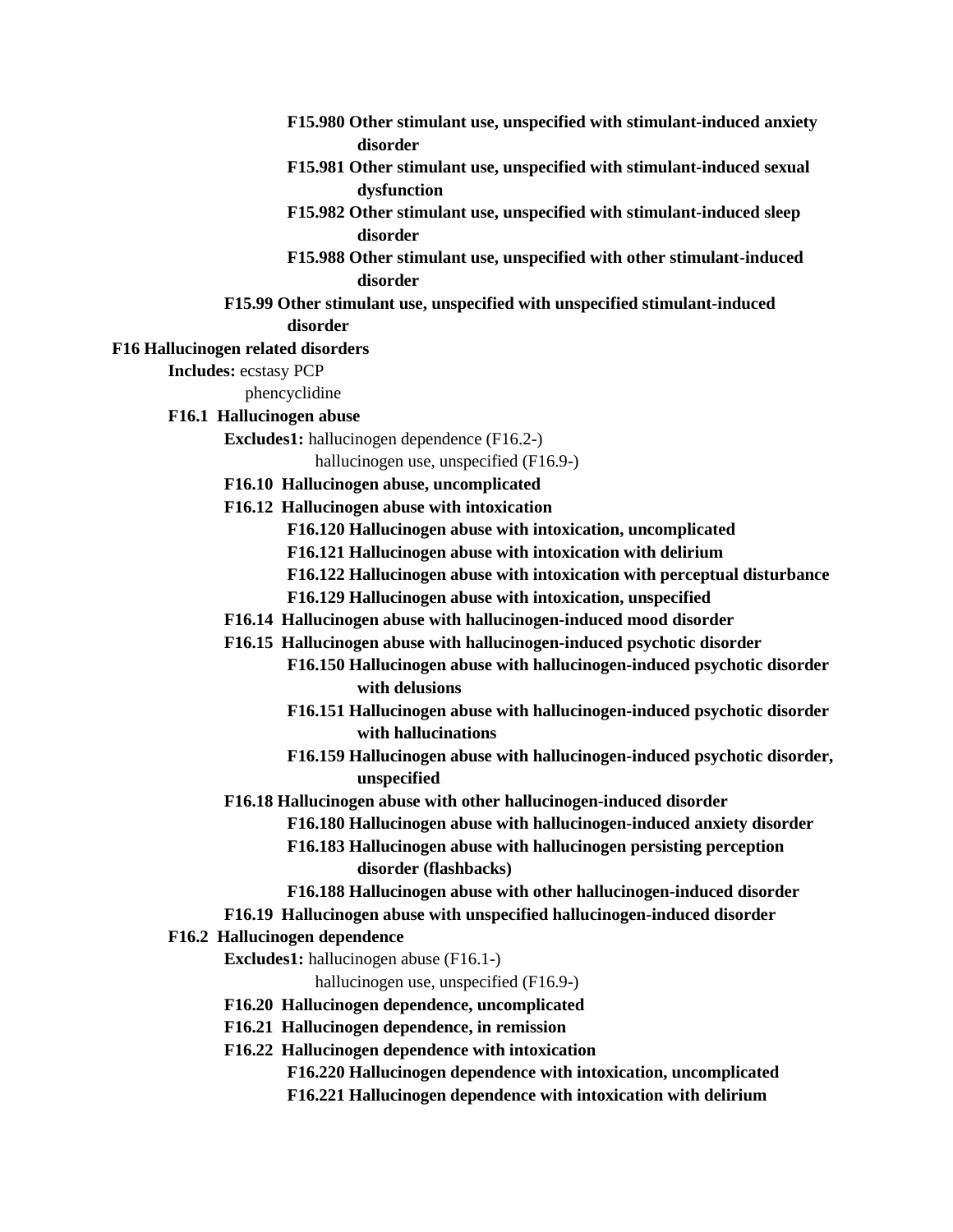- **F16.229 Hallucinogen dependence with intoxication, unspecified**
- **F16.24 Hallucinogen dependence with hallucinogen-induced mood disorder**
- **F16.25 Hallucinogen dependence with hallucinogen-induced psychotic disorder F16.250 Hallucinogen dependence with hallucinogen-induced psychotic disorder with delusions**
	- **F16.251 Hallucinogen dependence with hallucinogen-induced psychotic disorder with hallucinations**
	- **F16.259 Hallucinogen dependence with hallucinogen-induced psychotic disorder, unspecified**
- **F16.28 Hallucinogen dependence with other hallucinogen-induced disorder**
	- **F16.280 Hallucinogen dependence with hallucinogen-induced anxiety disorder**
	- **F16.283 Hallucinogen dependence with hallucinogen persisting perception disorder (flashbacks)**
	- **F16.288 Hallucinogen dependence with other hallucinogen-induced disorder**
- **F16.29 Hallucinogen dependence with unspecified hallucinogen-induced disorder**

#### **F16.9 Hallucinogen use, unspecified**

**Excludes1:** hallucinogen abuse (F16.1-)

hallucinogen dependence (F16.2-)

- **F16.90 Hallucinogen use, unspecified, uncomplicated**
- **F16.92 Hallucinogen use, unspecified with intoxication**

**F16.920 Hallucinogen use, unspecified with intoxication, uncomplicated**

- **F16.921 Hallucinogen use, unspecified with intoxication with delirium**
- **F16.929 Hallucinogen use, unspecified with intoxication, unspecified**

**F16.94 Hallucinogen use, unspecified with hallucinogen-induced mood disorder**

**F16.95 Hallucinogen use, unspecified with hallucinogen-induced psychotic disorder**

- **F16.950 Hallucinogen use, unspecified with hallucinogen-induced psychotic disorder with delusions**
	- **F16.951 Hallucinogen use, unspecified with hallucinogen-induced psychotic disorder with hallucinations**
	- **F16.959 Hallucinogen use, unspecified with hallucinogen-induced psychotic disorder, unspecified**
- **F16.98 Hallucinogen use, unspecified with other specified hallucinogen-induced disorder**
	- **F16.980 Hallucinogen use, unspecified with hallucinogen-induced anxiety disorder**
	- **F16.983 Hallucinogen use, unspecified with hallucinogen persisting perception disorder (flashbacks)**
	- **F16.988 Hallucinogen use, unspecified with other hallucinogen-induced disorder**
- **F16.99 Hallucinogen use, unspecified with unspecified hallucinogen-induced disorder**

#### **F17 Nicotine dependence**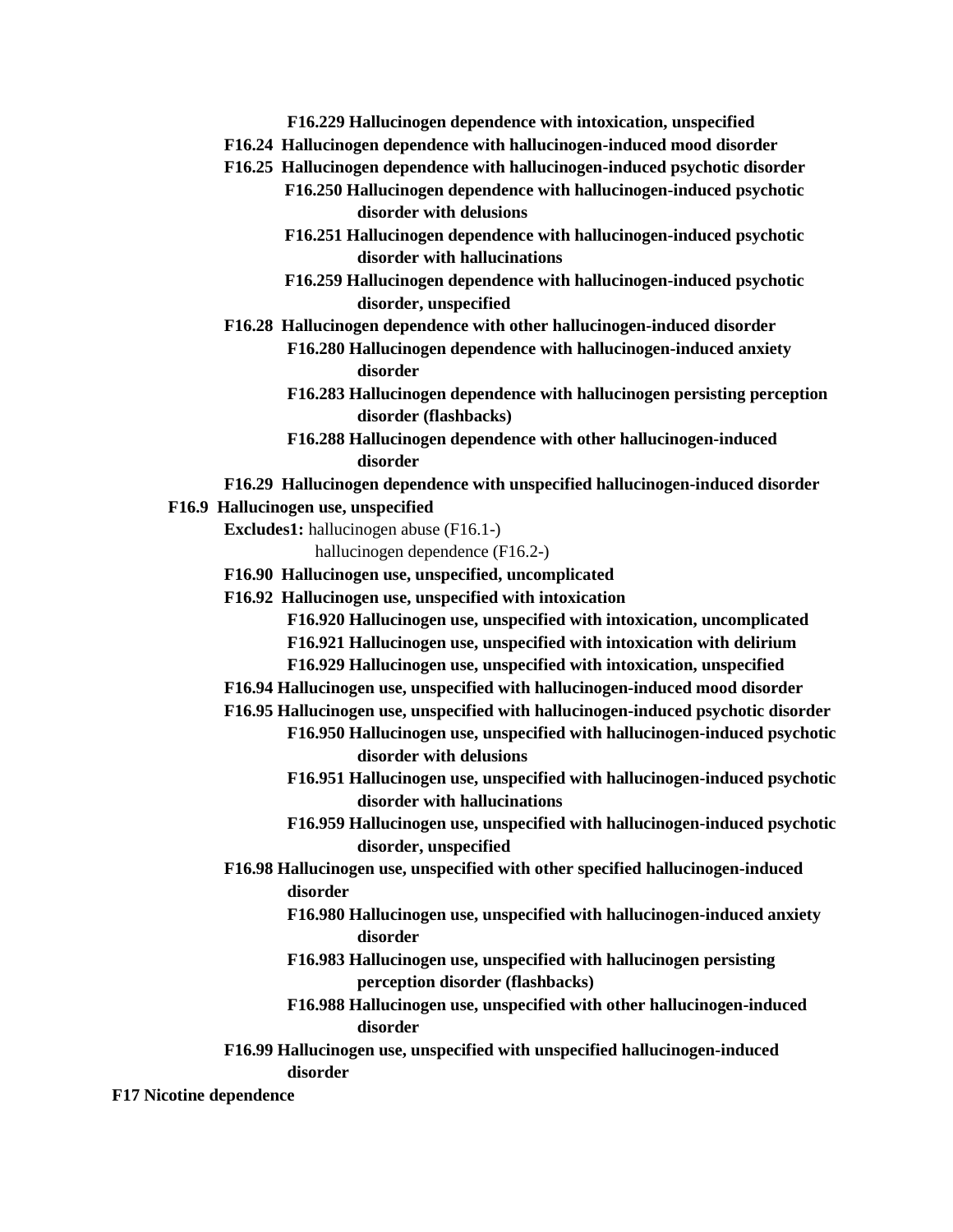**Excludes1:** history of tobacco dependence (Z87.891

tobacco use NOS (Z72.0)

**Excludes2:** tobacco use (smoking) during pregnancy, childbirth and the puerperium (O99.33-) toxic effect of nicotine (T65.2-)

### **F17.2 Nicotine dependence**

- **F17.20 Nicotine dependence, unspecified**
	- **F17.200 Nicotine dependence, unspecified, uncomplicated**
	- **F17.201 Nicotine dependence, unspecified, in remission**
	- **F17.203 Nicotine dependence unspecified, with withdrawal**
	- **F17.208 Nicotine dependence, unspecified, with other nicotine-induced disorders**
	- **F17.209 Nicotine dependence, unspecified, with unspecified nicotineinduced disorders**
- **F17.21 Nicotine dependence, cigarettes**
	- **F17.210 Nicotine dependence, cigarettes, uncomplicated**
	- **F17.211 Nicotine dependence, cigarettes, in remission**
	- **F17.213 Nicotine dependence, cigarettes, with withdrawal**
	- **F17.218 Nicotine dependence, cigarettes, with other nicotine-induced disorders**
	- **F17.219 Nicotine dependence, cigarettes, with unspecified nicotine-induced disorders**
- **F17.22 Nicotine dependence, chewing tobacco**
	- **F17.220 Nicotine dependence, chewing tobacco, uncomplicated**
	- **F17.221 Nicotine dependence, chewing tobacco, in remission**
	- **F17.223 Nicotine dependence, chewing tobacco, with withdrawal**
	- **F17.228 Nicotine dependence, chewing tobacco, with other nicotine-induced disorders**
	- **F17.229 Nicotine dependence, chewing tobacco, with unspecified nicotineinduced disorders**
- **F17.29 Nicotine dependence, other tobacco product**
	- **F17.290 Nicotine dependence, other tobacco product, uncomplicated**
	- **F17.291 Nicotine dependence, other tobacco product, in remission**
	- **F17.293 Nicotine dependence, other tobacco product, with withdrawal**
	- **F17.298 Nicotine dependence, other tobacco product, with other nicotineinduced disorders**
	- **F17.299 Nicotine dependence, other tobacco product, with unspecified nicotine-induced disorders**
- **F18 Inhalant related disorders Includes:** volatile solvents
	- **F18.1 Inhalant abuse**
		- **Excludes1:** inhalant dependence (F18.2-)

inhalant use, unspecified (F18.9-)

- **F18.10 Inhalant abuse, uncomplicated**
- **F18.12 Inhalant abuse with intoxication**

**F18.120 Inhalant abuse with intoxication, uncomplicated**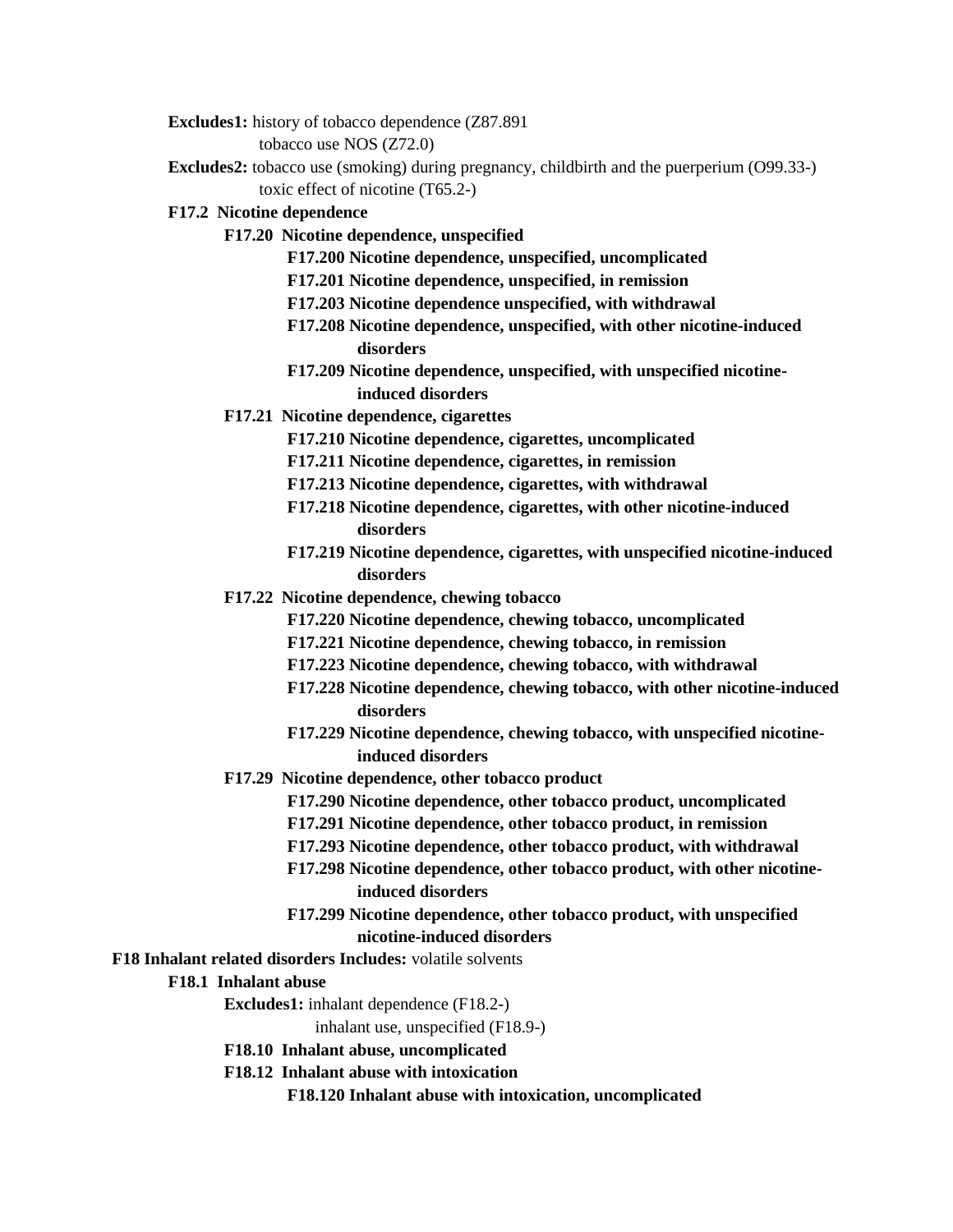**F18.121 Inhalant abuse with intoxication delirium**

- **F18.129 Inhalant abuse with intoxication, unspecified**
- **F18.14 Inhalant abuse with inhalant-induced mood disorder**
- **F18.15 Inhalant abuse with inhalant-induced psychotic disorder**
	- **F18.150 Inhalant abuse with inhalant-induced psychotic disorder with delusions**
	- **F18.151 Inhalant abuse with inhalant-induced psychotic disorder with hallucinations**
	- **F18.159 Inhalant abuse with inhalant-induced psychotic disorder, unspecified**
- **F18.17 Inhalant abuse with inhalant-induced dementia**
- **F18.18 Inhalant abuse with other inhalant-induced disorders**
	- **F18.180 Inhalant abuse with inhalant-induced anxiety disorder**
	- **F18.188 Inhalant abuse with other inhalant-induced disorder**
- **F18.19 Inhalant abuse with unspecified inhalant-induced disorder**
- **F18.2 Inhalant dependence**
	- **Excludes1:** inhalant abuse (F18.1-)

inhalant use, unspecified (F18.9-)

- **F18.20 Inhalant dependence, uncomplicated**
- **F18.21 Inhalant dependence, in remission**
- **F18.22 Inhalant dependence with intoxication**
	- **F18.220 Inhalant dependence with intoxication, uncomplicated**
	- **F18.221 Inhalant dependence with intoxication delirium**
	- **F18.229 Inhalant dependence with intoxication, unspecified**
- **F18.24 Inhalant dependence with inhalant-induced mood disorder**
- **F18.25 Inhalant dependence with inhalant-induced psychotic disorder**
	- **F18.250 Inhalant dependence with inhalant-induced psychotic disorder with delusions**
	- **F18.251 Inhalant dependence with inhalant-induced psychotic disorder with hallucinations**
	- **F18.259 Inhalant dependence with inhalant-induced psychotic disorder, unspecified**
- **F18.27 Inhalant dependence with inhalant-induced dementia**
- **F18.28 Inhalant dependence with other inhalant-induced disorders F18.280 Inhalant dependence with inhalant-induced anxiety disorder F18.288 Inhalant dependence with other inhalant-induced disorder**
- **F18.29 Inhalant dependence with unspecified inhalant-induced disorder**
- **F18.9 Inhalant use, unspecified**
	- **Excludes1:** inhalant abuse (F18.1-)

inhalant dependence (F18.2-)

- **F18.90 Inhalant use, unspecified, uncomplicated**
- **F18.92 Inhalant use, unspecified with intoxication**
	- **F18.920 Inhalant use, unspecified with intoxication, uncomplicated**
	- **F18.921 Inhalant use, unspecified with intoxication with delirium**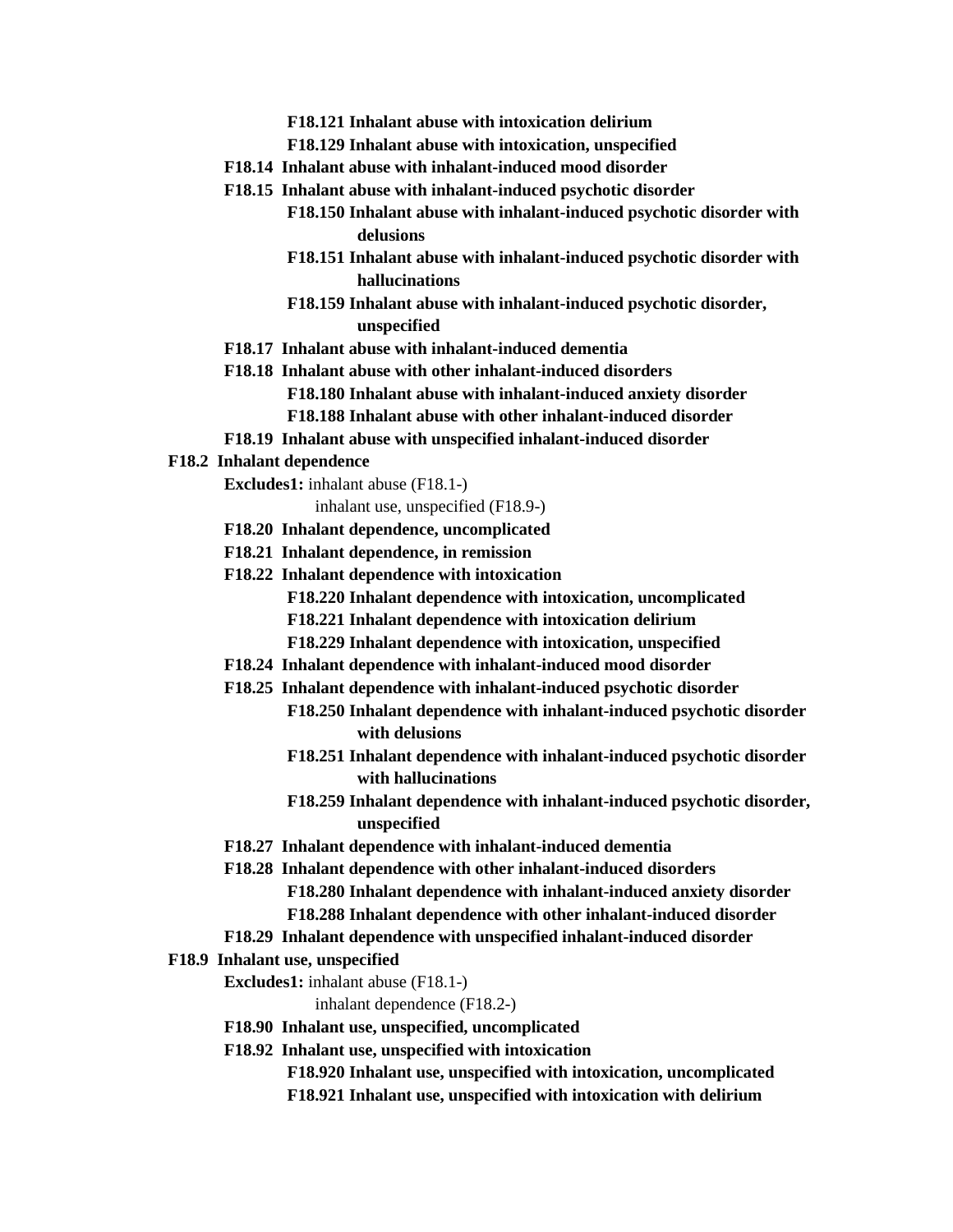- **F18.929 Inhalant use, unspecified with intoxication, unspecified F18.94 Inhalant use, unspecified with inhalant-induced mood disorder**
- **F18.95 Inhalant use, unspecified with inhalant-induced psychotic disorder**
	- **F18.950 Inhalant use, unspecified with inhalant-induced psychotic disorder with delusions**
	- **F18.951 Inhalant use, unspecified with inhalant-induced psychotic disorder with hallucinations**
	- **F18.959 Inhalant use, unspecified with inhalant-induced psychotic disorder, unspecified**
- **F18.97 Inhalant use, unspecified with inhalant-induced persisting dementia**
- **F18.98 Inhalant use, unspecified with other inhalant-induced disorders**

**F18.980 Inhalant use, unspecified with inhalant-induced anxiety disorder**

- **F18.988 Inhalant use, unspecified with other inhalant-induced disorder**
- **F18.99 Inhalant use, unspecified with unspecified inhalant-induced disorder**

#### **F19 Other psychoactive substance related disorders**

**Includes:** polysubstance drug use (indiscriminate drug use)

- **F19.1 Other psychoactive substance abuse**
	- **Excludes1:** other psychoactive substance dependence (F19.2-)

other psychoactive substance use, unspecified (F19.9-)

- **F19.10 Other psychoactive substance abuse, uncomplicated**
- **F19.12 Other psychoactive substance abuse with intoxication**
	- **F19.120 Other psychoactive substance abuse with intoxication, uncomplicated**
	- **F19.121 Other psychoactive substance abuse with intoxication delirium**
	- **F19.122 Other psychoactive substance abuse with intoxication with perceptual disturbances**
	- **F19.129 Other psychoactive substance abuse with intoxication, unspecified**
- **F19.14 Other psychoactive substance abuse with psychoactive substance-induced mood disorder**
- **F19.15 Other psychoactive substance abuse with psychoactive substance-induced psychotic disorder**
	- **F19.150 Other psychoactive substance abuse with psychoactive substanceinduced psychotic disorder with delusions**
	- **F19.151 Other psychoactive substance abuse with psychoactive substanceinduced psychotic disorder with hallucinations**
	- **F19.159 Other psychoactive substance abuse with psychoactive substanceinduced psychotic disorder, unspecified**
- **F19.16 Other psychoactive substance abuse with psychoactive substance-induced persisting amnestic disorder**
- **F19.17 Other psychoactive substance abuse with psychoactive substance-induced persisting dementia**
- **F19.18 Other psychoactive substance abuse with other psychoactive substanceinduced disorders**

**F19.180 Other psychoactive substance abuse with psychoactive substance-**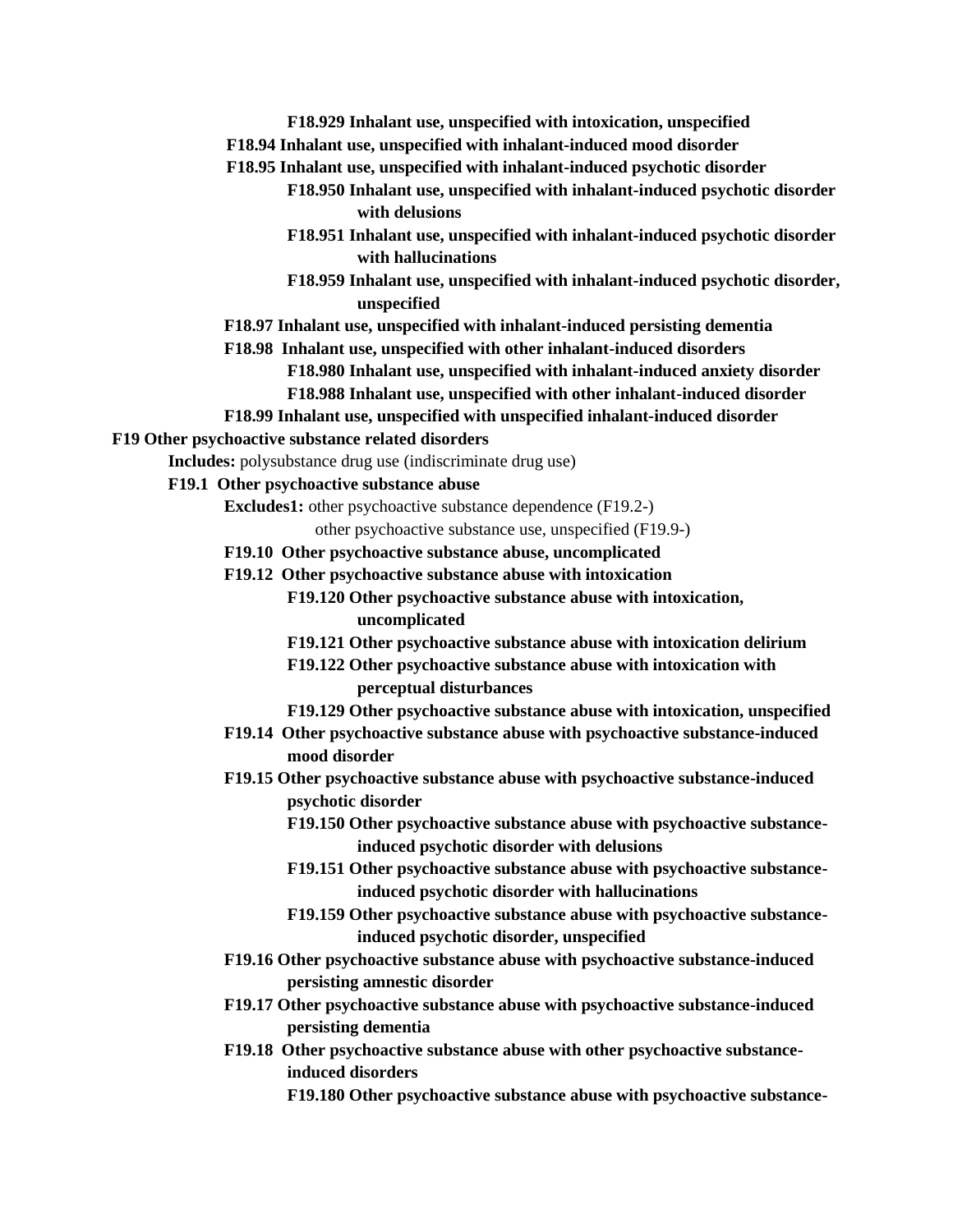**induced anxiety disorder**

- **F19.181 Other psychoactive substance abuse with psychoactive substanceinduced sexual dysfunction**
- **F19.182 Other psychoactive substance abuse with psychoactive substanceinduced sleep disorder**
- **F19.188 Other psychoactive substance abuse with other psychoactive substance-induced disorder**
- **F19.19 Other psychoactive substance abuse with unspecified psychoactive substance-induced disorder**
- **F19.2 Other psychoactive substance dependence**

**Excludes1:** other psychoactive substance abuse (F19.1-)

other psychoactive substance use, unspecified (F19.9-)

- **F19.20 Other psychoactive substance dependence, uncomplicated**
- **F19.21 Other psychoactive substance dependence, in remission**
- **F19.22 Other psychoactive substance dependence with intoxication Excludes1:** other psychoactive substance dependence with withdrawal (F19.23- )
	- **F19.220 Other psychoactive substance dependence with intoxication, uncomplicated**
	- **F19.221 Other psychoactive substance dependence with intoxication delirium**
	- **F19.222 Other psychoactive substance dependence with intoxication with perceptual disturbance**
	- **F19.229 Other psychoactive substance dependence with intoxication, unspecified**
- **F19.23 Other psychoactive substance dependence with withdrawal**
	- **Excludes1:** other psychoactive substance dependence with intoxication (F19.22-)
	- **F19.230 Other psychoactive substance dependence with withdrawal, uncomplicated**
	- **F19.231 Other psychoactive substance dependence with withdrawal delirium**
	- **F19.232 Other psychoactive substance dependence with withdrawal with perceptual disturbance**
	- **F19.239 Other psychoactive substance dependence with withdrawal, unspecified**
- **F19.24 Other psychoactive substance dependence with psychoactive substanceinduced mood disorder**
- **F19.25 Other psychoactive substance dependence with psychoactive substanceinduced psychotic disorder**
	- **F19.250 Other psychoactive substance dependence with psychoactive substance-induced psychotic disorder with delusions**
	- **F19.251 Other psychoactive substance dependence with psychoactive substance-induced psychotic disorder with hallucinations**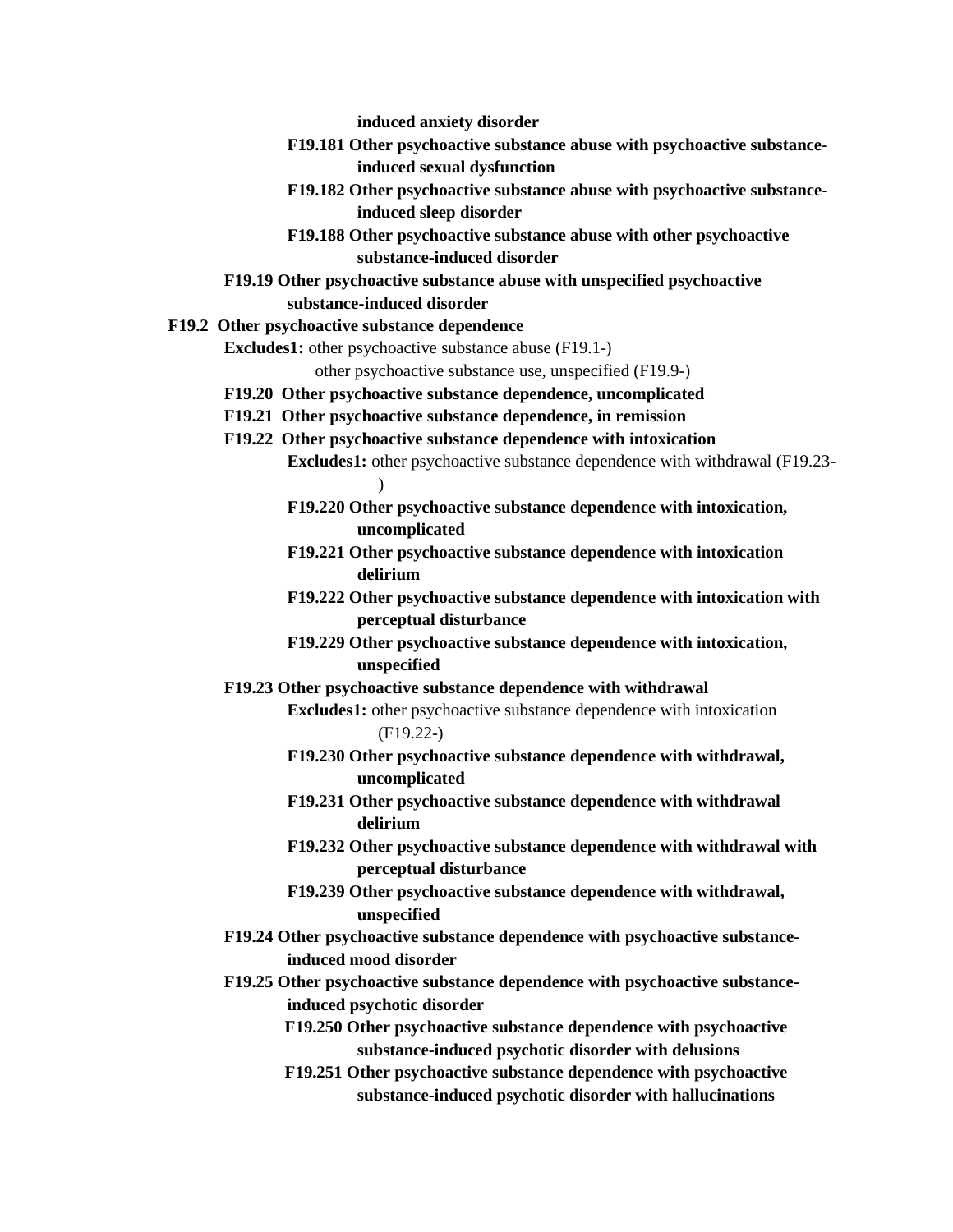- **F19.259 Other psychoactive substance dependence with psychoactive substance-induced psychotic disorder, unspecified**
- **F19.26 Other psychoactive substance dependence with psychoactive substanceinduced persisting amnestic disorder**
- **F19.27 Other psychoactive substance dependence with psychoactive substanceinduced persisting dementia**
- **F19.28 Other psychoactive substance dependence with other psychoactive substance-induced disorders**
	- **F19.280 Other psychoactive substance dependence with psychoactive substance-induced anxiety disorder**
	- **F19.281 Other psychoactive substance dependence with psychoactive substance-induced sexual dysfunction**
	- **F19.282 Other psychoactive substance dependence with psychoactive substance-induced sleep disorder**
	- **F19.288 Other psychoactive substance dependence with other psychoactive substance-induced disorder**
- **F19.29 Other psychoactive substance dependence with unspecified psychoactive substance-induced disorder**
- **F19.9 Other psychoactive substance use, unspecified**
	- **Excludes1:** other psychoactive substance abuse (F19.1-)

other psychoactive substance dependence (F19.2-)

- **F19.90 Other psychoactive substance use, unspecified, uncomplicated**
- **F19.92 Other psychoactive substance use, unspecified with intoxication**

**Excludes1:** other psychoactive substance use, unspecified with withdrawal (F19.93)

- **F19.920 Other psychoactive substance use, unspecified with intoxication, uncomplicated**
- **F19.921 Other psychoactive substance use, unspecified with intoxication with delirium**
- **F19.922 Other psychoactive substance use, unspecified with intoxication with perceptual disturbance**
- **F19.929 Other psychoactive substance use, unspecified with intoxication, unspecified**
- **F19.93 Other psychoactive substance use, unspecified with withdrawal**

**Excludes1:** other psychoactive substance use, unspecified with intoxication (F19.92-)

- **F19.930 Other psychoactive substance use, unspecified with withdrawal, uncomplicated**
- **F19.931 Other psychoactive substance use, unspecified with withdrawal delirium**
- **F19.932 Other psychoactive substance use, unspecified with withdrawal with perceptual disturbance**
- **F19.939 Other psychoactive substance use, unspecified with withdrawal, unspecified**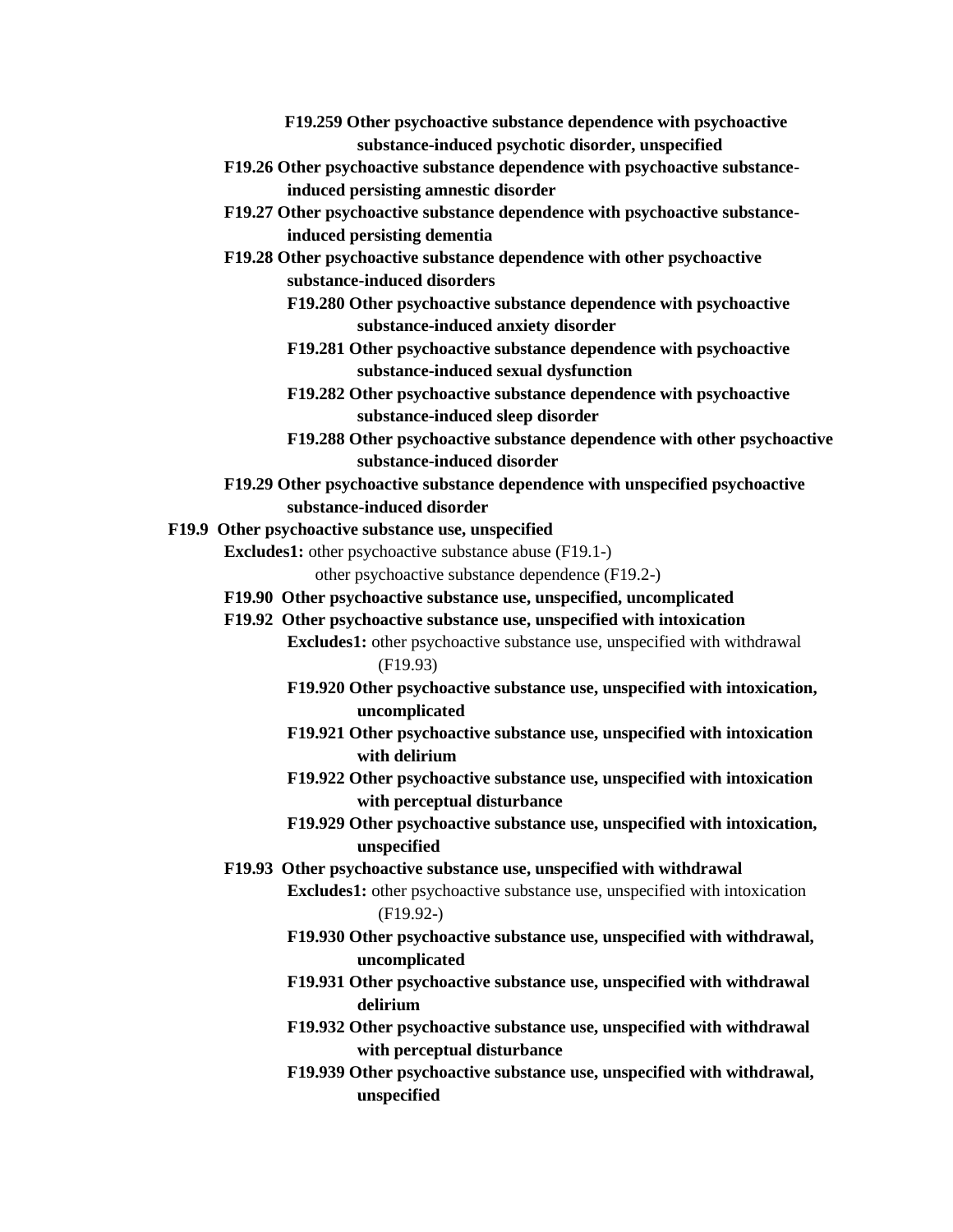- **F19.94 Other psychoactive substance use, unspecified with psychoactive substanceinduced mood disorder**
- <span id="page-23-0"></span>**F19.95 Other psychoactive substance use, unspecified with psychoactive substanceinduced psychotic disorder**
	- **F19.950 Other psychoactive substance use, unspecified with psychoactive substance-induced psychotic disorder with delusions**
	- **F19.951 Other psychoactive substance use, unspecified with psychoactive substance-induced psychotic disorder with hallucinations**
	- **F19.959 Other psychoactive substance use, unspecified with psychoactive substance-induced psychotic disorder, unspecified**
- **F19.96 Other psychoactive substance use, unspecified with psychoactive substanceinduced persisting amnestic disorder**
- **F19.97 Other psychoactive substance use, unspecified with psychoactive substanceinduced persisting dementia**
- **F19.98 Other psychoactive substance use, unspecified with other psychoactive substance-induced disorders**
	- **F19.980 Other psychoactive substance use, unspecified with psychoactive substance-induced anxiety disorder**
	- **F19.981 Other psychoactive substance use, unspecified with psychoactive substance-induced sexual dysfunction**
	- **F19.982 Other psychoactive substance use, unspecified with psychoactive substance-induced sleep disorder**
	- **F19.988 Other psychoactive substance use, unspecified with other psychoactive substance-induced disorder**
- **F19.99 Other psychoactive substance use, unspecified with unspecified psychoactive substance-induced disorder**

**Schizophrenia, schizotypal, delusional, and other non-mood psychotic disorders (F20-F29) F20 Schizophrenia**

**Excludes1:** brief psychotic disorder (F23)

cyclic schizophrenia (F25.0)

mood [affective] disorders with psychotic symptoms (F30.2, F31.2, F31.5, F31.64,

F32.3, F33.3)

schizoaffective disorder (F25.-)

schizophrenic reaction NOS (F23)

**Excludes2:** schizophrenic reaction in:

alcoholism (F10.15-, F10.25-, F10.95-)

brain disease (F06.2)

epilepsy (F06.2)

psychoactive drug use (F11-F19 with .15. .25, .95)

schizotypal disorder (F21)

# **F20.0 Paranoid schizophrenia**

Paraphrenic schizophrenia **Excludes1:** involutional paranoid state (F22) paranoia (F22)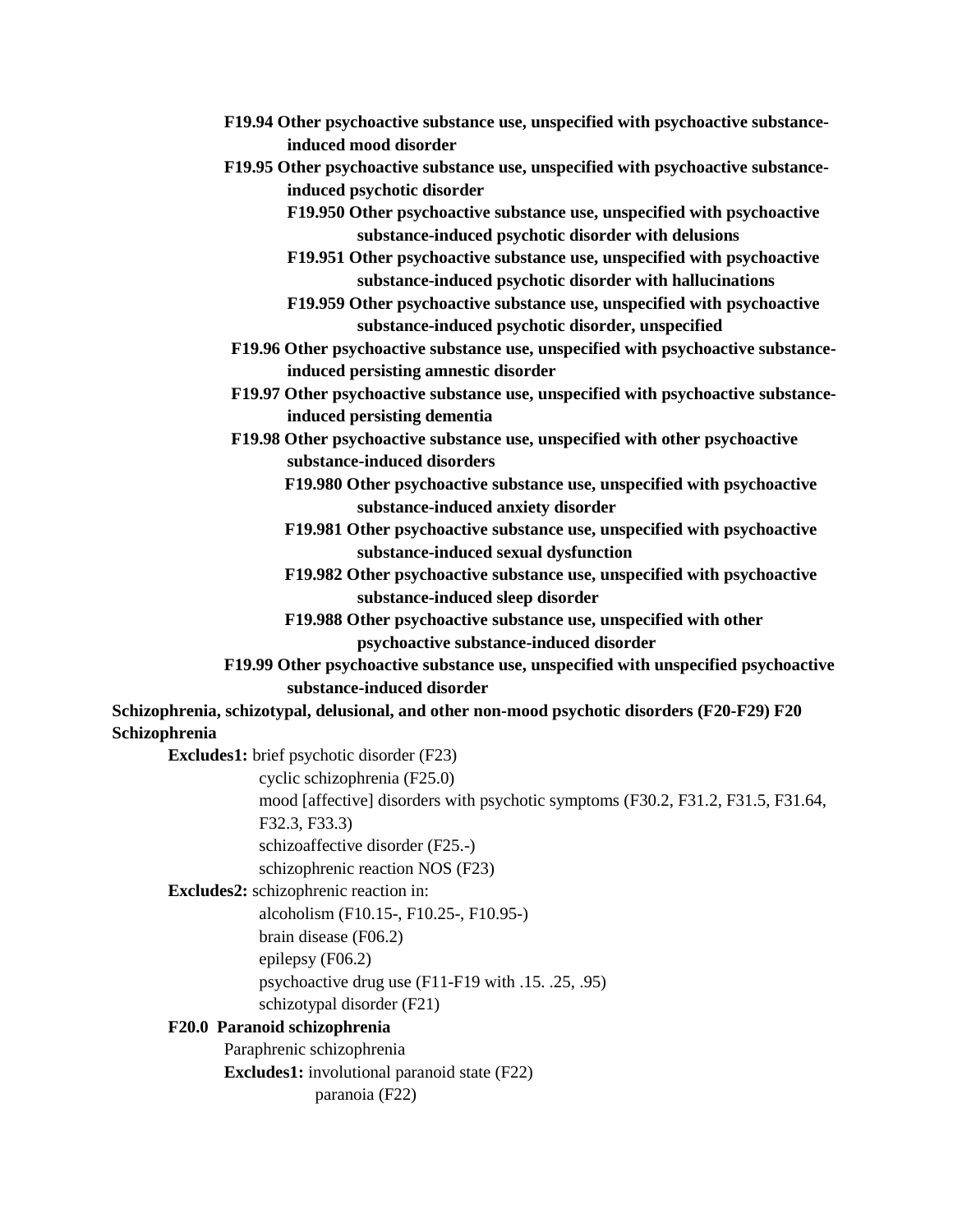# **F20.1 Disorganized schizophrenia** Hebephrenic schizophrenia Hebephrenia

### **F20.2 Catatonic schizophrenia**

Schizophrenic catalepsy Schizophrenic catatonia Schizophrenic flexibilitas cerea **Excludes1:** catatonic stupor (R40.1)

# **F20.3 Undifferentiated schizophrenia**

Atypical schizophrenia **Excludes1:** acute schizophrenia-like psychotic disorder (F23) **Excludes2:** post-schizophrenic depression (F32.8)

### **F20.5 Residual schizophrenia**

Restzustand (schizophrenic) Schizophrenic residual state

### **F20.8 Other schizophrenia**

# **F20.81 Schizophreniform disorder**

Schizophreniform psychosis NOS

# **F20.89 Other schizophrenia**

Cenesthopathic schizophrenia Simple schizophrenia

### **F20.9 Schizophrenia, unspecified**

### **F21 Schizotypal disorder**

- Borderline schizophrenia
- Latent schizophrenia
- Latent schizophrenic reaction
- Prepsychotic schizophrenia
- Prodromal schizophrenia
- Pseudoneurotic schizophrenia
- Pseudopsychopathic schizophrenia
- Schizotypal personality disorder
- **Excludes2:** Asperger's syndrome (F84.5)
	- schizoid personality disorder (F60.1)

# **F22 Delusional disorders**

Delusional dysmorphophobia Involutional paranoid state Paranoia Paranoia querulans Paranoid psychosis Paranoid state Paraphrenia (late) Sensitiver Beziehungswahn **Excludes1:** mood [affective] disorders with psychotic symptoms (F30.2, F31.2, F31.5, F31.64, F32.3, F33.3)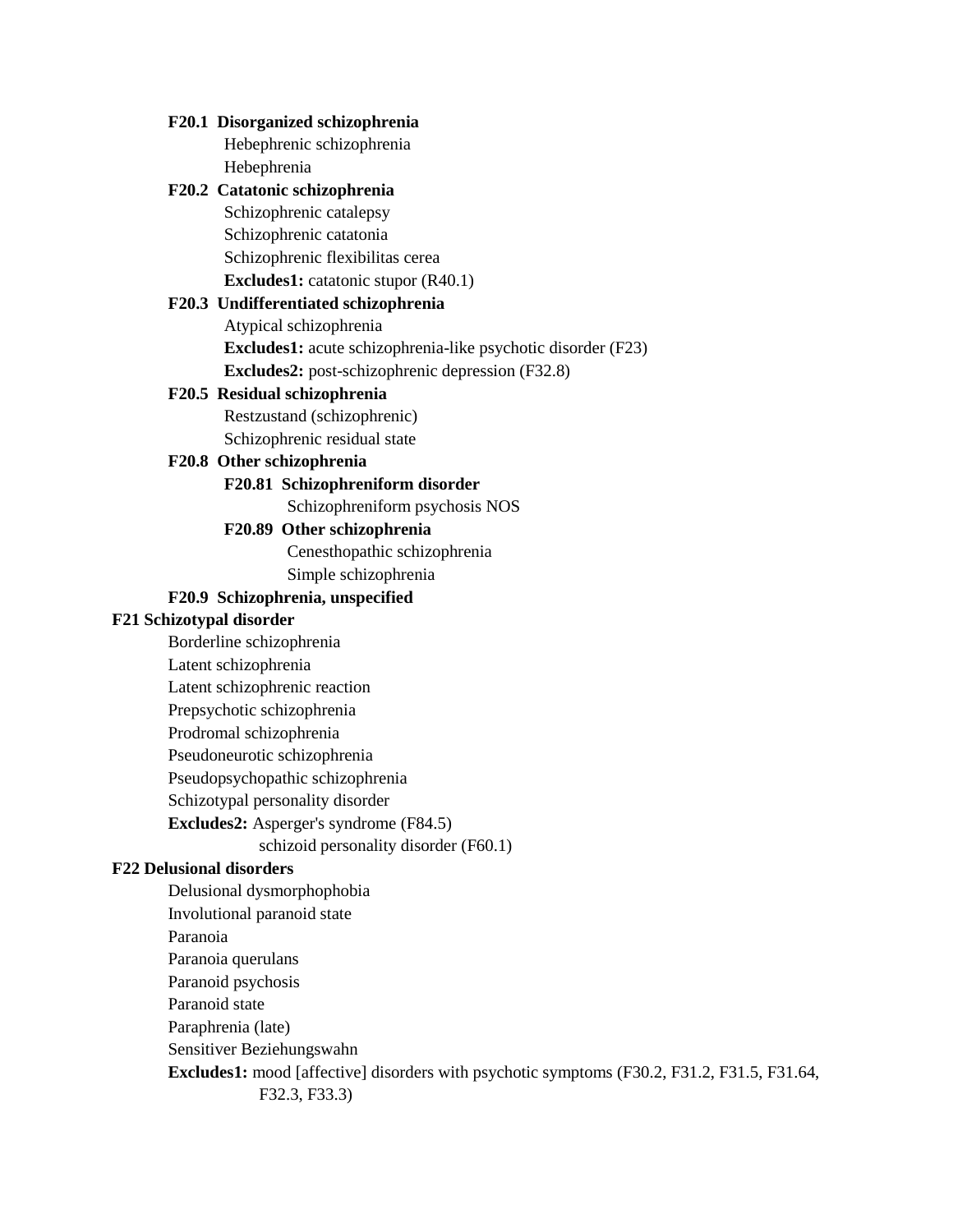paranoid schizophrenia (F20.0)

**Excludes2:** paranoid personality disorder (F60.0)

paranoid psychosis, psychogenic (F23)

paranoid reaction (F23)

# **F23 Brief psychotic disorder**

Paranoid reaction

Psychogenic paranoid psychosis

**Excludes2:** mood [affective] disorders with psychotic symptoms (F30.2, F31.2, F31.5, F31.64,

F32.3, F33.3)

# **F24 Shared psychotic disorder**

Folie à deux

Induced paranoid disorder

Induced psychotic disorder

# **F25 Schizoaffective disorders**

**Excludes1:** mood [affective] disorders with psychotic symptoms (F30.2, F31.2, F31.5, F31.64,

F32.3, F33.3)

schizophrenia (F20.-)

# **F25.0 Schizoaffective disorder, bipolar type**

Cyclic schizophrenia

Schizoaffective disorder, manic type

Schizoaffective disorder, mixed type

Schizoaffective psychosis, bipolar type

Schizophreniform psychosis, manic type

<span id="page-25-0"></span>**F25.1 Schizoaffective disorder, depressive type** Schizoaffective psychosis, depressive type Schizophreniform psychosis, depressive type

# **F25.8 Other schizoaffective disorders**

**F25.9 Schizoaffective disorder, unspecified** Schizoaffective psychosis NOS

# **F28 Other psychotic disorder not due to a substance or known physiological condition** Chronic hallucinatory psychosis

# **F29 Unspecified psychosis not due to a substance or known physiological condition**

Psychosis NOS

**Excludes1:** mental disorder NOS (F99)

unspecified mental disorder due to known physiological condition (F09)

# **Mood [affective] disorders (F30-F39)**

# **F30 Manic episode**

**Includes:** bipolar disorder, single manic episode

mixed affective episode

**Excludes1:** bipolar disorder (F31.-)

major depressive disorder, single episode (F32.-)

major depressive disorder, recurrent (F33.-)

# **F30.1 Manic episode without psychotic symptoms**

**F30.10 Manic episode without psychotic symptoms, unspecified**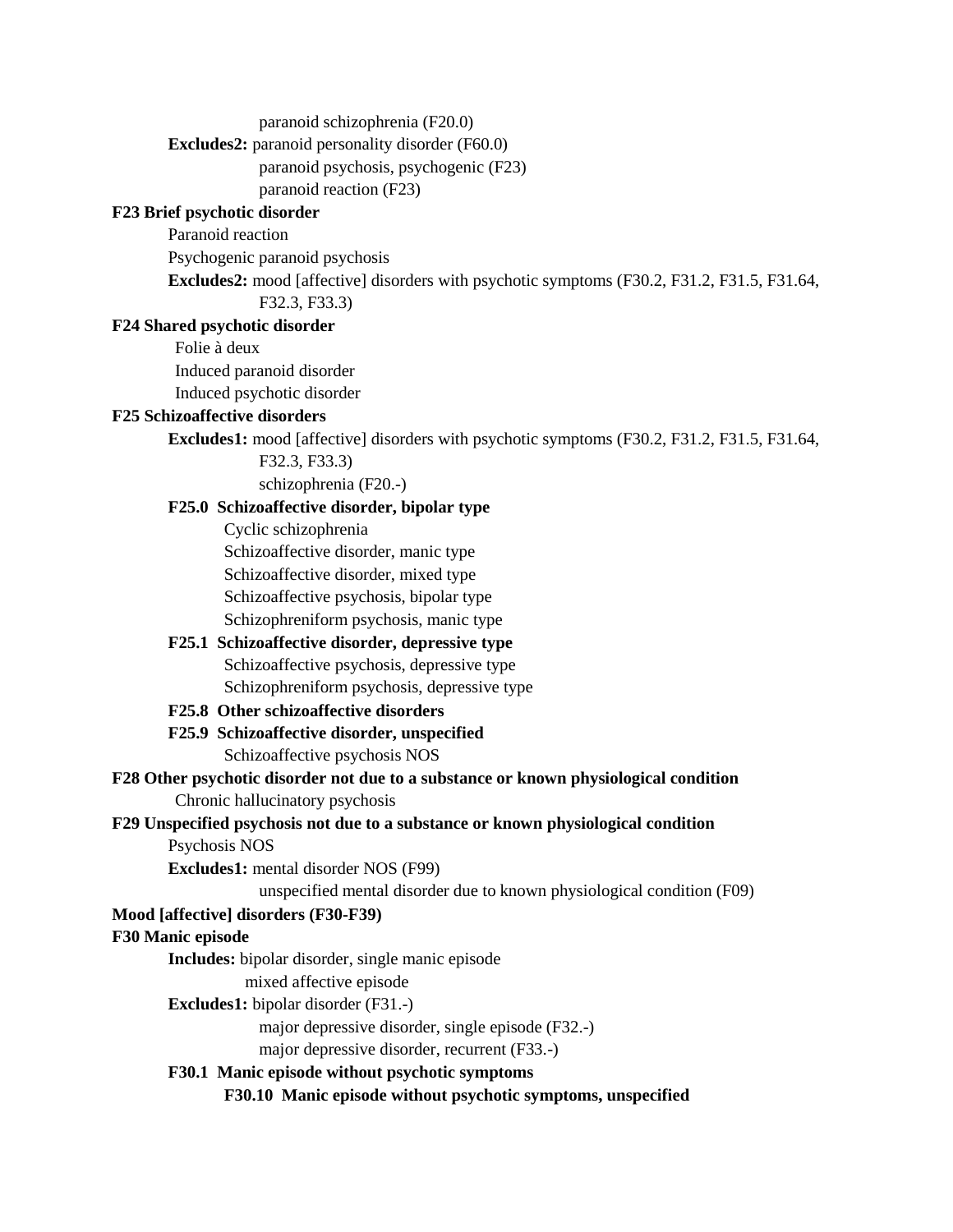**F30.11 Manic episode without psychotic symptoms, mild**

**F30.12 Manic episode without psychotic symptoms, moderate**

**F30.13 Manic episode, severe, without psychotic symptoms**

### **F30.2 Manic episode, severe with psychotic symptoms**

Manic stupor

Mania with mood-congruent psychotic symptoms Mania with mood-incongruent psychotic symptoms

#### **F30.3 Manic episode in partial remission**

- **F30.4 Manic episode in full remission**
- **F30.8 Other manic episodes** Hypomania
- **F30.9 Manic episode, unspecified** Mania NOS

#### **F31 Bipolar disorder**

**Includes:** manic-depressive illness

manic-depressive psychosis

manic-depressive reaction

- **Excludes1:** bipolar disorder, single manic episode (F30.-)
	- major depressive disorder, single episode (F32.-)
	- major depressive disorder, recurrent (F33.-)
- **Excludes2:** cyclothymia (F34.0)
- **F31.0 Bipolar disorder, current episode hypomanic**
- **F31.1 Bipolar disorder, current episode manic without psychotic features**
	- **F31.10 Bipolar disorder, current episode manic without psychotic features, unspecified**
	- **F31.11 Bipolar disorder, current episode manic without psychotic features, mild**
	- **F31.12 Bipolar disorder, current episode manic without psychotic features, moderate**
	- **F31.13 Bipolar disorder, current episode manic without psychotic features, severe**
- **F31.2 Bipolar disorder, current episode manic severe with psychotic features** Bipolar disorder, current episode manic with mood-congruent psychotic symptoms Bipolar disorder, current episode manic with mood-incongruent psychotic symptoms
- **F31.3 Bipolar disorder, current episode depressed, mild or moderate severity**
	- **F31.30 Bipolar disorder, current episode depressed, mild or moderate severity, unspecified**
	- **F31.31 Bipolar disorder, current episode depressed, mild**
	- **F31.32 Bipolar disorder, current episode depressed, moderate**
- **F31.4 Bipolar disorder, current episode depressed, severe, without psychotic features**
- **F31.5 Bipolar disorder, current episode depressed, severe, with psychotic features** Bipolar disorder, current episode depressed with mood-incongruent psychotic symptoms Bipolar disorder, current episode depressed with mood-congruent psychotic symptoms
- **F31.6 Bipolar disorder, current episode mixed**
	- **F31.60 Bipolar disorder, current episode mixed, unspecified**
	- **F31.61 Bipolar disorder, current episode mixed, mild**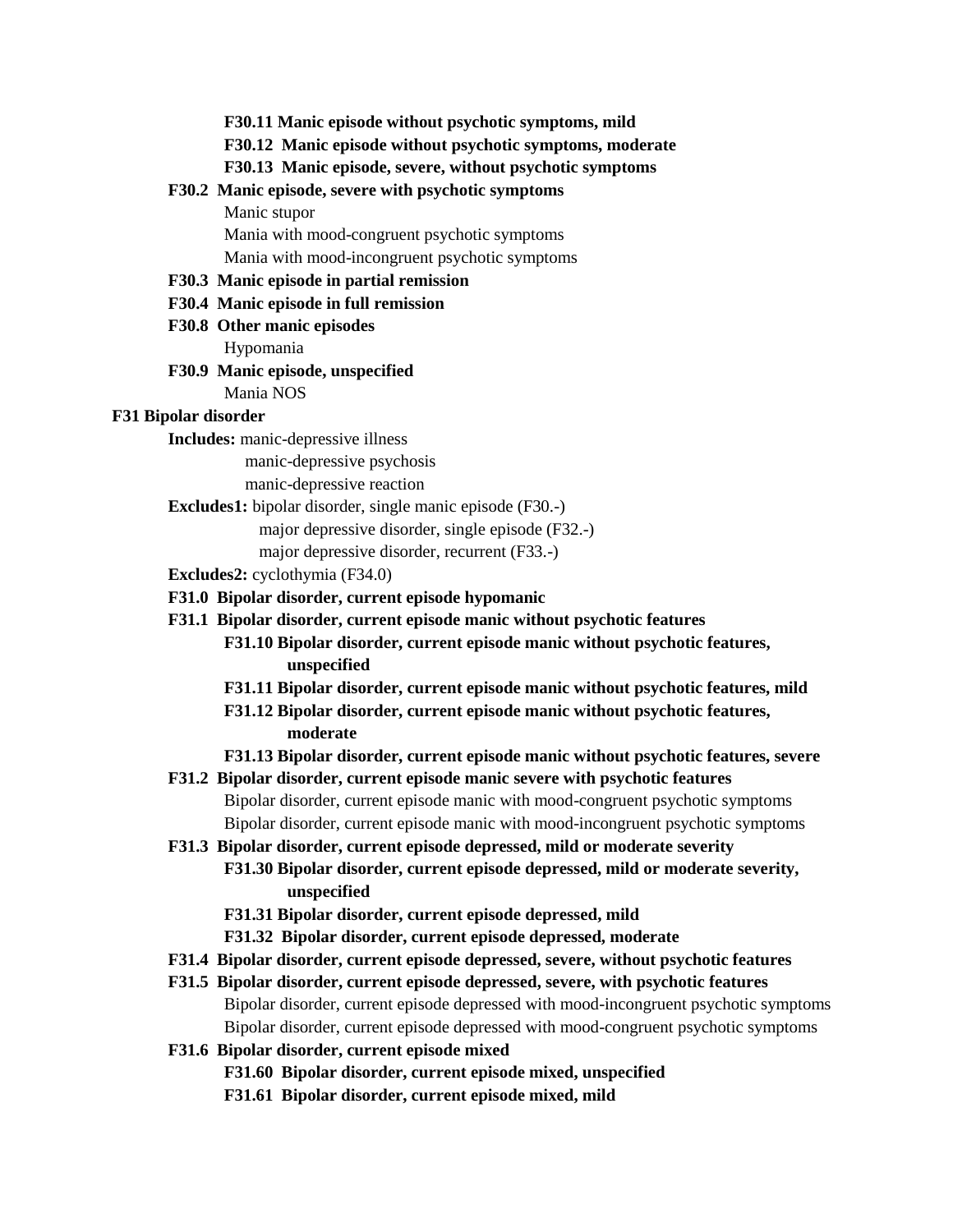- **F31.62 Bipolar disorder, current episode mixed, moderate**
- **F31.63 Bipolar disorder, current episode mixed, severe, without psychotic features**

# **F31.64 Bipolar disorder, current episode mixed, severe, with psychotic features** Bipolar disorder, current episode mixed with mood-congruent psychotic symptoms

Bipolar disorder, current episode mixed with mood-incongruent psychotic symptoms

#### **F31.7 Bipolar disorder, currently in remission**

**F31.70 Bipolar disorder, currently in remission, most recent episode unspecified F31.71 Bipolar disorder, in partial remission, most recent episode hypomanic F31.72 Bipolar disorder, in full remission, most recent episode hypomanic F31.73 Bipolar disorder, in partial remission, most recent episode manic F31.74 Bipolar disorder, in full remission, most recent episode manic F31.75 Bipolar disorder, in partial remission, most recent episode depressed F31.76 Bipolar disorder, in full remission, most recent episode depressed F31.77 Bipolar disorder, in partial remission, most recent episode mixed**

**F31.78 Bipolar disorder, in full remission, most recent episode mixed**

### **F31.8 Other bipolar disorders**

- **F31.81 Bipolar II disorder**
- **F31.89 Other bipolar disorder**

Recurrent manic episodes NOS

#### **F31.9 Bipolar disorder, unspecified**

### **F32 Major depressive disorder, single episode**

**Includes:** single episode of agitated depression

single episode of depressive reaction

single episode of major depression

single episode of psychogenic depression

single episode of reactive depression

single episode of vital depression

**Excludes1:** bipolar disorder (F31-)

manic episode (F30-)

recurrent depressive disorder (F33.-)

**Excludes2:** adjustment disorder (F43.2)

- **F32.0 Major depressive disorder, single episode, mild**
- **F32.1 Major depressive disorder, single episode, moderate**

# **F32.2 Major depressive disorder, single episode, severe without psychotic features**

**F32.3 Major depressive disorder, single episode, severe with psychotic features** Single episode of major depression with mood-congruent psychotic symptoms Single episode of major depression with mood-incongruent psychotic symptoms Single episode of major depression with psychotic symptoms Single episode of psychogenic depressive psychosis Single episode of psychotic depression Single episode of reactive depressive psychosis

**F32.4 Major depressive disorder, single episode, in partial remission**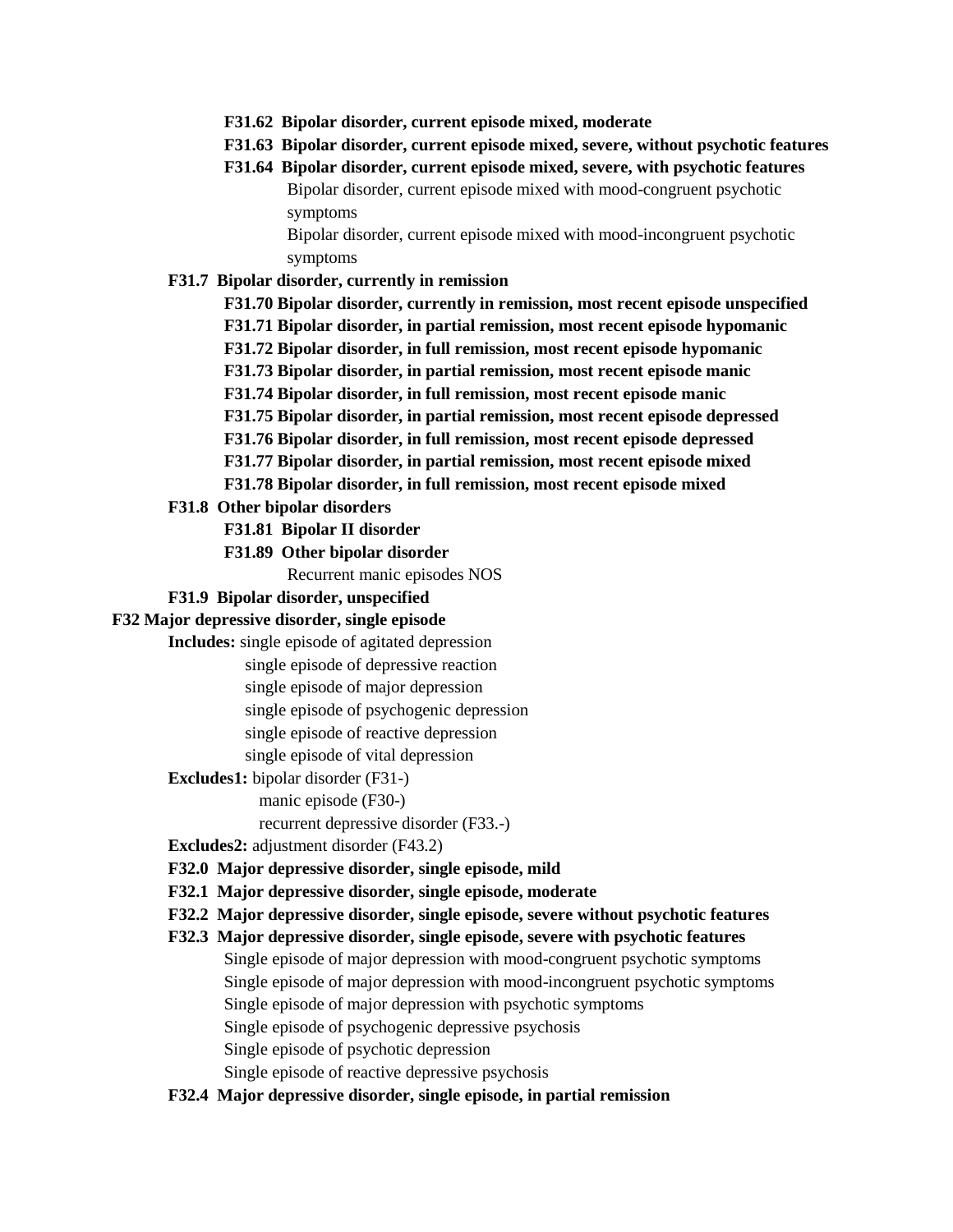#### **F32.5 Major depressive disorder, single episode, in full remission**

#### **F32.8 Other depressive episodes**

Atypical depression Post-schizophrenic depression Single episode of 'masked' depression NOS

### **F32.9 Major depressive disorder, single episode, unspecified**

Depression NOS Depressive disorder NOS Major depression NOS

## **F33 Major depressive disorder, recurrent**

**Includes:** recurrent episodes of depressive reaction

recurrent episodes of endogenous depression recurrent episodes of major depression recurrent episodes of psychogenic depression recurrent episodes of reactive depression recurrent episodes of seasonal depressive disorder recurrent episodes of vital depression

**Excludes1:** bipolar disorder (F31.-)

manic episode (F30.-)

- **F33.0 Major depressive disorder, recurrent, mild**
- **F33.1 Major depressive disorder, recurrent, moderate**
- **F33.2 Major depressive disorder, recurrent severe without psychotic features**
- **F33.3 Major depressive disorder, recurrent, severe with psychotic symptoms**

Endogenous depression with psychotic symptoms

Recurrent severe episodes of major depression with mood-congruent psychotic symptoms Recurrent severe episodes of major depression with mood-incongruent psychotic symptoms

Recurrent severe episodes of major depression with psychotic symptoms

Recurrent severe episodes of psychogenic depressive psychosis

Recurrent severe episodes of psychotic depression

Recurrent severe episodes of reactive depressive psychosis

### **F33.4 Major depressive disorder, recurrent, in remission**

- **F33.40 Major depressive disorder, recurrent, in remission, unspecified**
- **F33.41 Major depressive disorder, recurrent, in partial remission**
- **F33.42 Major depressive disorder, recurrent, in full remission**

## **F33.8 Other recurrent depressive disorders**

Recurrent brief depressive episodes

#### **F33.9 Major depressive disorder, recurrent, unspecified**

Monopolar depression NOS

#### <span id="page-28-0"></span>**F34 Persistent mood [affective] disorders**

#### **F34.0 Cyclothymic disorder**

Affective personality disorder Cycloid personality Cyclothymia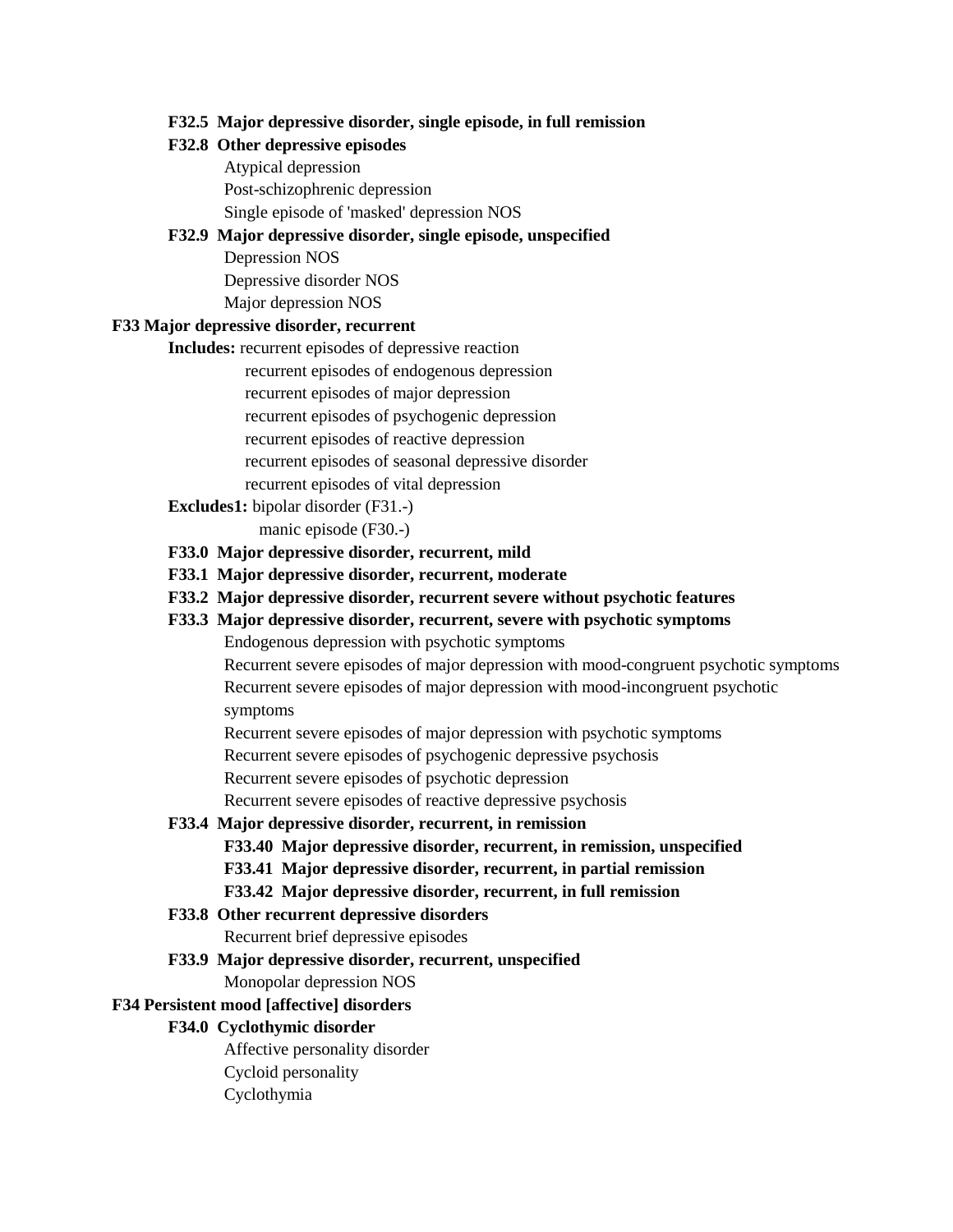Cyclothymic personality

# **F34.1 Dysthymic disorder**

Depressive neurosis

Depressive personality disorder

Dysthymia

Neurotic depression

Persistent anxiety depression

**Excludes2:** anxiety depression (mild or not persistent) (F41.8)

**F34.8 Other persistent mood [affective] disorders**

**F34.9 Persistent mood [affective] disorder, unspecified**

#### **F39 Unspecified mood [affective] disorder**

Affective psychosis NOS

**Anxiety, dissociative, stress-related, somatoform and other nonpsychotic mental disorders (F40-**

**F48)**

#### **F40 Phobic anxiety disorders**

**F40.0 Agoraphobia**

**F40.00 Agoraphobia, unspecified**

#### **F40.01 Agoraphobia with panic disorder**

Panic disorder with agoraphobia

**Excludes1:** panic disorder without agoraphobia (F41.0)

### **F40.02 Agoraphobia without panic disorder**

#### **F40.1 Social phobias**

Anthropophobia

Social anxiety disorder of childhood Social neurosis

# **F40.10 Social phobia, unspecified**

# **F40.11 Social phobia, generalized**

### **F40.2 Specific (isolated) phobias**

**Excludes2:** dysmorphophobia (nondelusional) (F45.22)

nosophobia (F45.22)

### **F40.21 Animal type phobia**

#### **F40.210 Arachnophobia**

Fear of spiders

### **F40.218 Other animal type phobia**

### **F40.22 Natural environment type phobia**

### **F40.220 Fear of thunderstorms**

**F40.228 Other natural environment type phobia**

### **F40.23 Blood, injection, injury type phobia**

**F40.230 Fear of blood**

**F40.231 Fear of injections and transfusions**

**F40.232 Fear of other medical care**

### **F40.233 Fear of injury**

**F40.24 Situational type phobia**

**F40.240 Claustrophobia**

**F40.241 Acrophobia**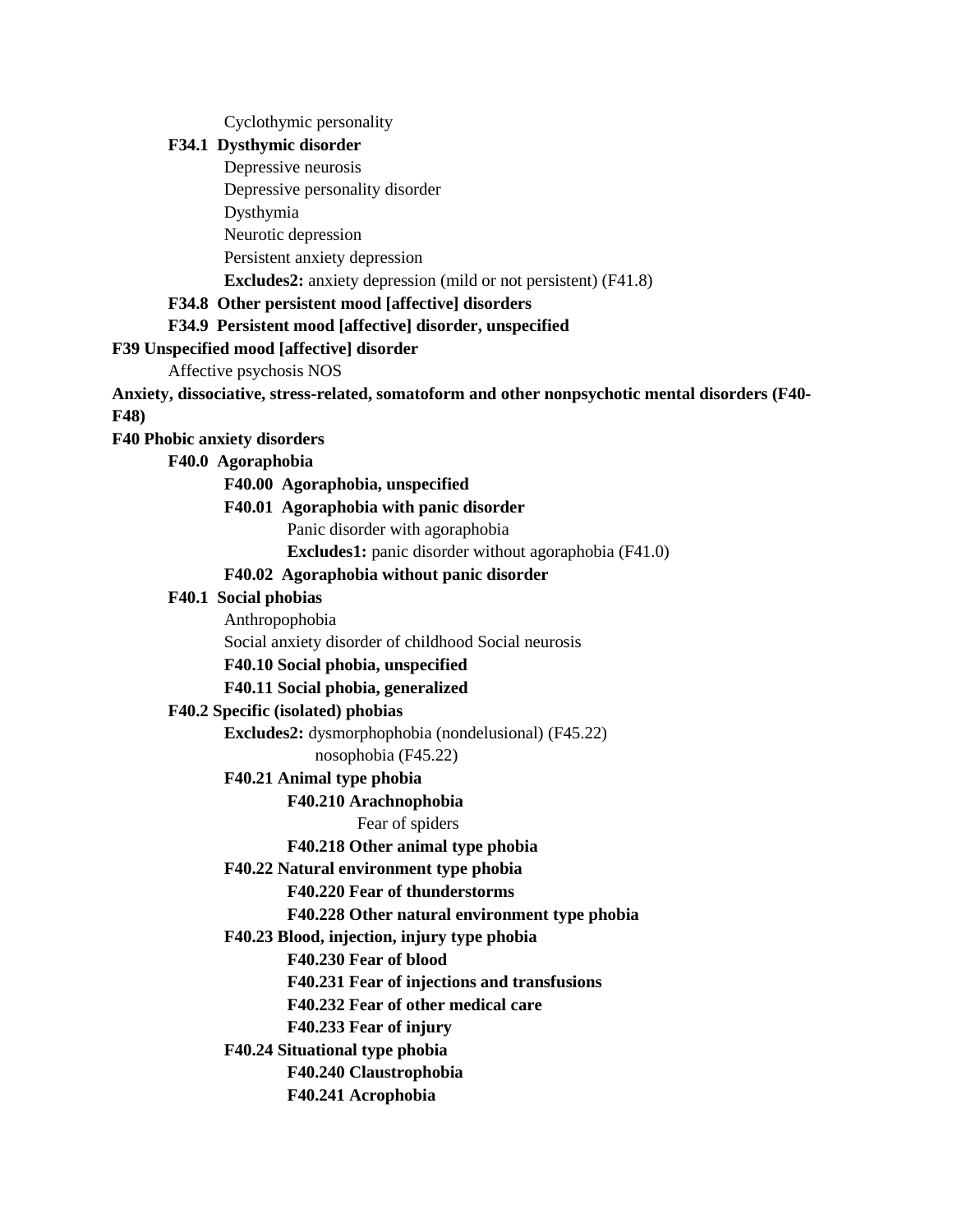#### **F40.242 Fear of bridges**

**F40.243 Fear of flying**

#### **F40.248 Other situational type phobia**

#### **F40.29 Other specified phobia**

### **F40.290 Androphobia**

#### Fear of men

### **F40.291 Gynephobia**

#### Fear of women

### **F40.298 Other specified phobia**

#### **F40.8 Other phobic anxiety disorders**

Phobic anxiety disorder of childhood

#### **F40.9 Phobic anxiety disorder, unspecified**

Phobia NOS

Phobic state NOS

#### **F41 Other anxiety disorders**

### **Excludes2:** anxiety in:

acute stress reaction (F43.0) transient adjustment reaction (F43.2) neurasthenia (F48.8) psychophysiologic disorders (F45.-) separation anxiety (F93.0)

#### **F41.0 Panic disorder [episodic paroxysmal anxiety] without agoraphobia** Panic attack Panic state

**Excludes1:** panic disorder with agoraphobia (F40.01)

### **F41.1 Generalized anxiety disorder**

Anxiety neurosis Anxiety reaction Anxiety state Overanxious disorder **Excludes2:** neurasthenia (F48.8)

### **F41.3 Other mixed anxiety disorders**

### **F41.8 Other specified anxiety disorders**

Anxiety depression (mild or not persistent) Anxiety hysteria

Mixed anxiety and depressive disorder

# **F41.9 Anxiety disorder, unspecified**

Anxiety NOS

## **F42 Obsessive-compulsive disorder**

Anancastic neurosis

Obsessive-compulsive neurosis

**Excludes2:** obsessive-compulsive personality (disorder) (F60.5)

obsessive-compulsive symptoms occurring in: depression (F32-F33)

schizophrenia (F20.-)

# **F43 Reaction to severe stress, and adjustment disorders**

### **F43.0 Acute stress reaction**

Acute crisis reaction Acute reaction to stress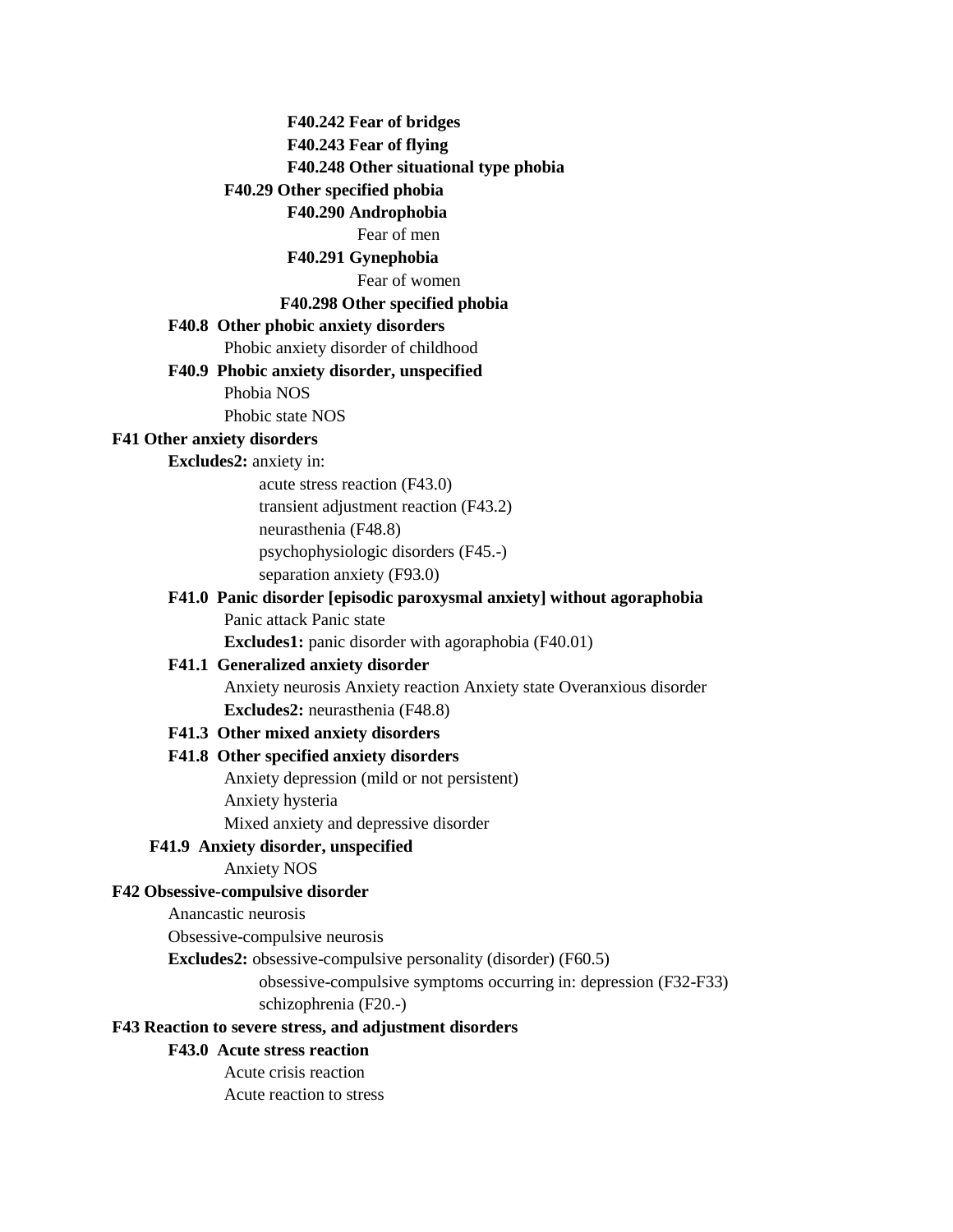Combat and operational stress reaction

Combat fatigue

Crisis state

Psychic shock

# **F43.1 Post-traumatic stress disorder (PTSD)**

Traumatic neurosis

**F43.10 Post-traumatic stress disorder, unspecified**

**F43.11 Post-traumatic stress disorder, acute**

# **F43.12 Post-traumatic stress disorder, chronic**

# **F43.2 Adjustment disorders**

Culture shock

Grief reaction

Hospitalism in children

**Excludes2:** separation anxiety disorder of childhood (F93.0)

**F43.20 Adjustment disorder, unspecified**

**F43.21 Adjustment disorder with depressed mood**

**F43.22 Adjustment disorder with anxiety**

**F43.23 Adjustment disorder with mixed anxiety and depressed mood**

**F43.24 Adjustment disorder with disturbance of conduct**

**F43.25 Adjustment disorder with mixed disturbance of emotions and conduct**

**F43.29 Adjustment disorder with other symptoms**

## **F43.8 Other reactions to severe stress**

**F43.9 Reaction to severe stress, unspecified**

# **F44 Dissociative and conversion disorders**

**Includes:** conversion hysteria

conversion reaction hysteria

hysterical psychosis

**Excludes2:** malingering [conscious simulation] (Z76.5)

# **F44.0 Dissociative amnesia**

**Excludes1:** amnesia NOS (R41.3)

anterograde amnesia (R41.1)

# retrograde amnesia (R41.2)

**Excludes2:** alcohol-or other psychoactive substance-induced amnestic disorder (F10,

F13, F19 with .26, .96)

amnestic disorder due to known physiological condition (F04)

postictal amnesia in epilepsy (G40.-)

# **F44.1 Dissociative fugue**

**Excludes2:** postictal fugue in epilepsy (G40.-)

# **F44.2 Dissociative stupor**

**Excludes1:** catatonic stupor (R40.1)

stupor NOS (R40.1)

**Excludes2:** catatonic disorder due to known physiological condition (F06.1) depressive stupor (F32, F33)

manic stupor (F30, F31)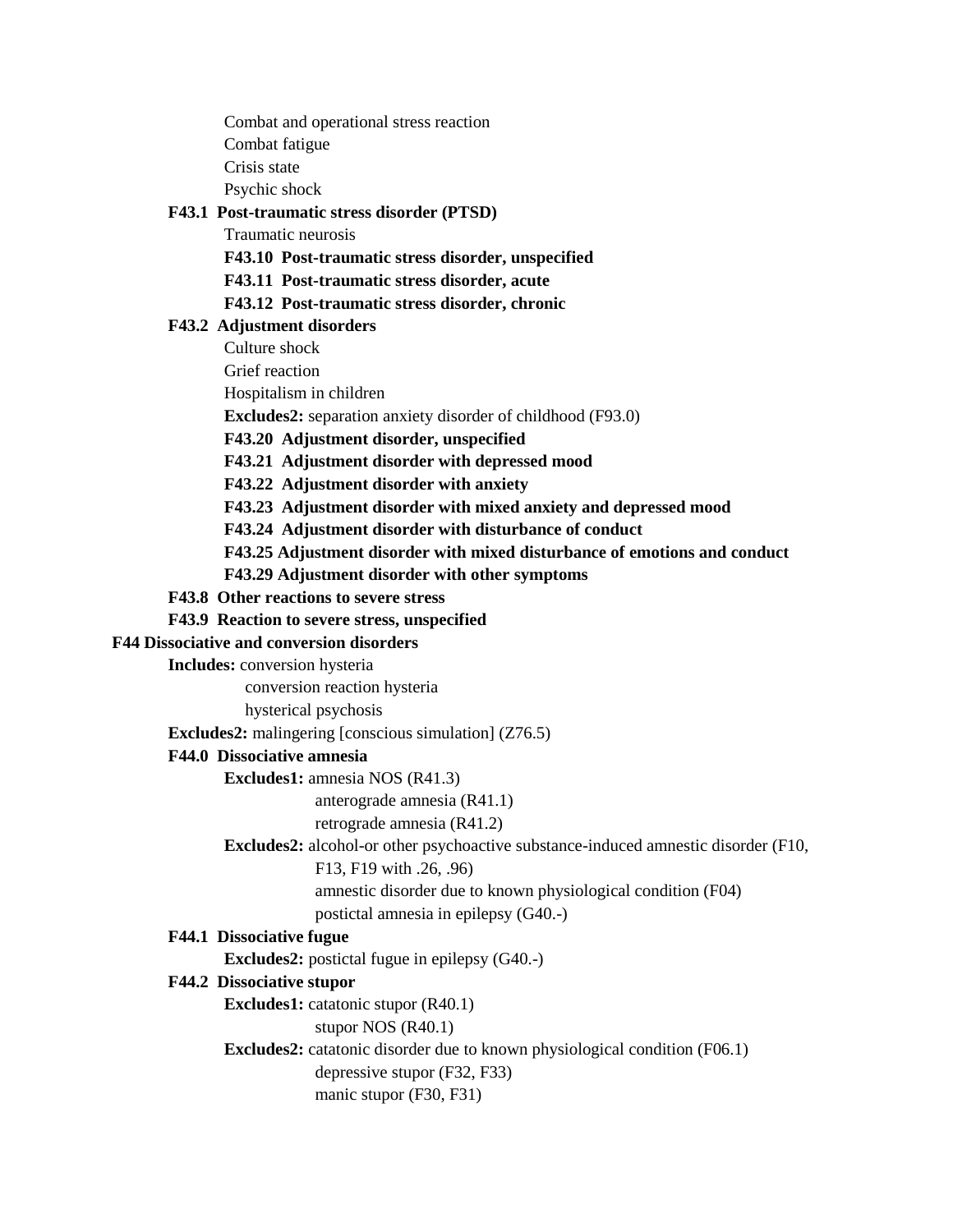#### **F44.4 Conversion disorder with motor symptom or deficit**

Dissociative motor disorders Psychogenic aphonia

Psychogenic dysphonia

# **F44.5 Conversion disorder with seizures or convulsions** Dissociative convulsions

# **F44.6 Conversion disorder with sensory symptom or deficit** Dissociative anesthesia and sensory loss Psychogenic deafness

### **F44.7 Conversion disorder with mixed symptom presentation**

#### **F44.8 Other dissociative and conversion disorders**

# **F44.81 Dissociative identity disorder**

Multiple personality disorder

#### **F44.89 Other dissociative and conversion disorders**

Ganser's syndrome

Psychogenic confusion

Psychogenic twilight state

Trance and possession disorders

## **F44.9 Dissociative and conversion disorder, unspecified**

Dissociative disorder NOS

## **F45 Somatoform disorders**

**Excludes2:** dissociative and conversion disorders (F44.-)

factitious disorders (F68.1-)

hair-plucking (F63.3)

lalling (F80.0)

lisping (F80.0)

malingering [conscious simulation] (Z76.5)

nail-biting (F98.8)

psychological or behavioral factors associated with disorders or diseases classified elsewhere (F54)

sexual dysfunction, not due to a substance or known physiological condition (F52.-) thumb-sucking (F98.8)

tic disorders (in childhood and adolescence) (F95.-)

Tourette's syndrome (F95.2)

trichotillomania (F63.3)

### **F45.0 Somatization disorder**

Briquet's disorder Multiple psychosomatic disorder

### **F45.1 Undifferentiated somatoform disorder**

Undifferentiated psychosomatic disorder

### **F45.2 Hypochondriacal disorders**

**Excludes2:** delusional dysmorphophobia (F22)

fixed delusions about bodily functions or shape (F22)

**F45.20 Hypochondriacal disorder, unspecified**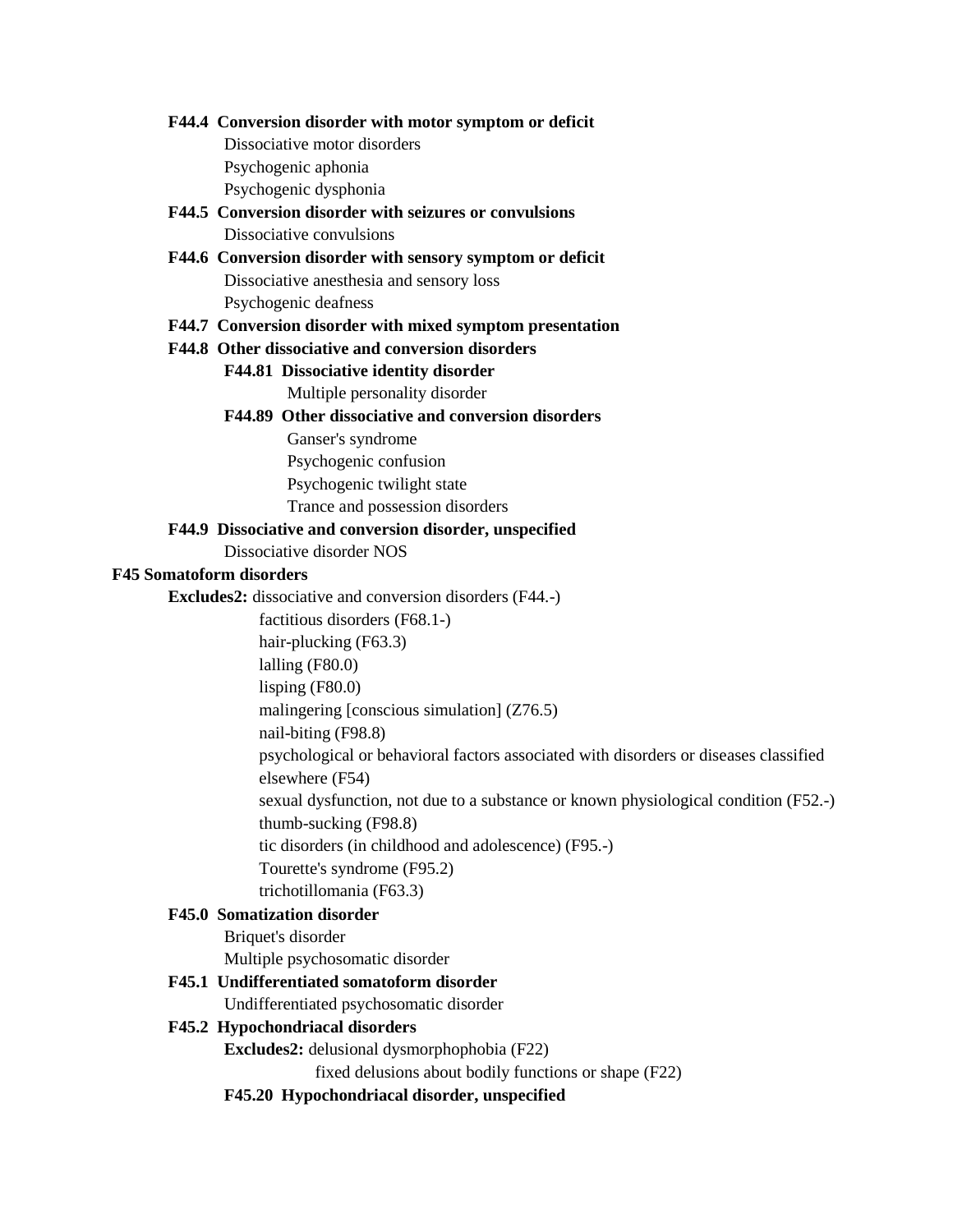#### **F45.21 Hypochondriasis**

Hypochondriacal neurosis

#### **F45.22 Body dysmorphic disorder**

Dysmorphophobia (nondelusional) Nosophobia

#### **F45.29 Other hypochondriacal disorders**

#### <span id="page-33-0"></span>**F45.4 Pain disorders related to psychological factors**

**Excludes1:** pain NOS (R52)

### **F45.41 Pain disorder exclusively related to psychological factors** Somatoform pain disorder (persistent)

# **F45.42 Pain disorder with related psychological factors**

**Code also** associated acute or chronic pain (G89.-)

### **F45.8 Other somatoform disorders**

Psychogenic dysmenorrhea

Psychogenic dysphagia, including 'globus hystericus'

Psychogenic pruritus

Psychogenic torticollis

Somatoform autonomic dysfunction

Teeth grinding

**Excludes1:** sleep related teeth grinding (G47.63)

#### **F45.9 Somatoform disorder, unspecified**

Psychosomatic disorder NOS

#### **F48 Other nonpsychotic mental disorders**

### **F48.1 Depersonalization-derealization syndrome**

### **F48.2 Pseudobulbar affect**

Involuntary emotional expression disorder

**Code first** underlying cause, if known, such as: amyotrophic lateral sclerosis (G12.21)

multiple sclerosis (G35)

sequelae of cerebrovascular disease (I69.-)

sequelae of traumatic intracranial injury (S06.-)

# **F48.8 Other specified nonpsychotic mental disorders**

Dhat syndrome

Neurasthenia

Occupational neurosis, including writer's cramp

Psychasthenia

Psychasthenic neurosis

Psychogenic syncope

## **F48.9 Nonpsychotic mental disorder, unspecified**

Neurosis NOS

# **Behavioral syndromes associated with physiological disturbances and physical factors (F50-F59) F50 Eating disorders**

**Excludes1:** anorexia NOS (R63.0)

feeding difficulties (R63.3)

polyphagia (R63.2)

**Excludes2:** feeding disorder in infancy or childhood (F98.2-)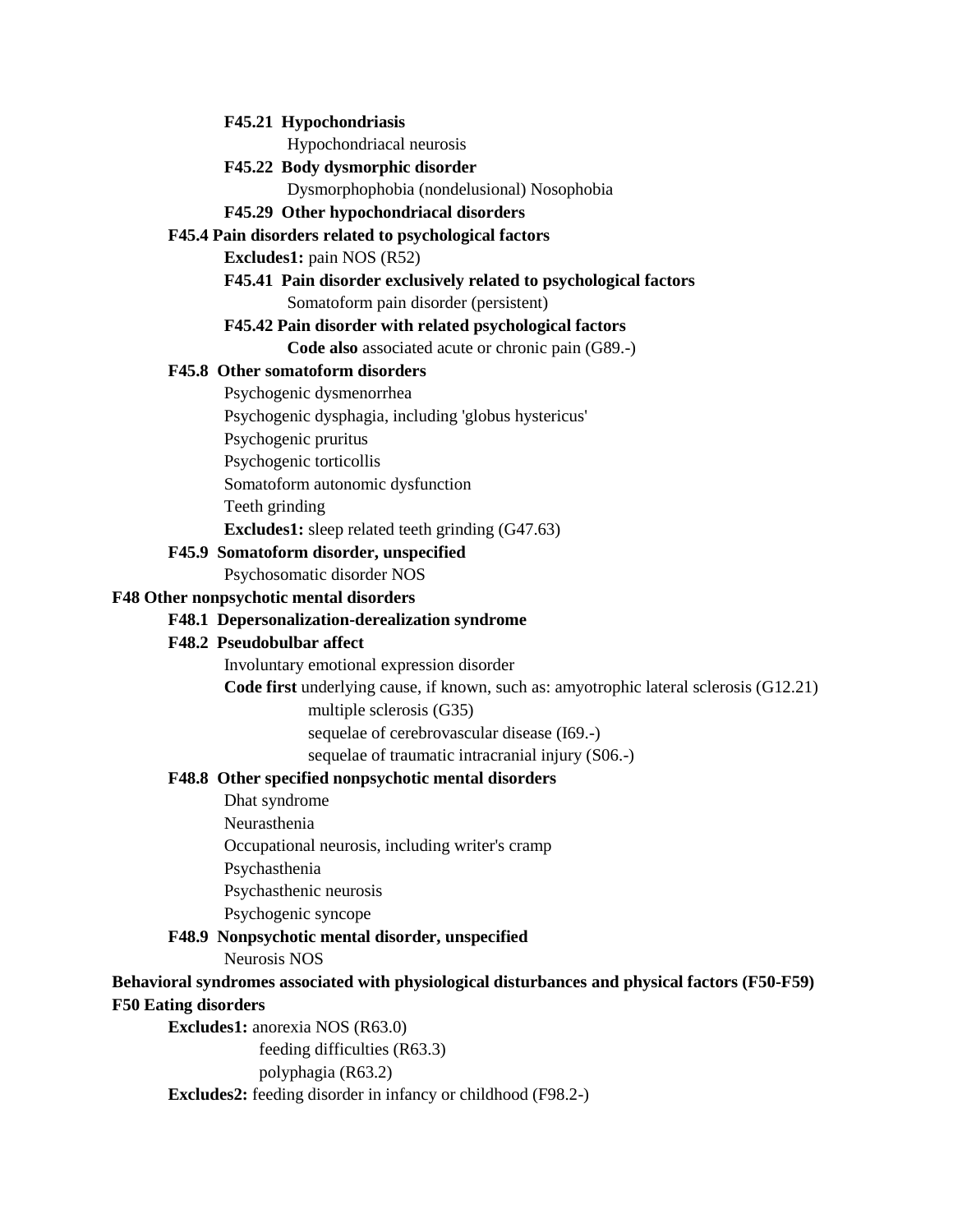#### **F50.0 Anorexia nervosa**

**Excludes1:** loss of appetite (R63.0)

psychogenic loss of appetite (F50.8)

**F50.00 Anorexia nervosa, unspecified**

**F50.01 Anorexia nervosa, restricting type**

#### **F50.02 Anorexia nervosa, binge eating/purging type**

**Excludes1:** bulimia nervosa (F50.2)

#### **F50.2 Bulimia nervosa**

Bulimia NOS Hyperorexia nervosa **Excludes1:** anorexia nervosa, binge eating/purging type (F50.02)

#### **F50.8 Other eating disorders**

Pica in adults Psychogenic loss of appetite

**Excludes2:** pica of infancy and childhood (F98.3)

#### **F50.9 Eating disorder, unspecified**

Atypical anorexia nervosa Atypical bulimia nervosa

#### **F51 Sleep disorders not due to a substance or known physiological condition**

**Excludes2:** organic sleep disorders (G47.-)

#### **F51.0 Insomnia not due to a substance or known physiological condition**

**Excludes2:** alcohol related insomnia (F10.182, F10.282, F10.982)

drug related insomnia (F11.182, F11.282, F11.982, F13.182, F13.282, F13.982, F14.182, F14.282, F14.982, F15.182, F15.282, F15.982, F19.182, F19.282, F19.982) insomnia NOS (G47.0-) insomnia due to known physiological condition (G47.0-) organic insomnia (G47.0-) sleep deprivation (Z72.820)

# **F51.01 Primary insomnia**

Idiopathic insomnia

# **F51.02 Adjustment insomnia**

- **F51.03 Paradoxical insomnia**
- **F51.04 Psychophysiologic insomnia**\
- **F51.05 Insomnia due to other mental disorder**

**Code also** associated mental disorder

#### **F51.09 Other insomnia not due to a substance or known physiological condition**

**F51.1 Hypersomnia not due to a substance or known physiological condition**

**Excludes2:** alcohol related hypersomnia (F10.182, F10.282, F10.982)

drug related hypersomnia (F11.182, F11.282, F11.982, F13.182, F13.282, F13.982, F14.182, F14.282, F14.982, F15.182, F15.282, F15.982, F19.182,

F19.282, F19.982)

hypersomnia NOS (G47.10)

hypersomnia due to known physiological condition (G47.10)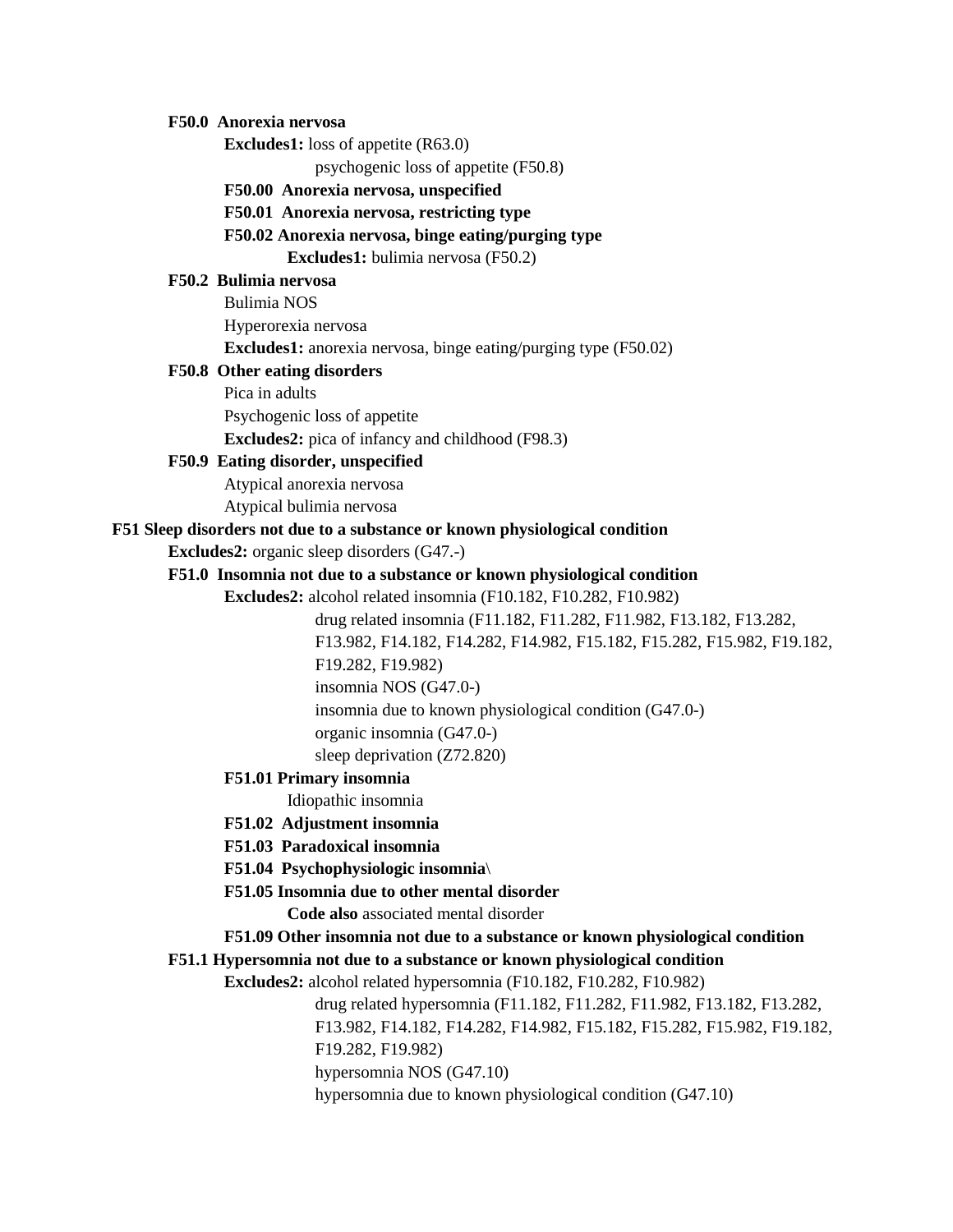idiopathic hypersomnia (G47.11, G47.12)

narcolepsy (G47.4-)

**F51.11 Primary hypersomnia**

# **F51.12 Insufficient sleep syndrome**

**Excludes1:** sleep deprivation (Z72.820)

**F51.13 Hypersomnia due to other mental disorder**

**Code also** associated mental disorder

- **F51.19 Other hypersomnia not due to a substance or known physiological condition**
- **F51.3 Sleepwalking [somnambulism]**
- **F51.4 Sleep terrors [night terrors]**
- **F51.5 Nightmare disorder**

Dream anxiety disorder

- **F51.8 Other sleep disorders not due to a substance or known physiological condition**
- **F51.9 Sleep disorder not due to a substance or known physiological condition, unspecified** Emotional sleep disorder NOS

**F52 Sexual dysfunction not due to a substance or known physiological condition**

**Excludes2:** Dhat syndrome (F48.8)

**F52.0 Hypoactive sexual desire disorder**

Anhedonia (sexual)

Lack or loss of sexual desire

**Excludes1:** decreased libido (R68.82)

# **F52.1 Sexual aversion disorder**

Sexual aversion and lack of sexual enjoyment

# **F52.2 Sexual arousal disorders**

Failure of genital response

# **F52.21 Male erectile disorder**

Psychogenic impotence

**Excludes1:** impotence of organic origin (N52.-)

impotence NOS (N52.-)

# **F52.22 Female sexual arousal disorder**

Frigidity

# **F52.3 Orgasmic disorder**

Inhibited orgasm

Psychogenic anorgasmy

**F52.31 Female orgasmic disorder**

# **F52.32 Male orgasmic disorder**

- **F52.4 Premature ejaculation**
- **F52.5 Vaginismus not due to a substance or known physiological condition** Psychogenic vaginismus

**Excludes2:** vaginismus (due to a known physiological condition) (N94.2)

**F52.6 Dyspareunia not due to a substance or known physiological condition** Psychogenic dyspareunia

**Excludes2:** dyspareunia (due to a known physiological condition) (N94.1)

**F52.8 Other sexual dysfunction not due to a substance or known physiological condition**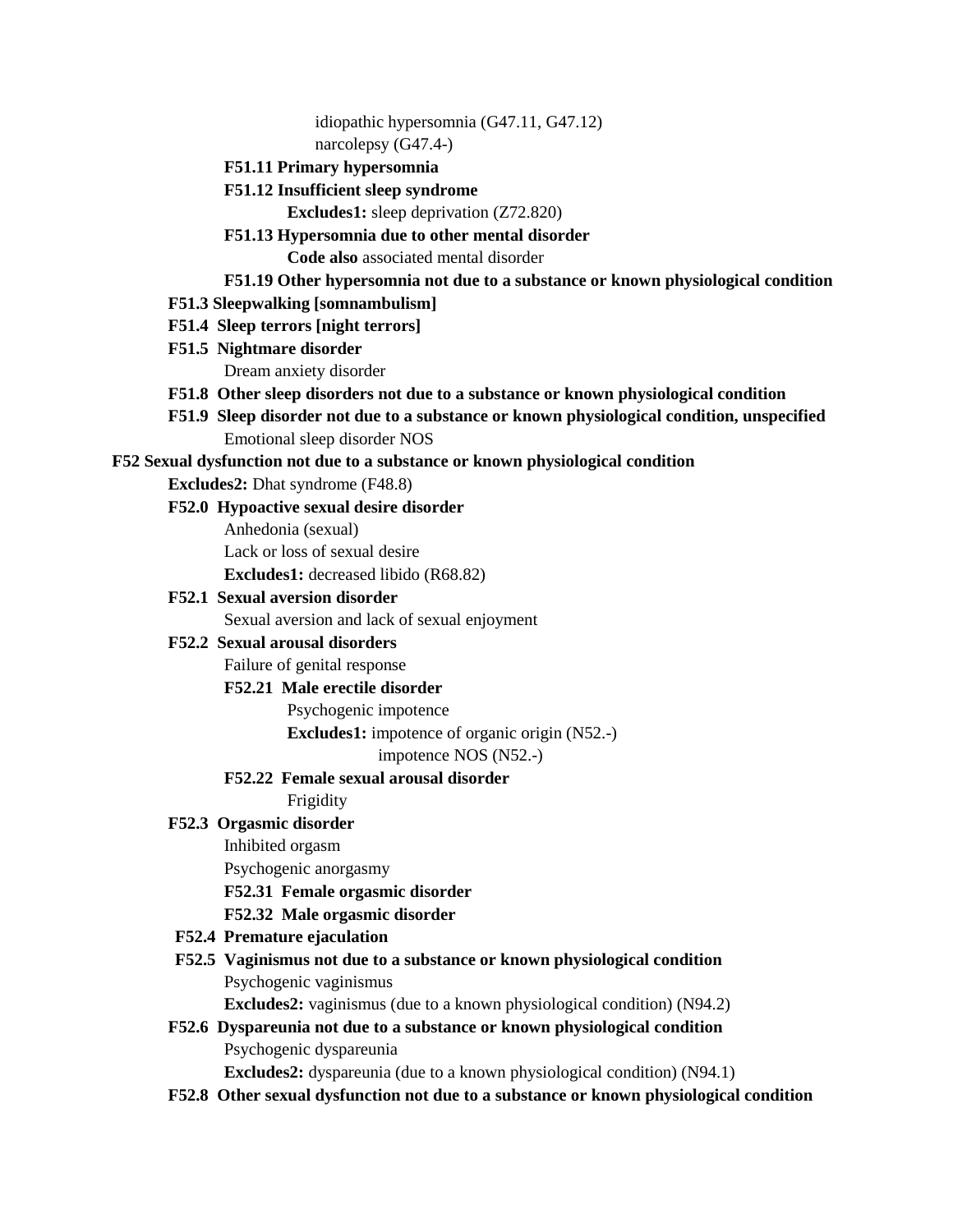Excessive sexual drive Nymphomania Satyriasis

**F52.9 Unspecified sexual dysfunction not due to a substance or known physiological condition**

Sexual dysfunction NOS

### **F53 Puerperal psychosis**

Postpartum depression

**Excludes1:** mood disorders with psychotic features (F30.2, F31.2, F31.5, F31.64, F32.3, F33.3 postpartum dysphoria (O90.6)

> psychosis in schizophrenia, schizotypal, delusional, and other psychotic disorders (F20-F29)

### **F54 Psychological and behavioral factors associated with disorders or diseases classified elsewhere**

Psychological factors affecting physical conditions

**Code first** the associated physical disorder, such as: asthma (J45.-)

<span id="page-36-0"></span>dermatitis (L23-L25) gastric ulcer (K25.-) mucous colitis (K58.-) ulcerative colitis (K51.-) urticaria (L50.-)

**Excludes2:** tension-type headache (G44.2)

#### **F55 Abuse of non-psychoactive substances**

**Excludes2:** abuse of psychoactive substances (F10-F19)

- **F55.0 Abuse of antacids**
- **F55.1 Abuse of herbal or folk remedies**
- **F55.2 Abuse of laxatives**
- **F55.3 Abuse of steroids or hormones**
- **F55.4 Abuse of vitamins**
- **F55.8 Abuse of other non-psychoactive substances**

#### **F59 Unspecified behavioral syndromes associated with physiological disturbances and physical**

#### **factors**

Psychogenic physiological dysfunction NOS

#### **Disorders of adult personality and behavior (F60-F69)**

#### **F60 Specific personality disorders**

#### **F60.0 Paranoid personality disorder**

Expansive paranoid personality (disorder)

Fanatic personality (disorder)

Querulant personality (disorder)

Paranoid personality (disorder)

Sensitive paranoid personality (disorder)

**Excludes2:** paranoia (F22)

paranoia querulans (F22)

paranoid psychosis (F22)

paranoid schizophrenia (F20.0)

paranoid state (F22)

### **F60.1 Schizoid personality disorder**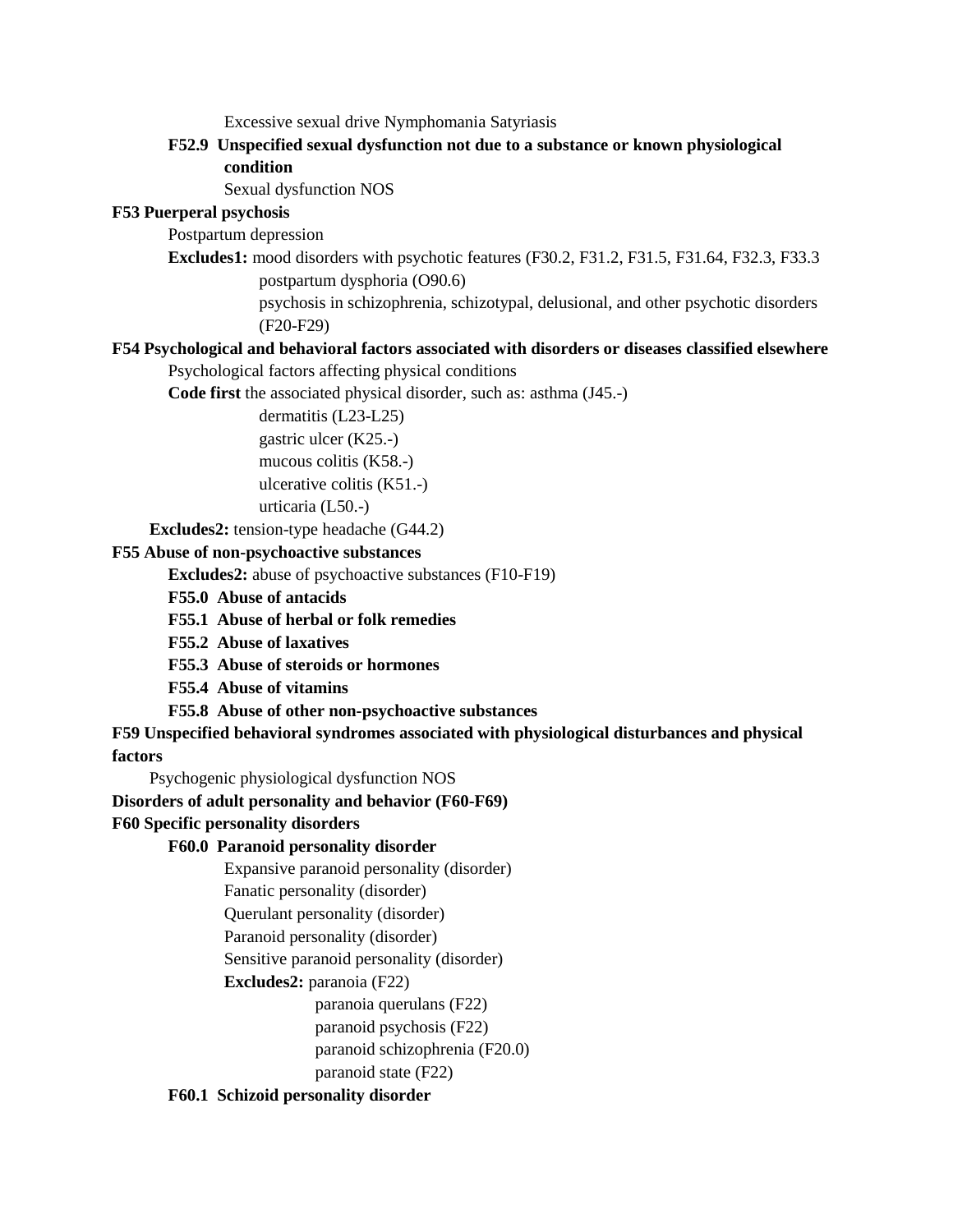**Excludes2:** Asperger's syndrome (F84.5) delusional disorder (F22) schizoid disorder of childhood (F84.5) schizophrenia (F20.-) schizotypal disorder (F21) **F60.2 Antisocial personality disorder** Amoral personality (disorder) Asocial personality (disorder) Dissocial personality disorder Psychopathic personality (disorder) Sociopathic personality (disorder) **Excludes1:** conduct disorders (F91.-) **Excludes2:** borderline personality disorder (F60.3) **F60.3 Borderline personality disorder** Aggressive personality (disorder) Emotionally unstable personality disorder Explosive personality (disorder) **Excludes2:** antisocial personality disorder (F60.2) **F60.4 Histrionic personality disorder** Hysterical personality (disorder) Psychoinfantile personality (disorder) **F60.5 Obsessive-compulsive personality disorder** Anankastic personality (disorder) Compulsive personality (disorder) Obsessional personality (disorder) **Excludes2:** obsessive-compulsive disorder (F42) **F60.6 Avoidant personality disorder** Anxious personality disorder **F60.7 Dependent personality disorder** Asthenic personality (disorder) Inadequate personality (disorder) Passive personality (disorder) **F60.8 Other specific personality disorders F60.81 Narcissistic personality disorder F60.89 Other specific personality disorders** Eccentric personality disorder 'Haltlose' type personality disorder Immature personality disorder Passive-aggressive personality disorder Psychoneurotic personality disorder Self-defeating personality disorder **F60.9 Personality disorder, unspecified** Character disorder NOS Character neurosis NOS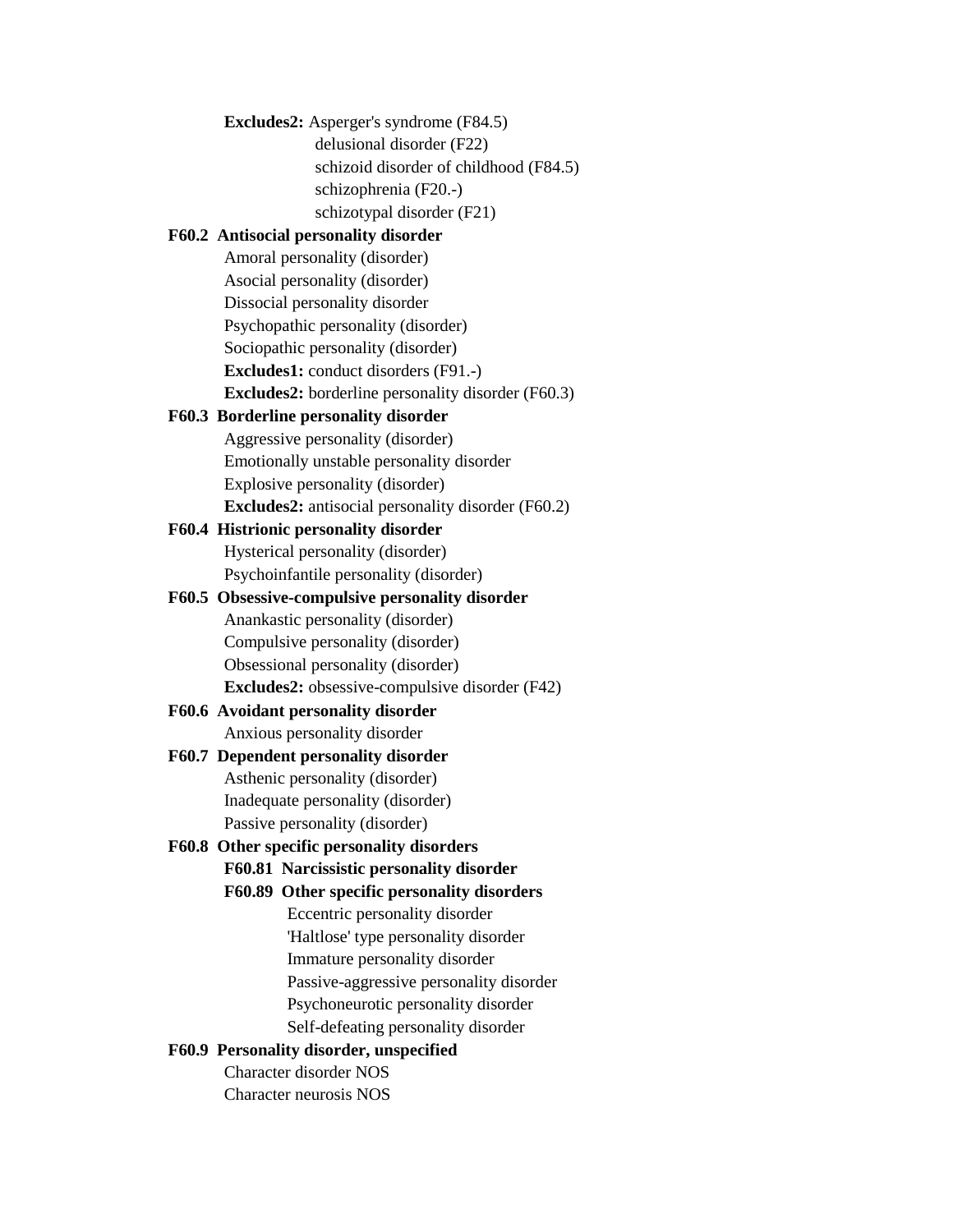Pathological personality NOS

#### **F63 Impulse disorders**

**Excludes2:** habitual excessive use of alcohol or psychoactive substances (F10-F19)

impulse disorders involving sexual behavior (F65.-)

#### **F63.0 Pathological gambling**

Compulsive gambling

**Excludes1:** gambling and betting NOS (Z72.6)

**Excludes2:** excessive gambling by manic patients (F30, F31)

gambling in antisocial personality disorder (F60.2)

# **F63.1 Pyromania**

Pathological fire-setting

**Excludes2:** fire-setting (by) (in):

adult with antisocial personality disorder (F60.2)

alcohol or psychoactive substance intoxication (F10-F19)

conduct disorders (F91.-)

mental disorders due to known physiological condition (F01-F09)

schizophrenia (F20.-)

### **F63.2 Kleptomania**

Pathological stealing

**Excludes1:** shoplifting as the reason for observation for suspected mental disorder (Z03.8)

**Excludes2:** depressive disorder with stealing (F31-F33)

stealing due to underlying mental condition-code to mental condition stealing in mental disorders due to known physiological condition (F01- F09)

#### **F63.3 Trichotillomania**

Hair plucking

**Excludes2:** other stereotyped movement disorder (F98.4)

#### **F63.8 Other impulse disorders**

**F63.81 Intermittent explosive disorder**

#### **F63.89 Other impulse disorders**

# **F63.9 Impulse disorder, unspecified**

Impulse control disorder NOS

#### **F64 Gender identity disorders**

#### **F64.1 Gender identity disorder in adolescence and adulthood**

Dual role transvestism

Transsexualism

**Use additional** code to identify sex reassignment status (Z87.890)

**Excludes1:** gender identity disorder in childhood (F64.2)

**Excludes2:** fetishistic transvestism (F65.1)

# **F64.2 Gender identity disorder of childhood**

**Excludes1:** gender identity disorder in adolescence and adulthood (F64.1) **Excludes2:** sexual maturation disorder (F66)

**F64.8 Other gender identity disorders**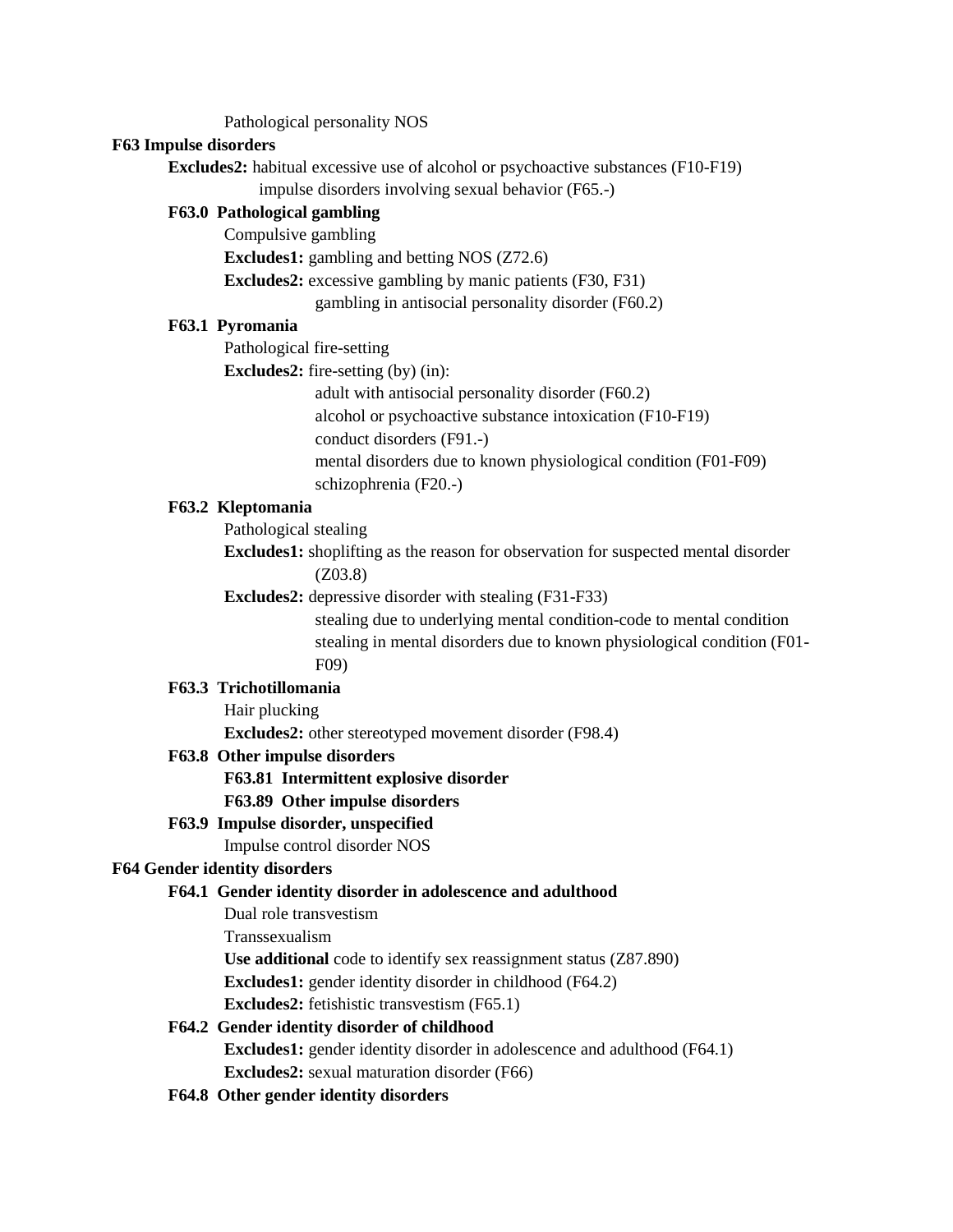**F64.9 Gender identity disorder, unspecified**

Gender-role disorder NOS

### **F65 Paraphilias**

# **F65.0 Fetishism**

## **F65.1 Transvestic fetishism**

Fetishistic transvestism

**F65.2 Exhibitionism**

# **F65.3 Voyeurism**

# **F65.4 Pedophilia**

**F65.5 Sadomasochism**

### **F65.50 Sadomasochism, unspecified**

**F65.51 Sexual masochism**

# **F65.52 Sexual sadism**

**F65.8 Other paraphilias**

## **F65.81 Frotteurism**

## **F65.89 Other paraphilias**

Necrophilia

# **F65.9 Paraphilia, unspecified**

Sexual deviation NOS

#### **F66 Other sexual disorders**

Sexual maturation disorder Sexual relationship disorder

## **F68 Other disorders of adult personality and behavior**

# **F68.1 Factitious disorder**

Compensation neurosis

Elaboration of physical symptoms for psychological reasons

Hospital hopper syndrome

Münchausen's syndrome

Peregrinating patient

<span id="page-39-0"></span>**Excludes2:** factitial dermatitis (L98.1)

person feigning illness (with obvious motivation) (Z76.5)

# **F68.10 Factitious disorder, unspecified**

**F68.11 Factitious disorder with predominantly psychological signs and symptoms**

### **F68.12 Factitious disorder with predominantly physical signs and symptoms**

**F68.13 Factitious disorder with combined psychological and physical signs and symptoms**

# **F68.8 Other specified disorders of adult personality and behavior**

# **F69 Unspecified disorder of adult personality and behavior**

# **Intellectual Disabilities (F70-F79)**

**Code first** any associated physical or developmental disorders

**Excludes1:** borderline intellectual functioning, IQ above 70 to 84 (R41.83)

### **F70 Mild intellectual disabilities**

IQ level 50-55 to approximately 70

Mild mental subnormality

# **F71 Moderate intellectual disabilities**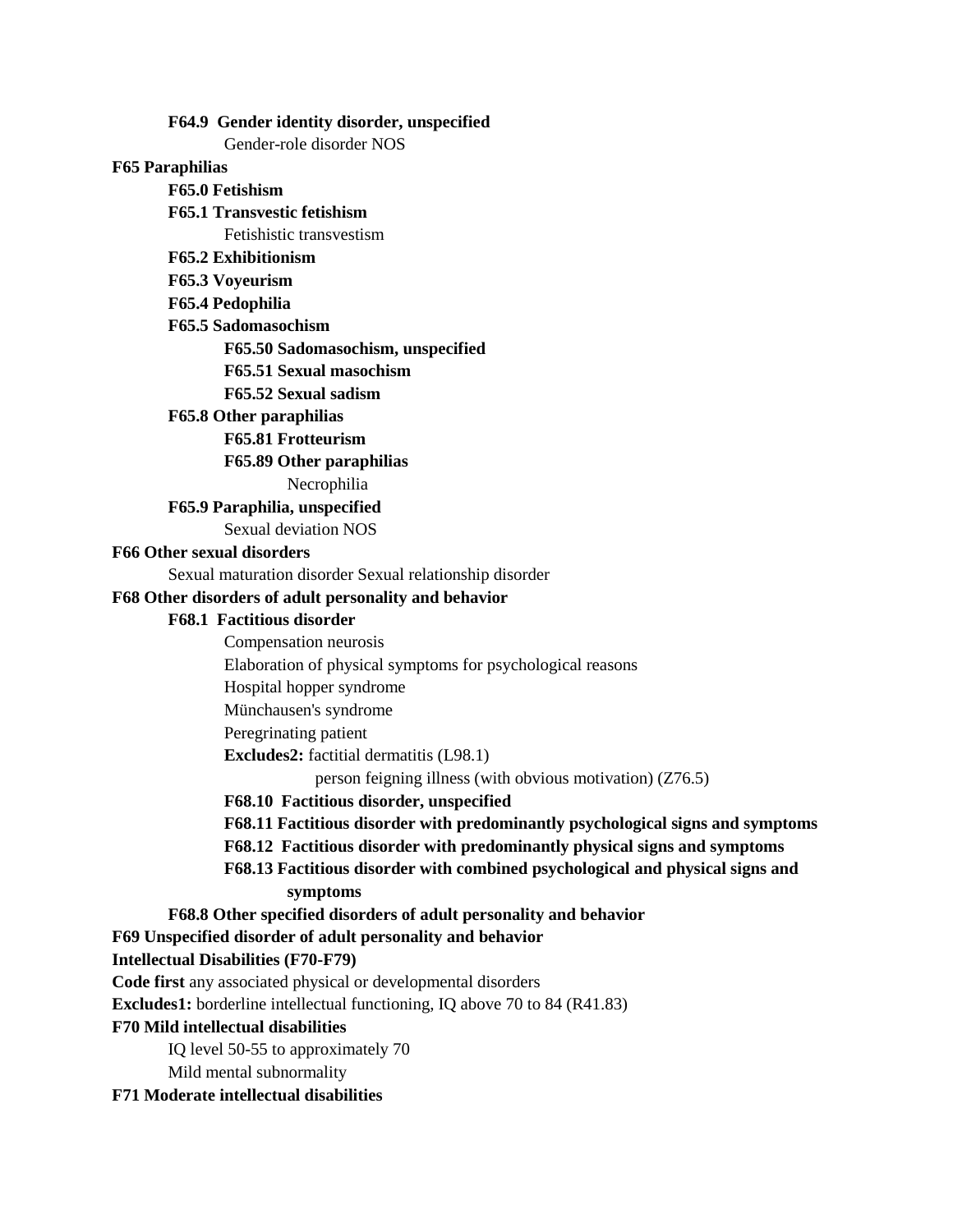IQ level 35-40 to 50-55 Moderate mental subnormality **F72 Severe intellectual disabilities** IQ 20-25 to 35-40 Severe mental subnormality **F73 Profound intellectual disabilities** IQ level below 20-25 Profound mental subnormality **F78 Other intellectual disabilities F79 Unspecified intellectual disabilities** Mental deficiency NOS Mental subnormality NOS **Pervasive and specific developmental disorders (F80-F89) F80 Specific developmental disorders of speech and language F80.0 Phonological disorder** Dyslalia Functional speech articulation disorder Lalling Lisping Phonological developmental disorder Speech articulation developmental disorder **Excludes1:** speech articulation impairment due to aphasia NOS (R47.01) speech articulation impairment due to apraxia (R48.2) **Excludes2:** speech articulation impairment due to hearing loss (F80.4) speech articulation impairment due to intellectual disabilities (F70-F79) speech articulation impairment with expressive language developmental disorder (F80.1) speech articulation impairment with mixed receptive expressive language developmental disorder (F80.2) **F80.1 Expressive language disorder** Developmental dysphasia or aphasia, expressive type **Excludes1:** mixed receptive-expressive language disorder (F80.2) dysphasia and aphasia NOS (R47.-) **Excludes2:** acquired aphasia with epilepsy [Landau-Kleffner] (G40.80-) selective mutism (F94.0) intellectual disabilities (F70-F79) pervasive developmental disorders (F84.-) **F80.2 Mixed receptive-expressive language disorder** Developmental dysphasia or aphasia, receptive type Developmental Wernicke's aphasia **Excludes1:** central auditory processing disorder (H93.25) dysphasia or aphasia NOS (R47.-) expressive language disorder (F80.1) expressive type dysphasia or aphasia (F80.1)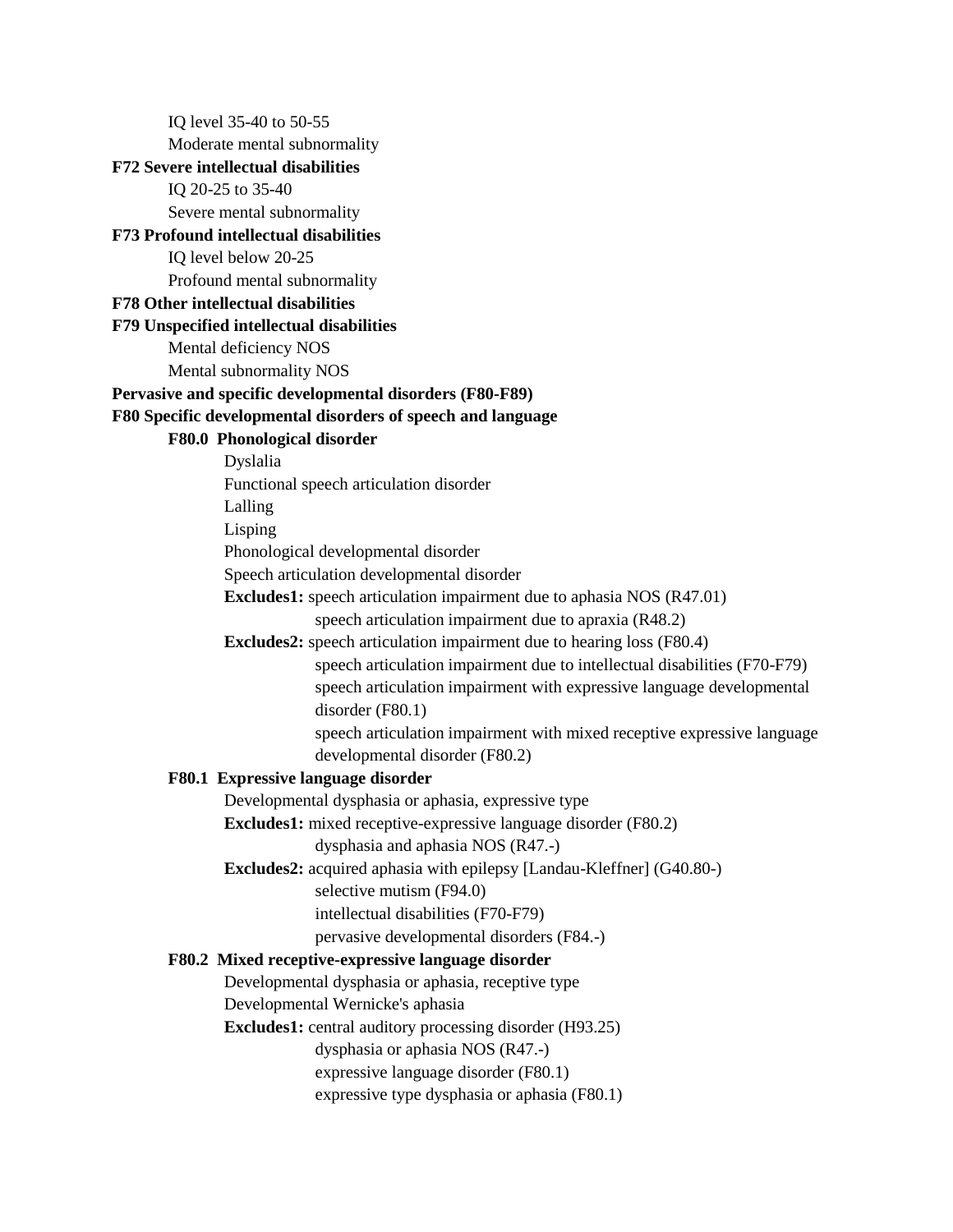word deafness (H93.25)

# **Excludes2:** acquired aphasia with epilepsy [Landau-Kleffner] (G40.80-)

pervasive developmental disorders (F84.-)

selective mutism (F94.0)

intellectual disabilities (F70-F79)

### **F80.4 Speech and language development delay due to hearing loss Code also** type of hearing loss (H90.-, H91.-)

# **F80.8 Other developmental disorders of speech and language**

**F80.81 Childhood onset fluency disorder**

Cluttering NOS

Stuttering NOS

**Excludes1:** adult onset fluency disorder (F98.5)

fluency disorder in conditions classified elsewhere (R47.82)

fluency disorder (stuttering) following cerebrovascular disease (I69. with final characters -23)

# **F80.89 Other developmental disorders of speech and language**

**F80.9 Developmental disorder of speech and language, unspecified**

# Communication disorder NOS Language disorder NOS

# **F81 Specific developmental disorders of scholastic skills**

# **F81.0 Specific reading disorder**

'Backward reading' Developmental dyslexia Specific reading retardation **Excludes1:** alexia NOS (R48.0)

dyslexia NOS (R48.0)

# **F81.2 Mathematics disorder**

Developmental acalculia

Developmental arithmetical disorder

Developmental Gerstmann's syndrome

**Excludes1:** acalculia NOS (R48.8)

**Excludes2:** arithmetical difficulties associated with a reading disorder (F81.0) arithmetical difficulties associated with a spelling disorder (F81.81)

arithmetical difficulties due to inadequate teaching (Z55.8)

# **F81.8 Other developmental disorders of scholastic skills**

# **F81.81 Disorder of written expression**

Specific spelling disorder

# **F81.89 Other developmental disorders of scholastic skills**

# **F81.9 Developmental disorder of scholastic skills, unspecified**

Knowledge acquisition disability NOS

Learning disability NOS

Learning disorder NOS

# **F82 Specific developmental disorder of motor function**

Clumsy child syndrome

Developmental coordination disorder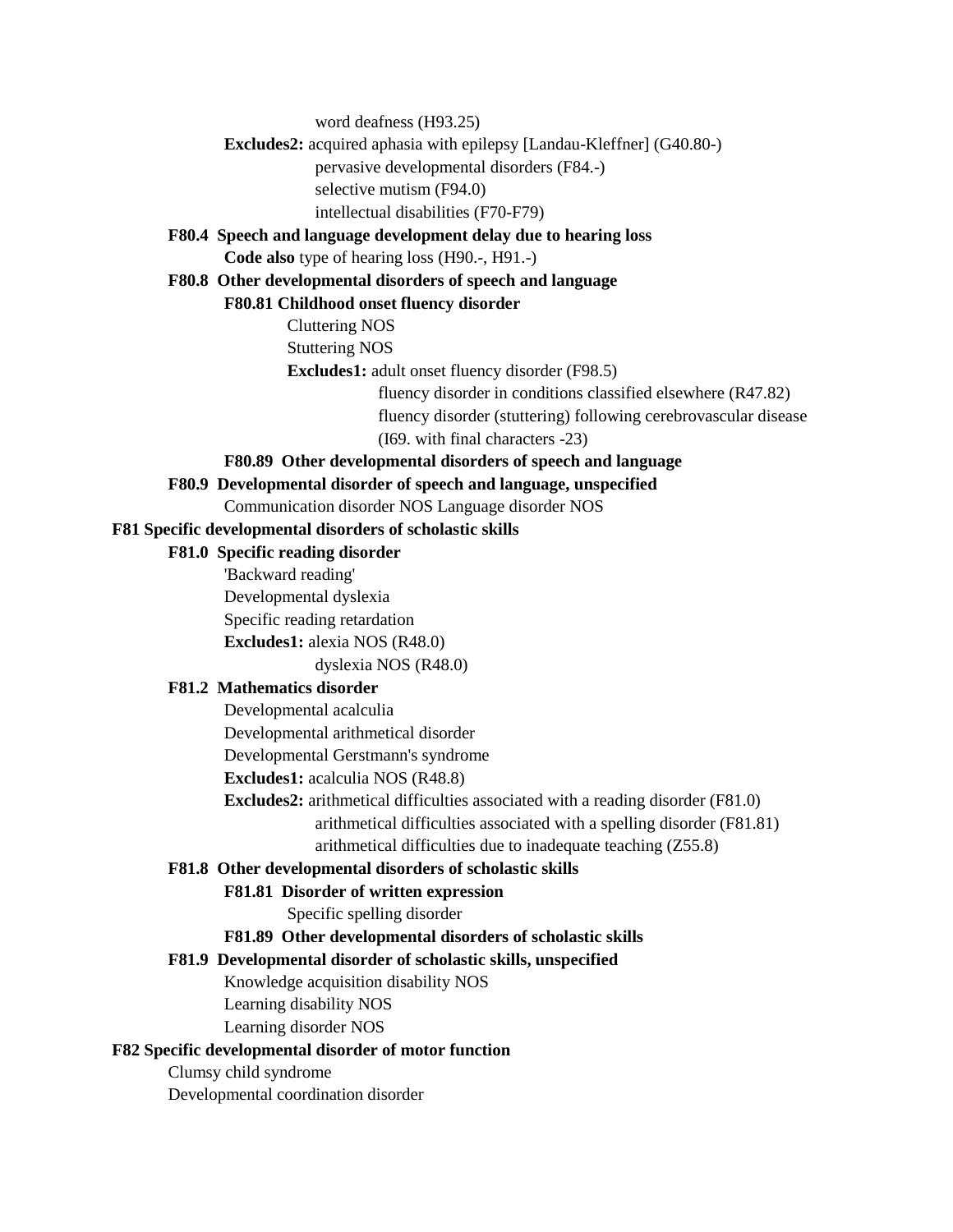Developmental dyspraxia

**Excludes1:** abnormalities of gait and mobility (R26.-)

lack of coordination (R27.-)

**Excludes2:** lack of coordination secondary to intellectual disabilities (F70-F79)

## **F84 Pervasive developmental disorders**

**Use additional** code to identify any associated medical condition and intellectual disabilities.

### **F84.0 Autistic disorder**

Infantile autism Infantile psychosis Kanner's syndrome

**Excludes1:** Asperger's syndrome (F84.5)

#### **F84.2 Rett's syndrome**

**Excludes1:** Asperger's syndrome (F84.5)

Autistic disorder (F84.0)

Other childhood disintegrative disorder (F84.3)

### **F84.3 Other childhood disintegrative disorder**

Dementia infantilis

Disintegrative psychosis

Heller's syndrome

Symbiotic psychosis

**Use additional** code to identify any associated neurological condition.

**Excludes1:** Asperger's syndrome (F84.5)

Autistic disorder (F84.0)

Rett's syndrome (F84.2)

# **F84.5 Asperger's syndrome**

Asperger's disorder Autistic psychopathy Schizoid disorder of childhood

### **F84.8 Other pervasive developmental disorders**

Overactive disorder associated with intellectual disabilities and stereotyped movements

### **F84.9 Pervasive developmental disorder, unspecified**

Atypical autism

### **F88 Other disorders of psychological development**

Developmental agnosia

# **F89 Unspecified disorder of psychological development**

Developmental disorder NOS

## **Behavioral and emotional disorders with onset usually occurring in childhood and adolescence (F90-F98)**

**Note:** Codes within categories F90-F98 may be used regardless of the age of a patient. These disorders generally have onset within the childhood or adolescent years, but may continue throughout life or not be diagnosed until adulthood

## **F90 Attention-deficit hyperactivity disorders**

**Includes:** attention deficit disorder with hyperactivity

attention deficit syndrome with hyperactivity

### **Excludes2:** anxiety disorders (F40.-, F41.-)

mood [affective] disorders (F30-F39)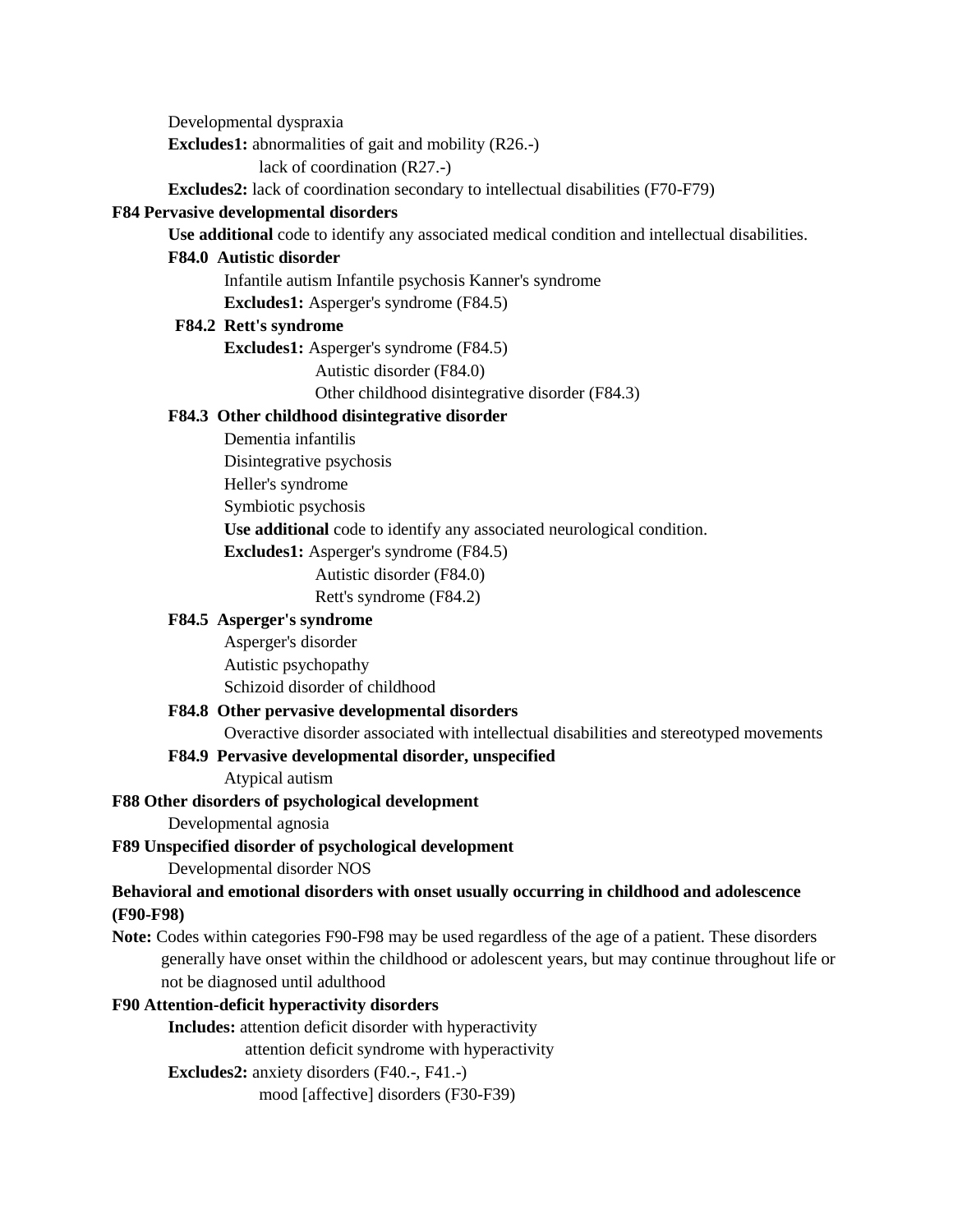pervasive developmental disorders (F84.-) schizophrenia (F20.-)

- **F90.0 Attention-deficit hyperactivity disorder, predominantly inattentive type**
- **F90.1 Attention-deficit hyperactivity disorder, predominantly hyperactive type**
- **F90.2 Attention-deficit hyperactivity disorder, combined type**
- **F90.8 Attention-deficit hyperactivity disorder, other type**
- **F90.9 Attention-deficit hyperactivity disorder, unspecified type** Attention-deficit hyperactivity disorder of childhood or adolescence NOS Attention-deficit hyperactivity disorder NOS

## **F91 Conduct disorders**

**Excludes1:** antisocial behavior (Z72.81-)

antisocial personality disorder (F60.2)

**Excludes2:** conduct problems associated with attention-deficit hyperactivity disorder (F90.-)

mood [affective] disorders (F30-F39) pervasive developmental disorders (F84.-) schizophrenia (F20.-)

- **F91.0 Conduct disorder confined to family context**
- **F91.1 Conduct disorder, childhood-onset type** Unsocialized conduct disorder Conduct disorder, solitary aggressive type Unsocialized aggressive disorder
- **F91.2 Conduct disorder, adolescent-onset type** Socialized conduct disorder Conduct disorder, group type
- **F91.3 Oppositional defiant disorder**
- **F91.8 Other conduct disorders**
- **F91.9 Conduct disorder, unspecified**

Behavioral disorder NOS

Conduct disorder NOS

Disruptive behavior disorder NOS

## **F93 Emotional disorders with onset specific to childhood**

# **F93.0 Separation anxiety disorder of childhood**

**Excludes2:** mood [affective] disorders (F30-F39)

nonpsychotic mental disorders (F40-F48)

phobic anxiety disorder of childhood (F40.8)

social phobia (F40.1)

# **F93.8 Other childhood emotional disorders**

Identity disorder

**Excludes2:** gender identity disorder of childhood (F64.2)

# **F93.9 Childhood emotional disorder, unspecified**

# **F94 Disorders of social functioning with onset specific to childhood and adolescence**

### **F94.0 Selective mutism**

Elective mutism

**Excludes2:** pervasive developmental disorders (F84.-)

schizophrenia (F20.-)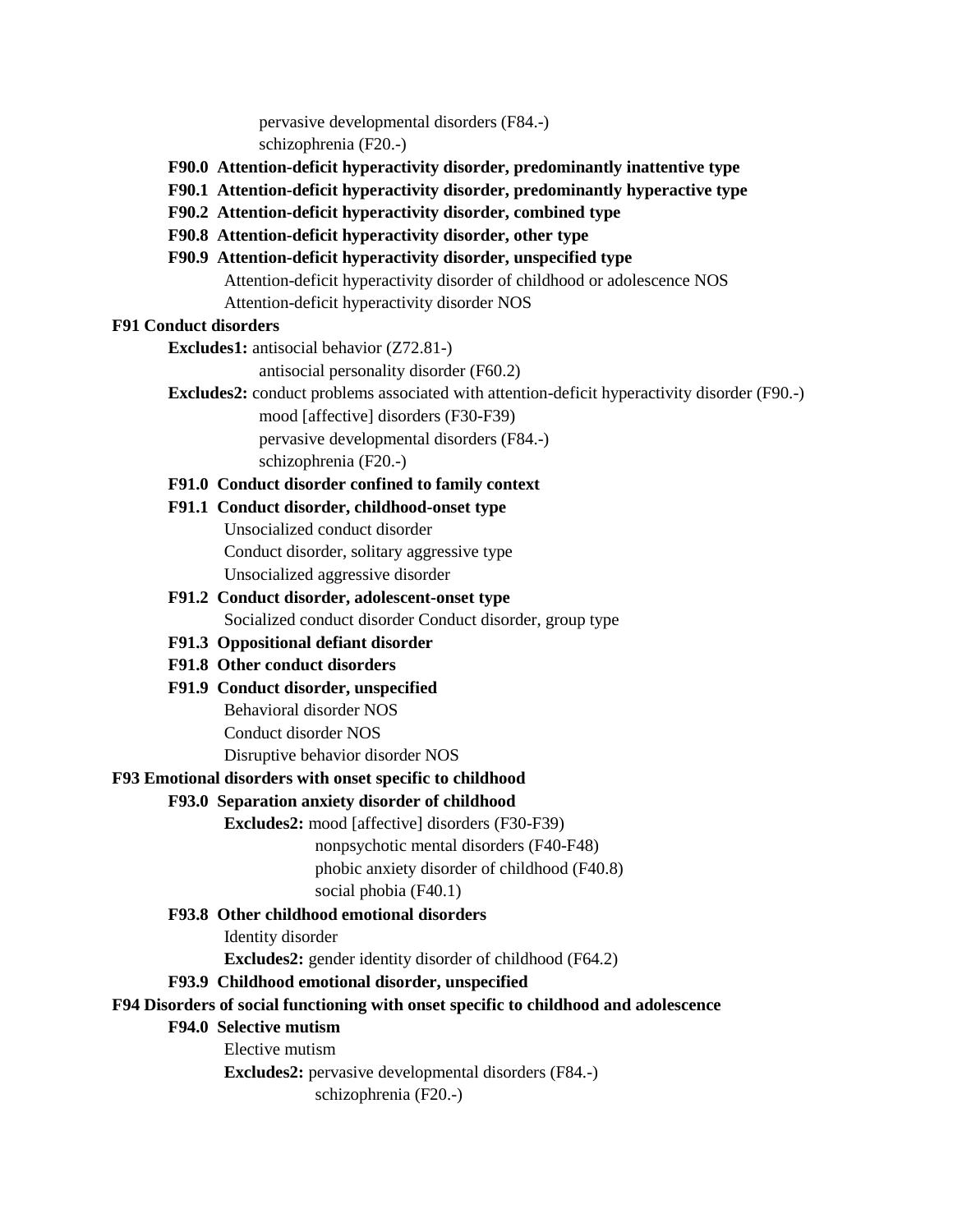specific developmental disorders of speech and language (F80.-)

transient mutism as part of separation anxiety in young children (F93.0)

# **F94.1 Reactive attachment disorder of childhood**

**Use additional** code to identify any associated failure to thrive or growth retardation

**Excludes1:** disinhibited attachment disorder of childhood (F94.2)

normal variation in pattern of selective attachment

**Excludes2:** Asperger's syndrome (F84.5) maltreatment syndromes (T74.-)

sexual or physical abuse in childhood, resulting in psychosocial problems (Z62.81-)

# **F94.2 Disinhibited attachment disorder of childhood**

Affectionless psychopathy Institutional syndrome

**Excludes1:** reactive attachment disorder of childhood (F94.1)

**Excludes2:** Asperger's syndrome (F84.5)

attention-deficit hyperactivity disorders (F90.-)

hospitalism in children (F43.2-)

**F94.8 Other childhood disorders of social functioning**

**F94.9 Childhood disorder of social functioning, unspecified**

# **F95 Tic disorder**

- **F95.0 Transient tic disorder**
- **F95.1 Chronic motor or vocal tic disorder**
- **F95.2 Tourette's disorder**

Combined vocal and multiple motor tic disorder [de la Tourette] Tourette's syndrome

- **F95.8 Other tic disorders**
- **F95.9 Tic disorder, unspecified**

Tic NOS

## **F98 Other behavioral and emotional disorders with onset usually occurring in childhood and adolescence**

**Excludes2:** breath-holding spells (R06.89)

gender identity disorder of childhood (F64.2)

Kleine-Levin syndrome (G47.13)

obsessive-compulsive disorder (F42)

sleep disorders not due to a substance or known physiological condition (F51.-)

### **F98.0 Enuresis not due to a substance or known physiological condition**

Enuresis (primary) (secondary) of nonorganic origin

Functional enuresis

Psychogenic enuresis

Urinary incontinence of nonorganic origin

**Excludes1:** enuresis NOS (R32)

**F98.1 Encopresis not due to a substance or known physiological condition**

Functional encopresis

Incontinence of feces of nonorganic origin

Psychogenic encopresis

**Use additional** code to identify the cause of any coexisting constipation.